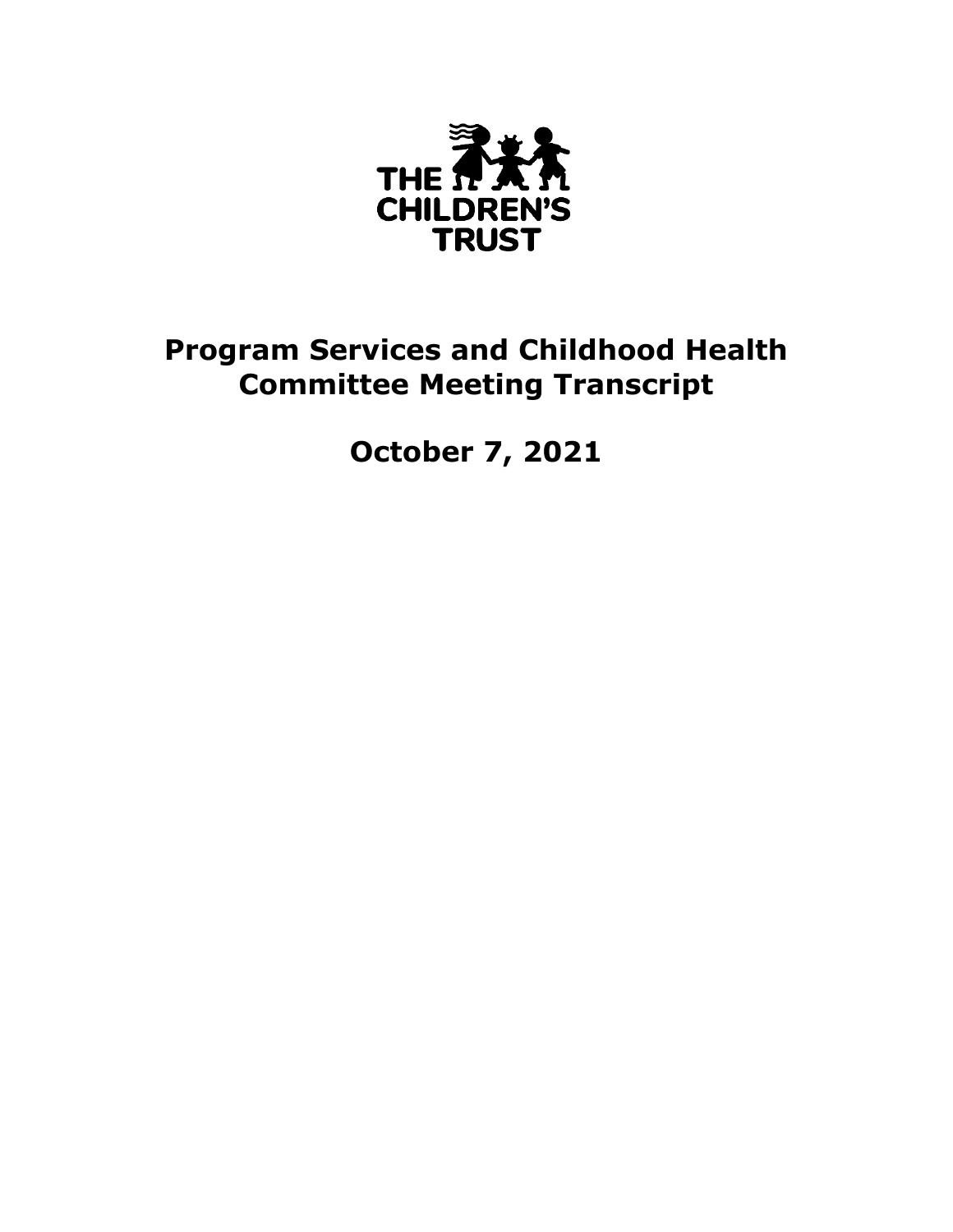THE CHILDREN'S TRUST BOARD OF DIRECTORS · · · PROGRAM SERVICES & CHILDHOOD HEALTH COMMITTEE MEETING · · · · · · · · · ·"VIRTUAL MEETING VIA ZOOM WEBINAR"

The Children's Trust Program Services and

Childhood Health Committee Meeting was held on

October 7, 2021 commencing at 3:30 p.m., in

teleconference via Zoom Webinar. The meeting was

called to order by Pamela Hollingsworth, Chair.

## COMMITTEE MEMBERS:

Pamela Hollingsworth, Chair

Karen Weller, Vice-Chair (Zoom)

Fdward Abraham

Laura Adams

Dr. Daniel Bagner

Dr. Dorothy Bendross-Mindingall (Zoom)

Victor Diaz-Herman

Mary Donworth

Pastor Richard Dunn II

Lourdes P. Gimenez

Valrose Graham

Tiombe-Bisa Kendrick-Dunn

Annie Neasman (Zoom)

Sandra West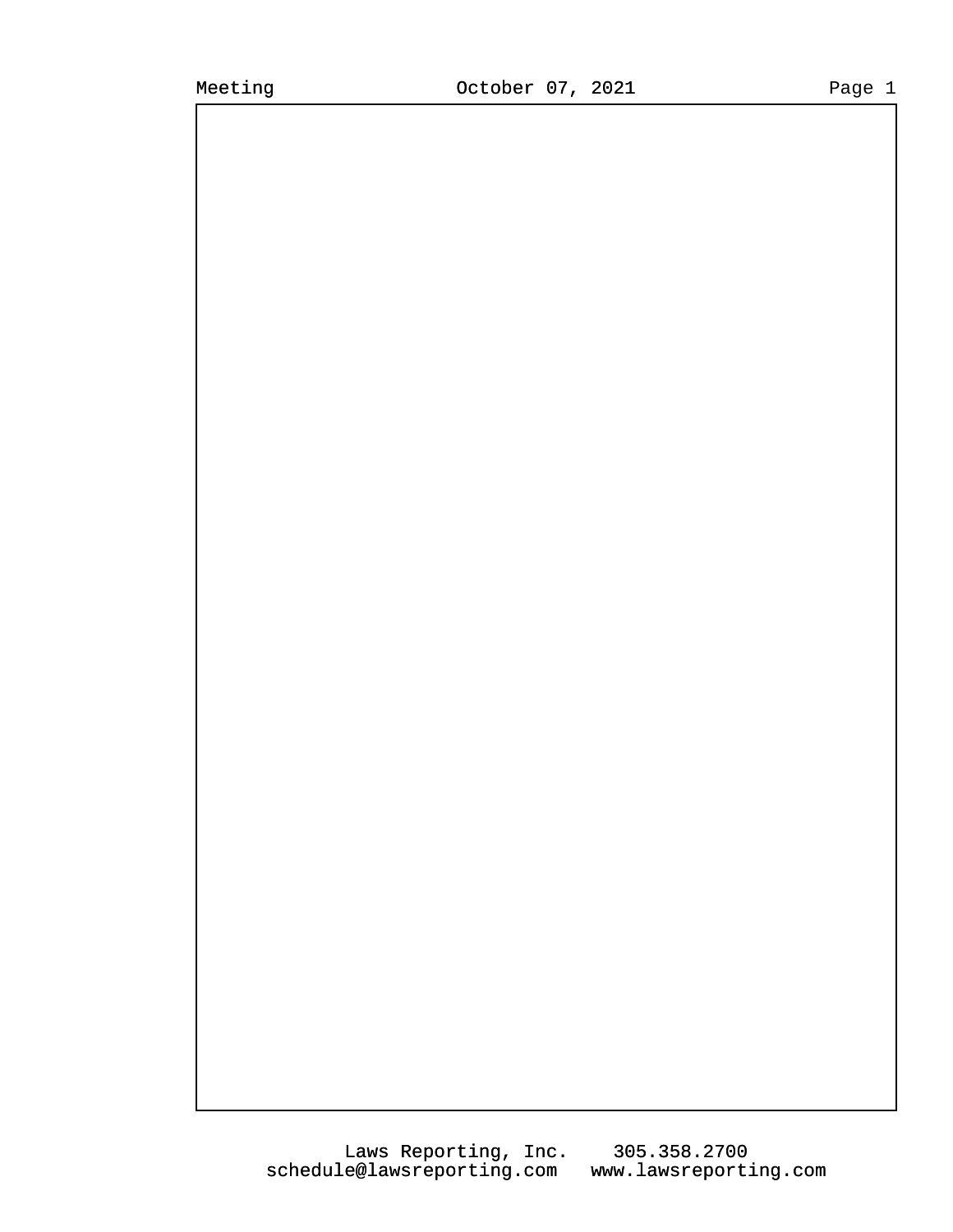|                          | Meeting                               | October 07, 2021 | Page 2 |  |
|--------------------------|---------------------------------------|------------------|--------|--|
| $\mathbf 1$              | <b>COMMITTEE MEMBERS (Continued):</b> |                  |        |  |
| $\overline{2}$           | Kenneth Hoffman (Zoom)                |                  |        |  |
| 3                        | Leigh Kobrinski                       |                  |        |  |
| $\overline{\mathcal{A}}$ |                                       |                  |        |  |
| 5                        | <b><i>STAFF MEMBERS:</i></b>          |                  |        |  |
| $6\,$                    | <b>Bevone Ritchie</b>                 |                  |        |  |
| $\overline{7}$           | Carol Brogan                          |                  |        |  |
| 8                        | Dane Minott                           |                  |        |  |
| 9                        | <b>Garnet Esters</b>                  |                  |        |  |
| 10                       | Imran Ali                             |                  |        |  |
| 11                       | James Haj                             |                  |        |  |
| 12                       | Jacques Bentolila                     |                  |        |  |
| 13                       | Joanna Revelo                         |                  |        |  |
| 14                       | Juana Leon                            |                  |        |  |
| 15                       | Juliette Fabien                       |                  |        |  |
| 16                       | Lisanne Gage                          |                  |        |  |
| 17                       | <b>Lisete Yero</b>                    |                  |        |  |
| 18                       | Lori Hanson                           |                  |        |  |
| 19                       | <b>Muriel Jeanty</b>                  |                  |        |  |
| 20                       | Natalia Zea                           |                  |        |  |
| 21                       | Patricia Leal                         |                  |        |  |
| 22                       | <b>Rachel Spector</b>                 |                  |        |  |
| 23                       | <b>Robert Quinn</b>                   |                  |        |  |
| 24                       | <b>Sheryl Borg</b>                    |                  |        |  |
| 25                       | <b>Stephanie Sylvestre</b>            |                  |        |  |
|                          |                                       |                  |        |  |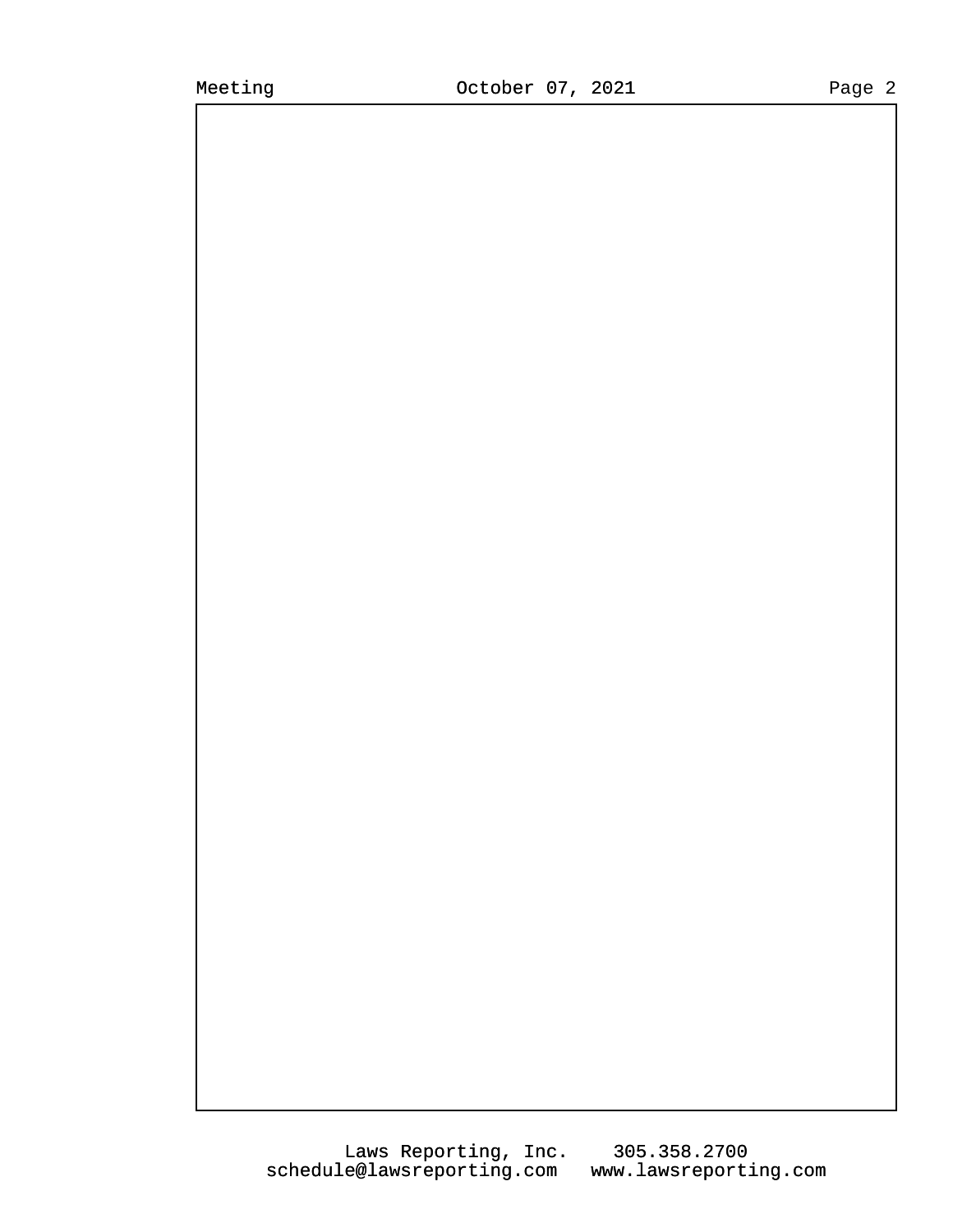|                | Meeting                            | October 07, 2021 |  | Page 3 |
|----------------|------------------------------------|------------------|--|--------|
| $\mathbf 1$    | <b>\$TAFF MEMBERS (Continued):</b> |                  |  |        |
| 2              | <b>Tatiana Canelas</b>             |                  |  |        |
| 3              | <b>William Kirtland</b>            |                  |  |        |
| 4              | <b>Ximena Nunez</b>                |                  |  |        |
| 5              |                                    |                  |  |        |
| 6              | <b>GUESTS:</b>                     |                  |  |        |
| $\overline{7}$ | <b>Tahirah Smith</b>               |                  |  |        |
| 8              | Tommy Richardson                   |                  |  |        |
| 9              | Laura Roberts                      |                  |  |        |
| 10             | Michelle Sanchez                   |                  |  |        |
| 11             | Lauren                             |                  |  |        |
| 12             | Jorge Gonzalez                     |                  |  |        |
| 13             | Jessica Munch-dittmar              |                  |  |        |
| 14             | Myrna Charlton                     |                  |  |        |
| 15             | <b>Carissa Sweet</b>               |                  |  |        |
| 16             | <b>Barbara Cesar</b>               |                  |  |        |
| 17             | Makeesha Coleman                   |                  |  |        |
| 18             | <b>JB Arbelo</b>                   |                  |  |        |
| 19             | Niesha Mack                        |                  |  |        |
| 20             | <b>Lindsey Linzer</b>              |                  |  |        |
| 21             | Linda Freeman                      |                  |  |        |
| 22             | <b>Elizabeth Deveaux</b>           |                  |  |        |
| 23             | LaKeesha Morris-Moreau             |                  |  |        |
| 24             |                                    |                  |  |        |
| 25             |                                    |                  |  |        |
|                |                                    |                  |  |        |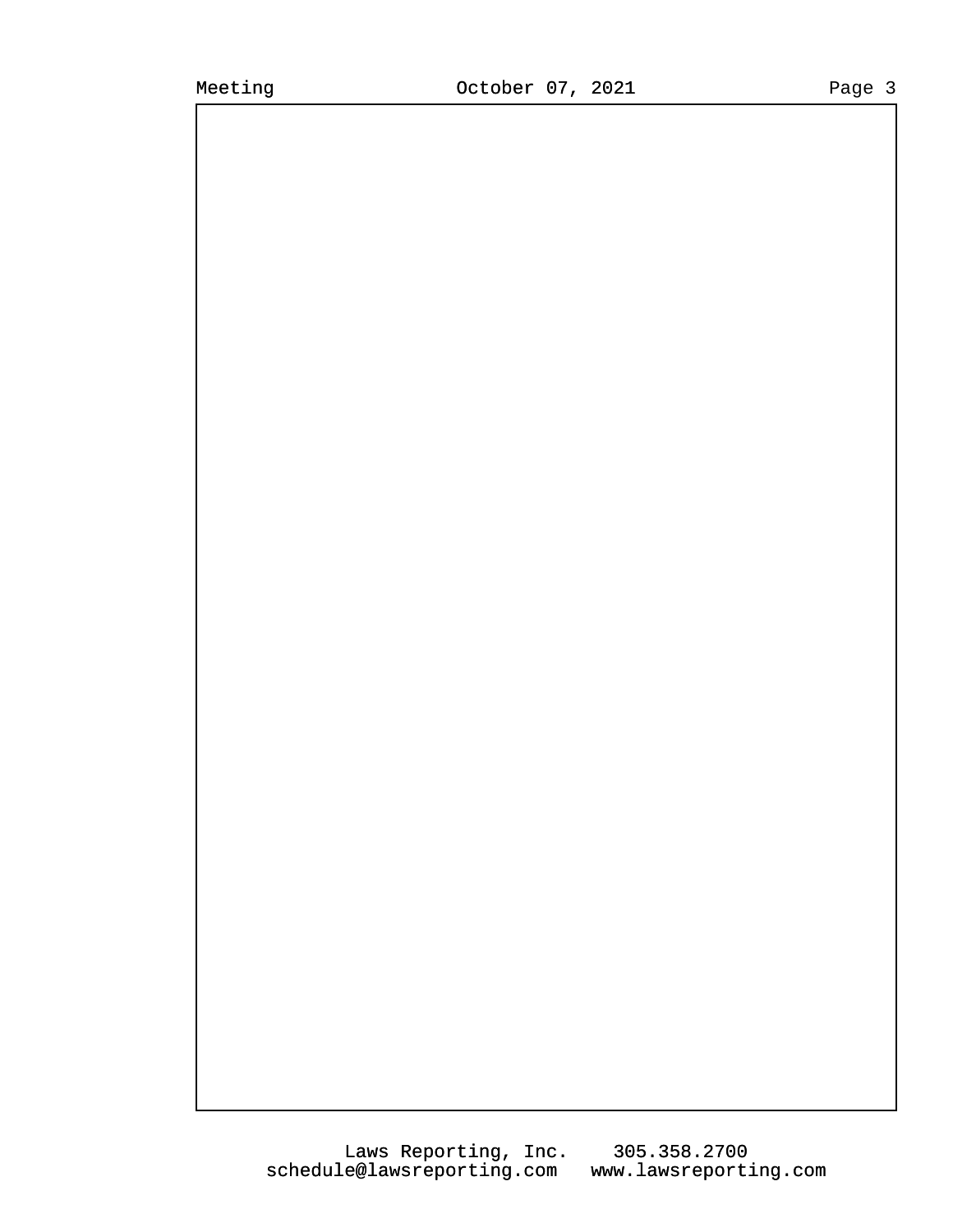|                | Meeting                     | October 07, 2021                                     | Page 4 |
|----------------|-----------------------------|------------------------------------------------------|--------|
| $\mathbf 1$    |                             | PROCEEDINGS                                          |        |
| $\overline{2}$ |                             | MS. HOLLINGSWORTH: Well, good afternoon. We          |        |
| 3              |                             | are going to get started. And welcome, committee     |        |
| 4              |                             | members, staff, and visitors. I'd like to open our   |        |
| 5              |                             | meeting today by welcoming -- we got very lucky over |        |
| 6              |                             | these past couple of weeks with two new Program's    |        |
| $\overline{7}$ |                             | Committee members and one is present here today, Mr. |        |
| 8              |                             | Victor Diaz-Herman. Welcome. We're so glad to have   |        |
| 9              | you with us.                |                                                      |        |
| 10             |                             | Would you like to say a few words?                   |        |
| 11             |                             | MR. DIAZ-HERMAN: I wasn't expecting to say a         |        |
| 12             |                             | few words. I just want to thank you all for inviting |        |
| 13             |                             | me to join this committee. I'm very excited to be    |        |
| 14             |                             | apart, not just of the Board, but of this committee, |        |
| 15             |                             | and look forward to working with each of you to do   |        |
| 16             |                             | amazing things. So I appreciate the invitation and   |        |
| 17             | thank you for welcoming me. |                                                      |        |
| 18             |                             | MS. HOLLINGSWORTH: Okay, thank you. Happy to         |        |
| 19             |                             | have you. And we'll officially welcome Dr. Malou     |        |
| 20             |                             | Harrison at our next Program's Committee Meeting.    |        |
| 21             |                             | Muriel, do we have any public comments?              |        |
| 22             |                             | MS. JEANTY: No public comments.                      |        |
| 23             |                             | MS. HOLLINGSWORTH: Okay, thank you very much.        |        |
| 24             |                             | So, Committee Members, moving on to -- has it been   |        |
| 25             |                             | this long, July 7, our last meeting? So by now you   |        |
|                |                             |                                                      |        |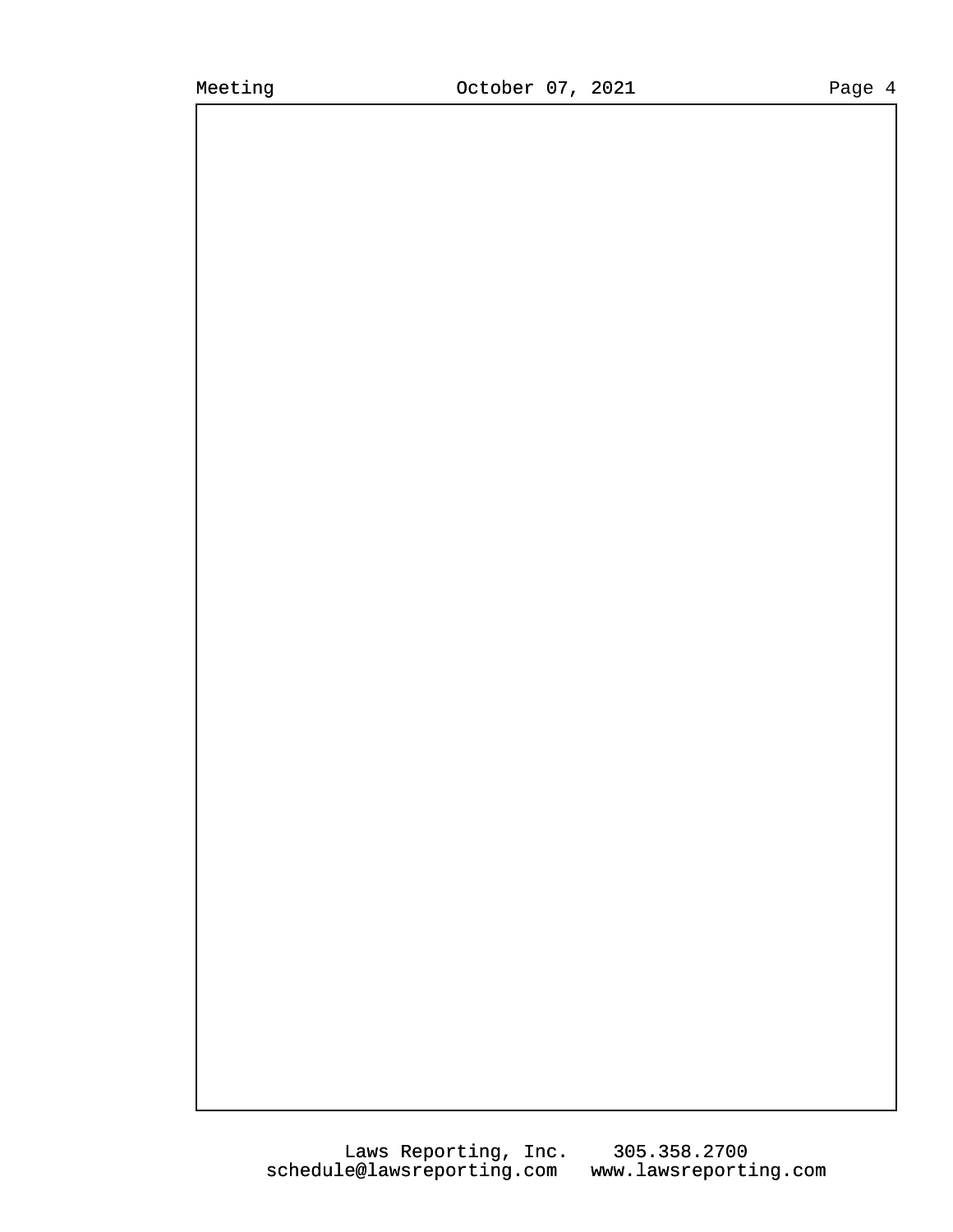|                | Meeting<br>October 07, 2021                          | Page 5 |
|----------------|------------------------------------------------------|--------|
| 1              | will have had an opportunity to review the minutes   |        |
| $\overline{2}$ | from our July 7 meeting. And if there are no changes |        |
| 3              | to those minutes, may I have a motion to approve?    |        |
| 4              | MR. TROWBRIDGE: So moved.                            |        |
| 5              | MS. HOLLINGSWORTH: Thank you. And a second?          |        |
| 6              | DR. BAGNER: Second, Bagner.                          |        |
| 7              | MS. HOLLINGSWORTH: All those in favor?               |        |
| 8              | ALL: Aye.                                            |        |
| $9\,$          | MS. HOLLINGSWORTH: Okay. Thank you. And              |        |
| 10             | minutes are approved. And welcome to all those that  |        |
| 11             | are attending by Zoom today.                         |        |
| 12             | So we are going to move on to the resolutions        |        |
| 13             | and we have six for you today. Just give me a minute |        |
| 14             | as I kind of go between two screens. So we're        |        |
| 15             | starting with Resolution 2022-A: Authorization to    |        |
| 16             | negotiate and execute contract renewals with eight   |        |
| 17             | providers, identified herein, to provide early       |        |
| 18             | intervention summer camp services for 635 slots of   |        |
| 19             | children, birth to five years of age, in a total     |        |
| 20             | amount not to exceed \$2,217,499.00, each for a term |        |
| 21             | of six months, commencing March 1, 2022, and ending  |        |
| 22             | August 31, 2022, -- is that March 1, 2022 and August |        |
| 23             | 31, 2022? Thank you. With one remaining renewal,     |        |
| 24             | subject to annual funding appropriations.            |        |
| 25             | May I have a motion, please?                         |        |
|                |                                                      |        |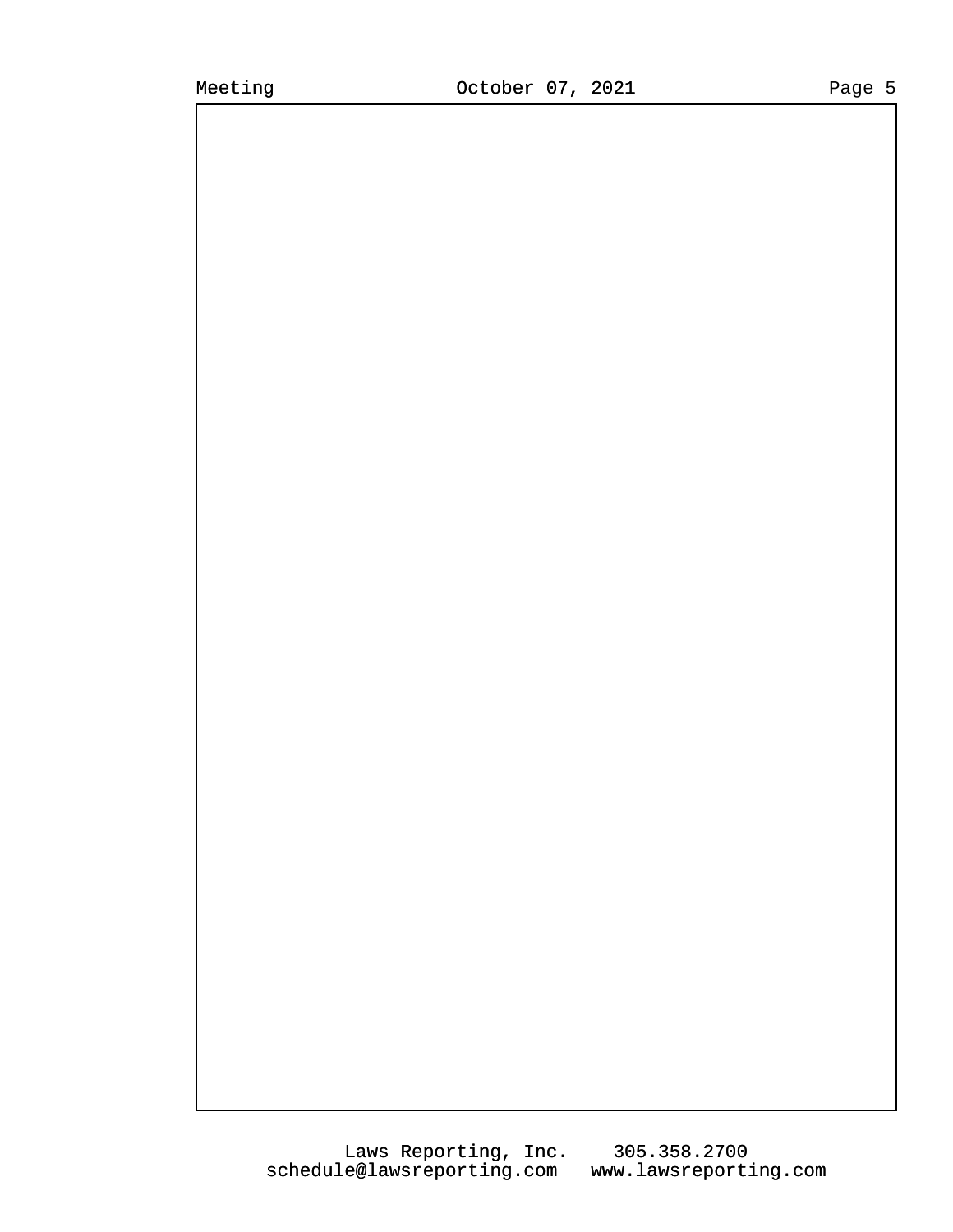|                | Meeting                                               | October 07, 2021                                      | Page 6 |
|----------------|-------------------------------------------------------|-------------------------------------------------------|--------|
| $\mathbf 1$    | MS. GIMENEZ: So moved, Gimenez.                       |                                                       |        |
| $\overline{2}$ |                                                       | MS. HOLLINGSWORTH: Thank you. And a second?           |        |
| 3              | DR. ABRAHAM: Second, Abraham.                         |                                                       |        |
| 4              |                                                       | MS. HOLLINGSWORTH: Thank you. Are there any           |        |
| 5              | recusals?                                             |                                                       |        |
| 6              |                                                       | DR. BAGNER: Recusal, Bagner. Employed by FIU.         |        |
| $\overline{7}$ |                                                       | MS. HOLLINGSWORTH: Thank you. And as we move          |        |
| 8              | into discussion, I will briefly indicate you will     |                                                       |        |
| 9              | have seen the infographic that's included in your     |                                                       |        |
| 10             | packet. This is a countywide initiative. As we are    |                                                       |        |
| 11             | aware, children with identified delays or special     |                                                       |        |
| 12             | needs in early education who receive appropriate      |                                                       |        |
| 13             | responsive intervention are most likely to develop to |                                                       |        |
| 14             | their full potential. Thus, the Trust summer          |                                                       |        |
| 15             | services goals are to provide continuity of the       |                                                       |        |
| 16             | beneficial impacts of school year, early intervention |                                                       |        |
| 17             |                                                       | services through the summer months, and to reduce the |        |
| 18             | risks of summer learning loss. Summer programs        |                                                       |        |
| 19             | operate five days a week for at least 8 hours daily   |                                                       |        |
| 20             | for six to 11 weeks.                                  |                                                       |        |
| 21             | During the summer of 2021, 425 children were          |                                                       |        |
| 22             |                                                       | served, on average, through 22 sessions. One hundred  |        |
| 23             | percent of children reported living with one or more  |                                                       |        |
| 24             | disability. And program observations were conducted   |                                                       |        |
| 25             | in-person and it was found that participants were     |                                                       |        |
|                |                                                       |                                                       |        |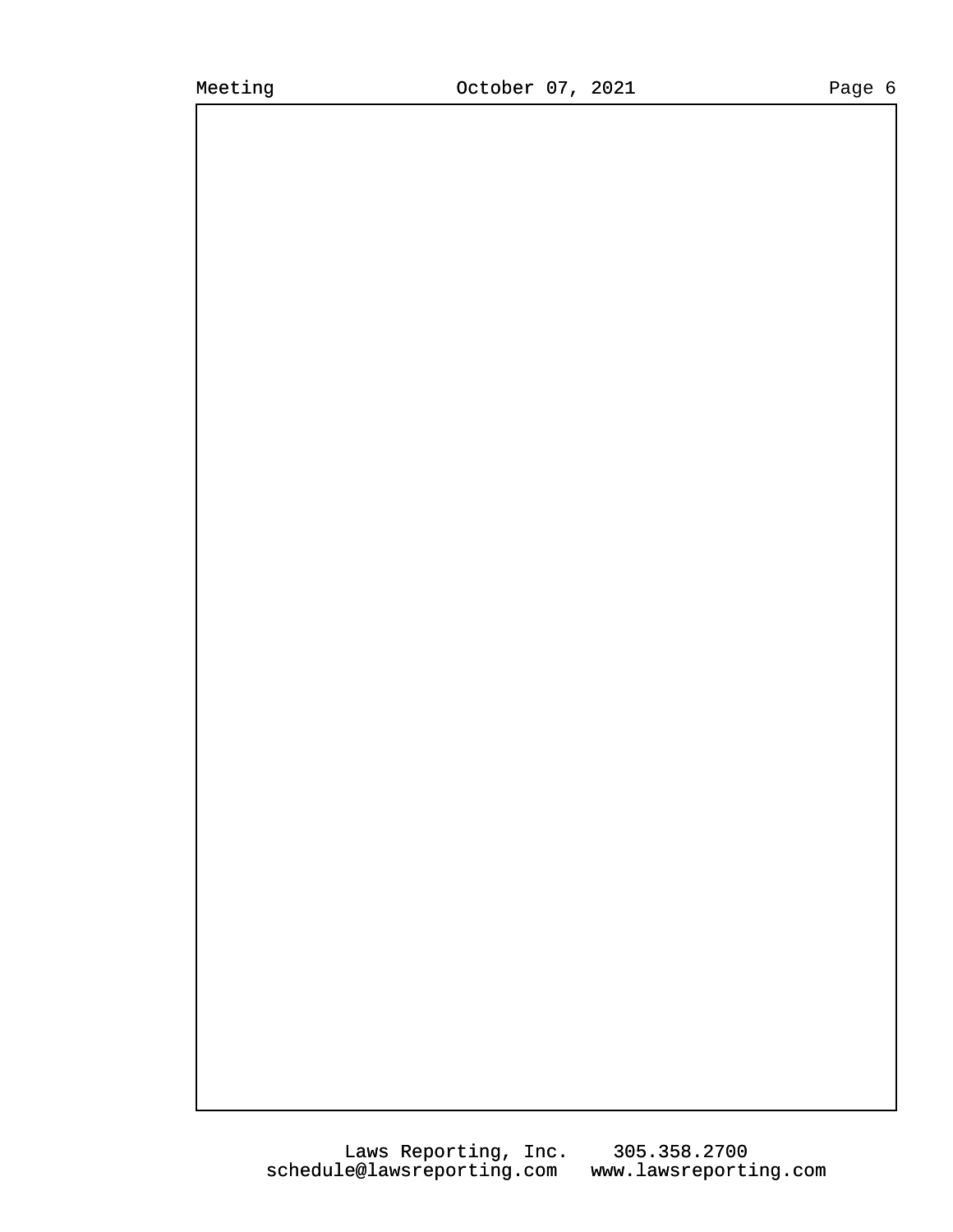|                | Meeting                                               | October 07, 2021                             | Page 7 |  |
|----------------|-------------------------------------------------------|----------------------------------------------|--------|--|
| $\mathbf{1}$   | fully engaged despite the health and social           |                                              |        |  |
| 2              | challenges that these very vulnerable children faced  |                                              |        |  |
| 3              | while attending center-based services.                |                                              |        |  |
| 4              | Committee members, observations, questions about      |                                              |        |  |
| 5              | this resolution?                                      |                                              |        |  |
| 6              | MS. GIMENEZ: I'd just like to make a comment,         |                                              |        |  |
| $\overline{7}$ | Madam Chair. I believe this is very important, early  |                                              |        |  |
| 8              | intervention. A lot of our children go unidentified   |                                              |        |  |
| 9              | in the early years and they never really catch up.    |                                              |        |  |
| 10             | So any program that really focuses and targets those  |                                              |        |  |
| 11             | children at an early stage, I believe is very much    |                                              |        |  |
| 12             | important to be able to offer those services to them. |                                              |        |  |
| 13             |                                                       | MS. HOLLINGSWORTH: Thank you, Lourdes. Other |        |  |
| 14             | comments, observations from the committee?            |                                              |        |  |
| 15             | Hearing none, all those in favor?                     |                                              |        |  |
| 16             | ALL: Aye.                                             |                                              |        |  |
| 17             | MS. HOLLINGSWORTH: Are there any opposed?             |                                              |        |  |
| 18             | Thank you, the resolution carries.                    |                                              |        |  |
| 19             | Resolution 2022-B: Authorization to negotiate         |                                              |        |  |
| 20             | and execute contract renewals with 12 providers,      |                                              |        |  |
| 21             | identified herein, to deliver high-quality summer     |                                              |        |  |
| 22             | camp services for 945 slots for elementary school     |                                              |        |  |
| 23             | children, in a total amount not to exceed             |                                              |        |  |
| 24             | \$1,515,523.00, each for a term of six months,        |                                              |        |  |
| 25             | commencing March 1, 2022, and ending August 31, 2022, |                                              |        |  |
|                |                                                       |                                              |        |  |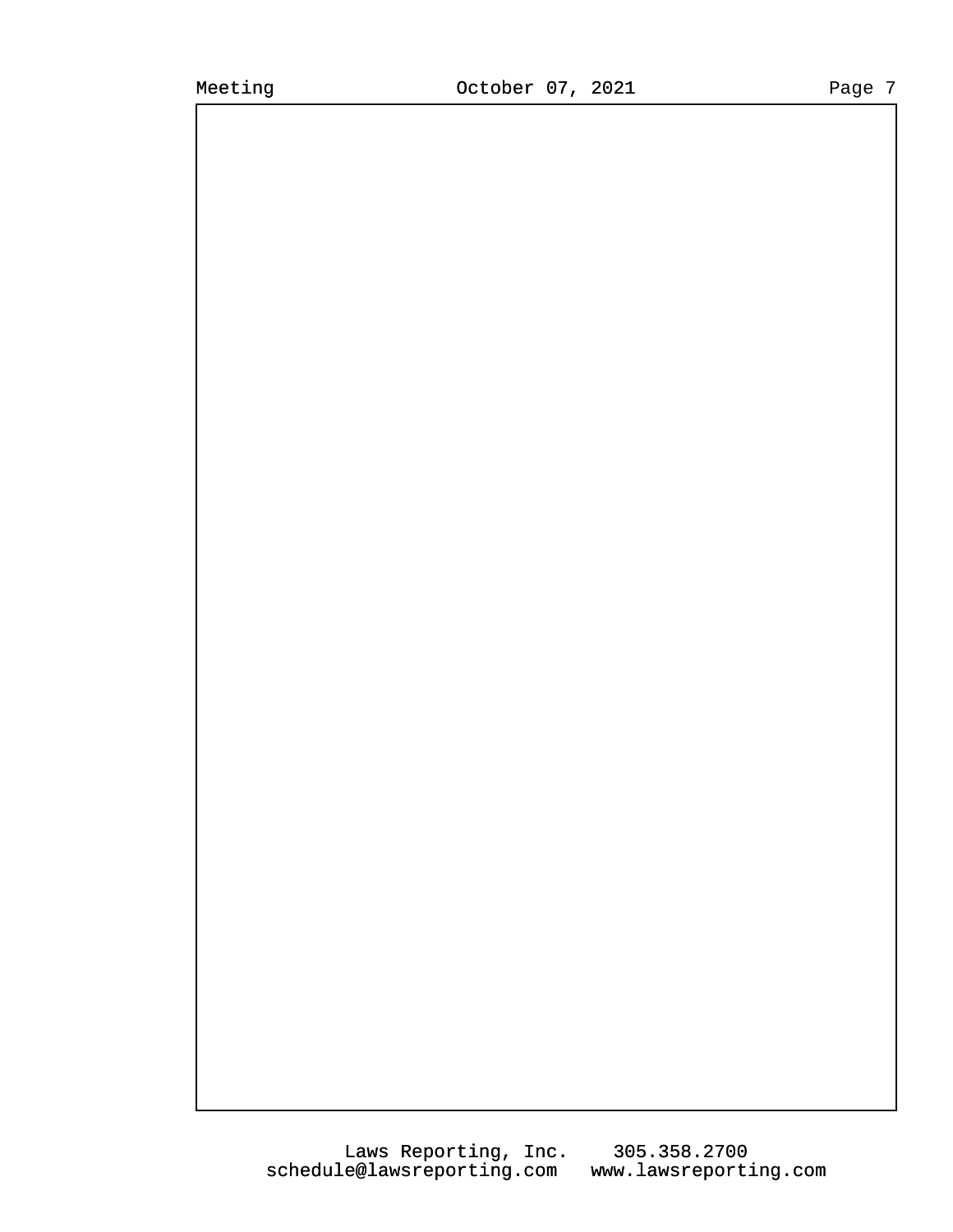|                | Meeting                                             | October 07, 2021                                      | Page 8 |  |
|----------------|-----------------------------------------------------|-------------------------------------------------------|--------|--|
| $\mathbf{1}$   |                                                     | with one remaining renewal, subject to annual funding |        |  |
| $\overline{2}$ | appropriations.                                     |                                                       |        |  |
| 3              | May I have a motion, please?                        |                                                       |        |  |
| 4              | MS. GIMENEZ: So moved.                              |                                                       |        |  |
| 5              | MR. DUNN: Second, Dunn. Richard.                    |                                                       |        |  |
| 6              |                                                     | MS. HOLLINGSWORTH: Thank you. Are there any           |        |  |
| $\overline{7}$ | recusals? Okay, hearing none, let's move into       |                                                       |        |  |
| 8              | discussion.                                         |                                                       |        |  |
| 9              | Briefly, I'll again say that this is a              |                                                       |        |  |
| 10             | countywide program and there is an infographic      |                                                       |        |  |
| 11             | included in your packet. Note that The Children's   |                                                       |        |  |
| 12             | Trust funds summer camps for elementary school      |                                                       |        |  |
| 13             | children grades K to 5 and inclusive specialty      |                                                       |        |  |
| 14             | disability programs. Inclusive programs engage a    |                                                       |        |  |
| 15             | minimum of 10 percent of children with disabilities |                                                       |        |  |
| 16             | and these programs follow a structured schedule of  |                                                       |        |  |
| 17             | activities with nutritious foods and beverages      |                                                       |        |  |
| 18             | included. All this is laid forth in your packet.    |                                                       |        |  |
| 19             |                                                     | And providers were required to follow local and CDC   |        |  |
| 20             |                                                     | guidelines and appropriate group sizes for in-service |        |  |
| 21             | -- in-person services.                              |                                                       |        |  |
| 22             | Note that during the summer of 2021, 840            |                                                       |        |  |
| 23             | children were served with an average of 35 days of  |                                                       |        |  |
| 24             | service, with 26 percent, and that's 219 children,  |                                                       |        |  |
| 25             | reporting living with one or more disability.       |                                                       |        |  |
|                |                                                     |                                                       |        |  |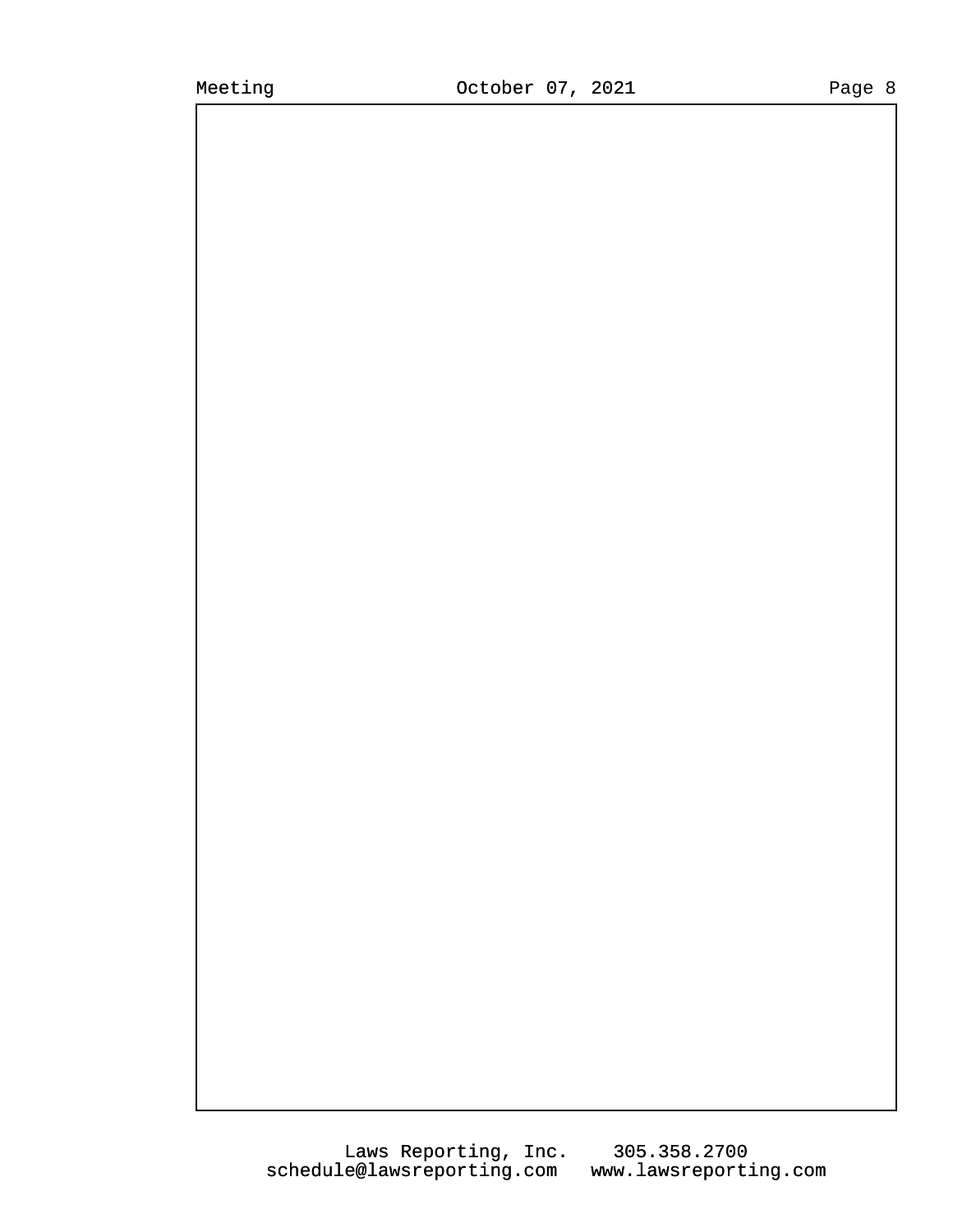|                | Meeting | October 07, 2021                                      | Page 9 |
|----------------|---------|-------------------------------------------------------|--------|
| 1              |         | Questions, comments from the committee?               |        |
| $\overline{2}$ |         | MS. GIMENEZ: I'd like to comment. DI is very          |        |
| 3              |         | important. There's a difference between               |        |
| 4              |         | differentiated instruction and small group. And when  |        |
| 5              |         | you're targeting children with what they really need, |        |
| 6              |         | as far as strategies or skills, it focuses exactly on |        |
| $\overline{7}$ |         | what the child needs. And a child who is a third      |        |
| 8              |         | grader in second grade level, needs to be working on  |        |
| $9\,$          |         | second grade material, not on third grade, because    |        |
| 10             |         | obviously there is no comprehension or even phonetic  |        |
| 11             |         | awareness that they have to be able to decode those   |        |
| 12             |         | words. So I like the fact that they're doing that     |        |
| 13             |         | and targeting that. And it's also by certified        |        |
| 14             |         | teachers, which is very important as well.            |        |
| 15             |         | MS. HOLLINGSWORTH: Thank you, Lourdes.                |        |
| 16             | Tiombe? |                                                       |        |
| 17             |         | MS. KENDRICK-DUNN: So I did ask this question,        |        |
| 18             |         | but I'll just bring it up here. As far as -- there    |        |
| 19             |         | are a couple of programs, I believe Breakthrough      |        |
| 20             |         | Miami and First Serve, the data so far shows there    |        |
| 21             |         | are less than expected -- the number of children with |        |
| 22             |         | disabilities in this program are less than expected.  |        |
| 23             |         | So I'm just wanting to know if there's any additional |        |
| 24             |         | information we have about that. And I know            |        |
| 25             |         | Breakthrough Miami probably serves, I'm going to      |        |
|                |         |                                                       |        |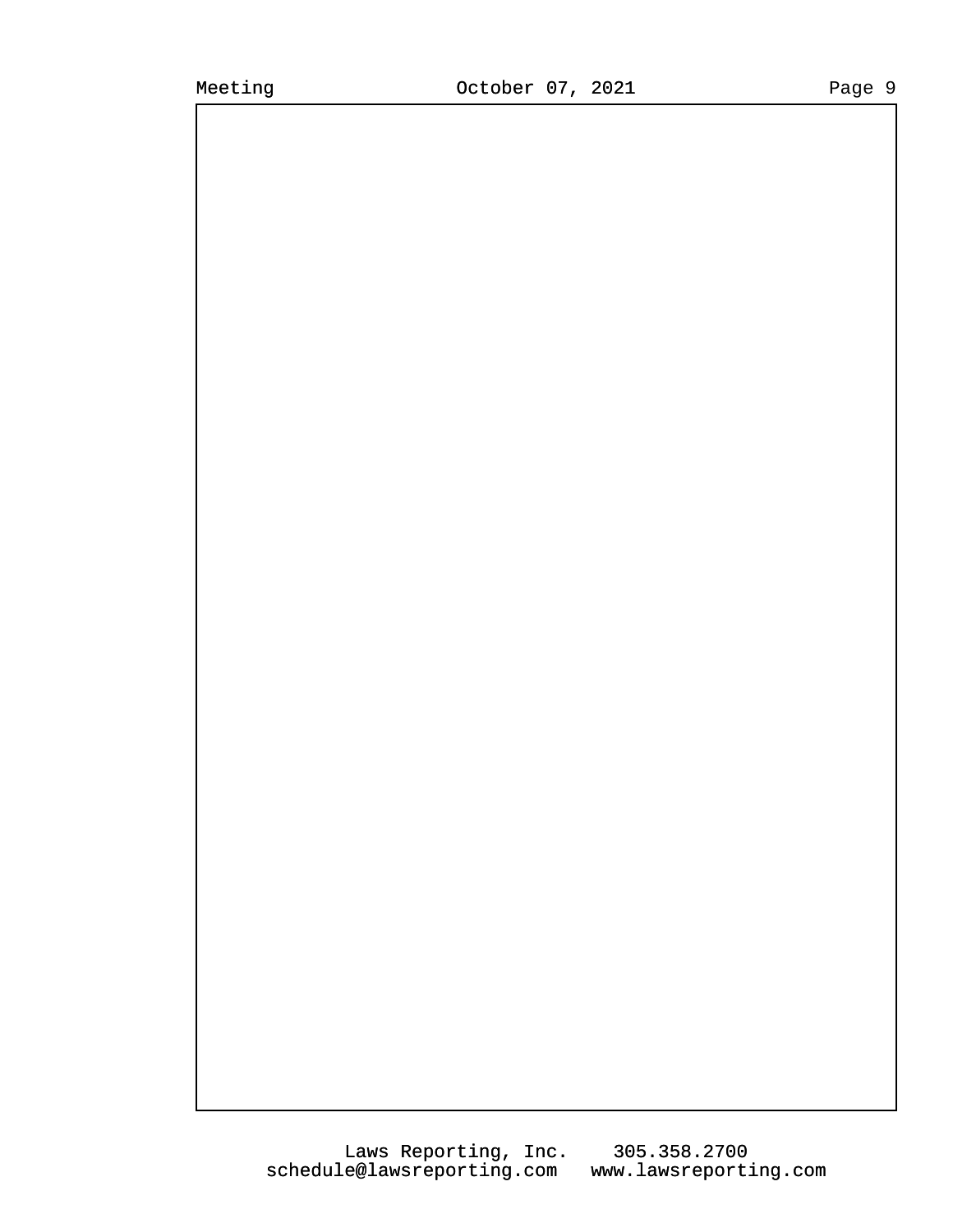|                | Meeting                                              | October 07, 2021                                   | Page 10 |  |
|----------------|------------------------------------------------------|----------------------------------------------------|---------|--|
| $\mathbf 1$    | guess, more high ability children, right, just       |                                                    |         |  |
| $\overline{2}$ | because I know about the program. But just kind of   |                                                    |         |  |
| 3              | having a better understanding why that program and   |                                                    |         |  |
| 4              | First Serve have children with -- not as many with   |                                                    |         |  |
| 5              | disabilities.                                        |                                                    |         |  |
| 6              | And then how are we defining disabilities,           |                                                    |         |  |
| $\overline{7}$ |                                                      | because you do have more -- you have some children |         |  |
| 8              | medically fragile and maybe they cannot go, but a    |                                                    |         |  |
| 9              | child that has a speech impairment, that's a child   |                                                    |         |  |
| 10             | with a disability. A child that may be diabetic type |                                                    |         |  |
| 11             | 1 or 2, or a child that has a language impairment, I |                                                    |         |  |
| 12             | mean every disability doesn't have to be severe in   |                                                    |         |  |
| 13             | nature, per se, and I'm saying that respectfully     |                                                    |         |  |
| 14             | because for the individual they may see that as      |                                                    |         |  |
| 15             | severe. I can't speak, but -- or another person.     |                                                    |         |  |
| 16             | But I think we need to have more children            |                                                    |         |  |
| 17             | represented here, especially in these high ability   |                                                    |         |  |
| 18             | programs because some of the children, it's great to |                                                    |         |  |
| 19             | have children who are high ability and have all the  |                                                    |         |  |
| 20             | straight As and Bs and do well, but this should be a |                                                    |         |  |
| 21             | mix, so.                                             |                                                    |         |  |
| 22             |                                                      | MS. HOLLINGSWORTH: Thank you, Tiombe.              |         |  |
| 23             | Jim?                                                 |                                                    |         |  |
| 24             | MR. HAJ: Madam Chair, thank you. If I may,           |                                                    |         |  |
| 25             | Tiombe, the first question, Breakthrough and First   |                                                    |         |  |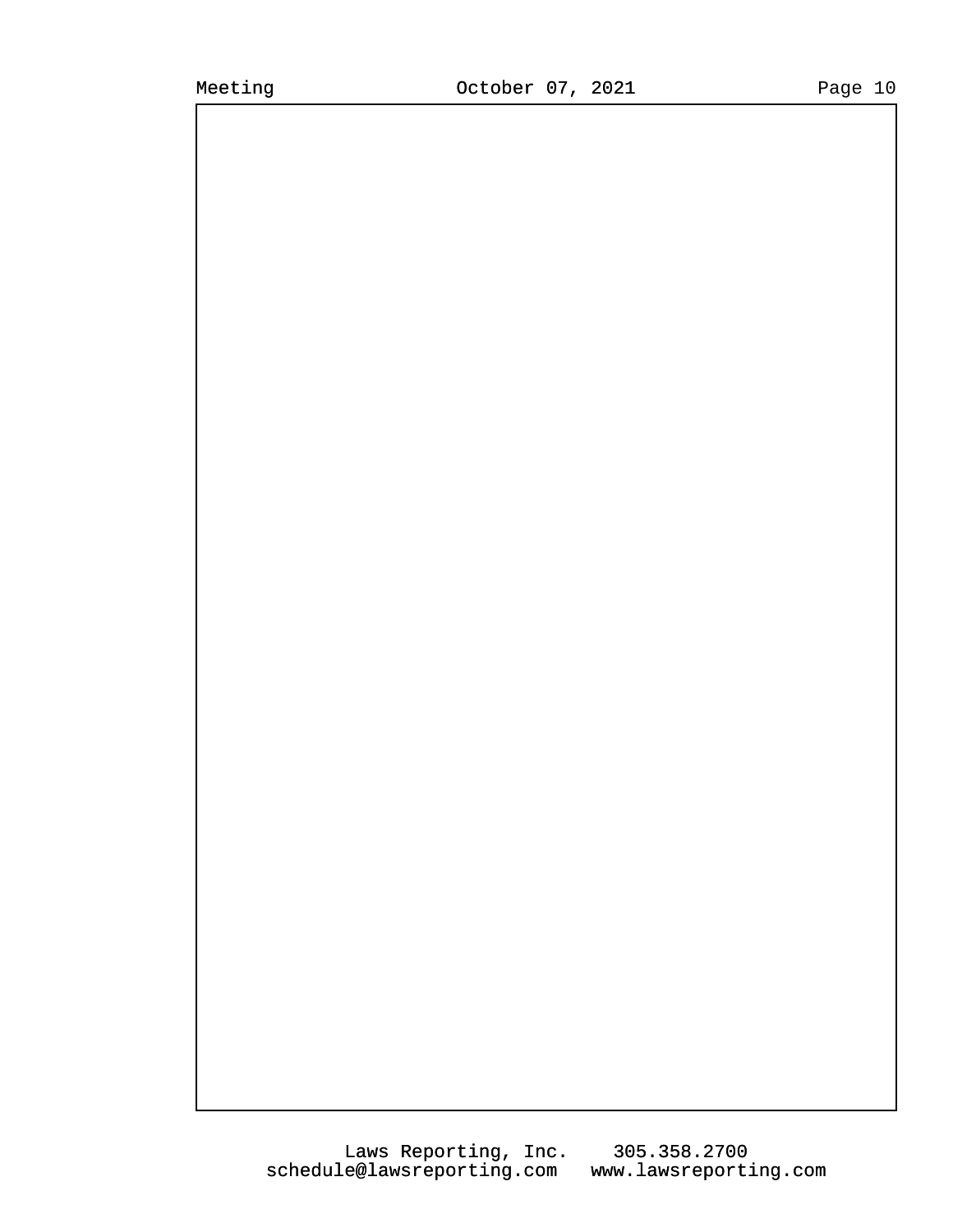|                | Meeting                                            | October 07, 2021                                      | Page 11 |
|----------------|----------------------------------------------------|-------------------------------------------------------|---------|
| $\mathbf 1$    | Serve, and I'll ask Rachel to chime in, but        |                                                       |         |
| $\overline{2}$ |                                                    | Breakthrough -- there's one on this reso and one on   |         |
| 3              |                                                    | the following reso where the numbers, there was a     |         |
| 4              |                                                    | ticket to help with the data pull. Breakthrough, the  |         |
| 5              |                                                    | numbers should be 22 percent and that will be updated |         |
| 6              |                                                    | to show on the board. First Serve Miami, I'll ask     |         |
| $\overline{7}$ | Rachel to chime in on First Serve.                 |                                                       |         |
| 8              |                                                    | MS. SPECTOR: Yeah, in regards to your question        |         |
| 9              | about how do we define disability, it is -- we do  |                                                       |         |
| 10             | include children of all types of disabilities, but |                                                       |         |
| 11             |                                                    | the parent who is registering the child does need to  |         |
| 12             |                                                    | disclose. So there may be many more children          |         |
| 13             |                                                    | represented and if they have a speech delay or any    |         |
| 14             |                                                    | type of medical issue, but as long as the parent      |         |
| 15             |                                                    | needs to let us know, let the program know and then   |         |
| 16             | they identify in our data system.                  |                                                       |         |
| 17             |                                                    | First Serve is a tennis, it's a summer only           |         |
| 18             |                                                    | tennis program. They typically have not had issues    |         |
| 19             |                                                    | in the past. This summer was different. They were -   |         |
| 20             |                                                    | - had difficulty recruiting. They were unclear in     |         |
| 21             |                                                    | the beginning of the summer whether the city parks    |         |
| 22             |                                                    | were going to open for in-person services, and then   |         |
| 23             |                                                    | just some of the other general issues related to them |         |
| 24             |                                                    | and other providers in terms of lower numbers.        |         |
| 25             |                                                    | Since the school district offered Summer 305,         |         |
|                |                                                    |                                                       |         |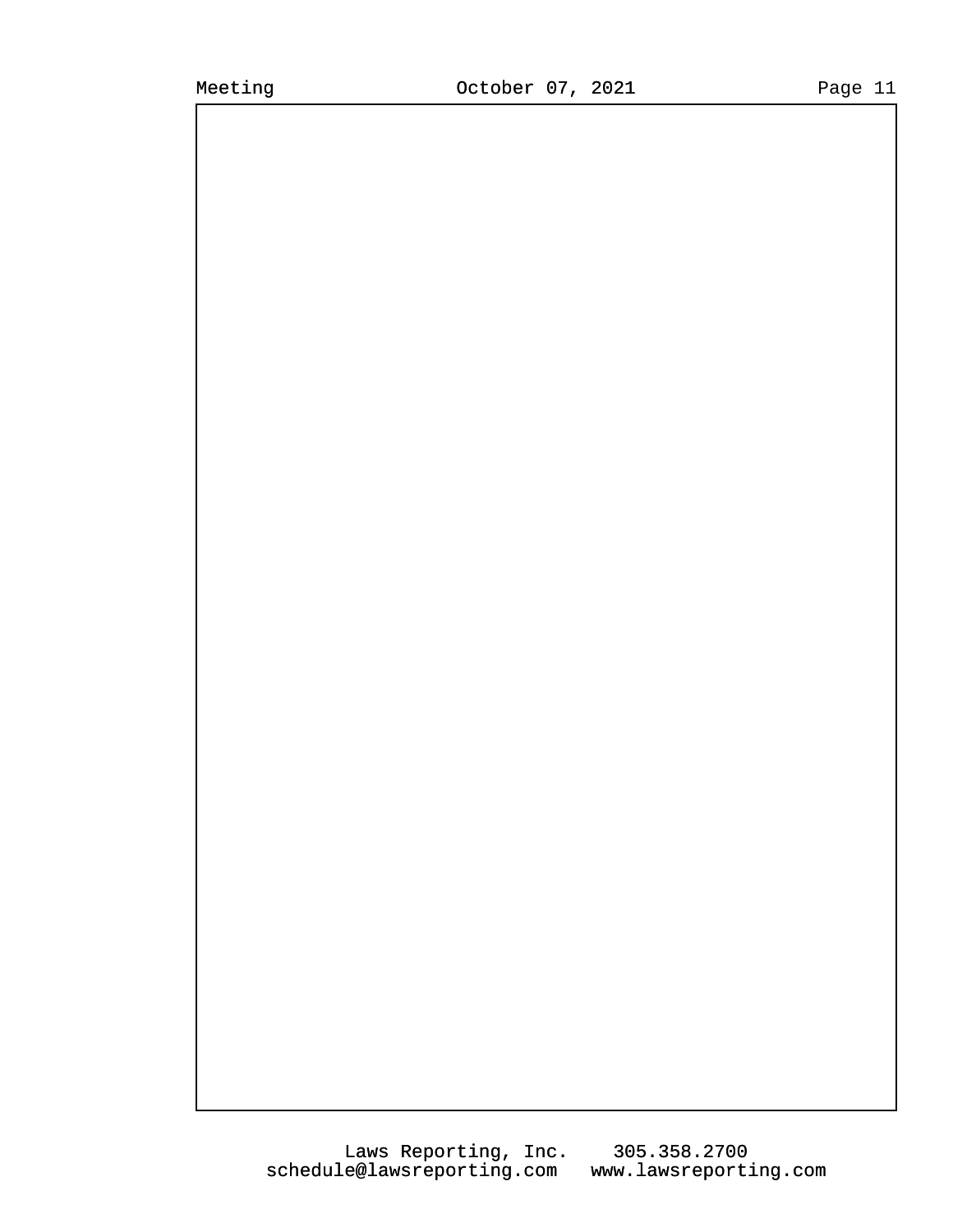|                | Meeting                                              | October 07, 2021                                      | Page 12 |  |
|----------------|------------------------------------------------------|-------------------------------------------------------|---------|--|
| $\mathbf 1$    | which was an amazing opportunity. Many children,     |                                                       |         |  |
| $\overline{2}$ | especially children with disabilities tended to stay |                                                       |         |  |
| 3              | at their home schools if services were being offered |                                                       |         |  |
| 4              | there. And then just because of the pandemic,        |                                                       |         |  |
| 5              | parents of children with more severe disabilities    |                                                       |         |  |
| 6              |                                                      | just chose to keep them home this summer as opposed   |         |  |
| 7              | to past years.                                       |                                                       |         |  |
| 8              |                                                      | MS. HOLLINGSWORTH: Thank you, Rachel.                 |         |  |
| $9\,$          |                                                      | MS. KENDRICK-DUNN: And I'll just mention just         |         |  |
| 10             | one more thing. You know, for programs like          |                                                       |         |  |
| 11             | Breakthrough Miami, I'll just say for an example,    |                                                       |         |  |
| 12             |                                                      | when we have children that they're saying 22 percent  |         |  |
| 13             |                                                      | have disabilities, at some point they may want to --  |         |  |
| 14             | unless its already being done probably, analyze,     |                                                       |         |  |
| 15             |                                                      | okay, so what disabilities are represented and which  |         |  |
| 16             |                                                      | disabilities are not. Because sometimes that can be   |         |  |
| 17             |                                                      | an issue, you know, at society, for example, maybe    |         |  |
| 18             | it's more acceptable in some spaces, let's say, oh,  |                                                       |         |  |
| 19             | the child is autistic and -- or learning disabled,   |                                                       |         |  |
| 20             | okay, let's take them. But let's say if the child    |                                                       |         |  |
| 21             | has an emotional behavior disability, there may be   |                                                       |         |  |
| 22             |                                                      | some discrimination there, possibly by we're going to |         |  |
| 23             | stay away from those children, right. So I think     |                                                       |         |  |
| 24             | it's important for us to analyze what disabilities   |                                                       |         |  |
| 25             |                                                      | are represented. And if there are some, that we need  |         |  |
|                |                                                      |                                                       |         |  |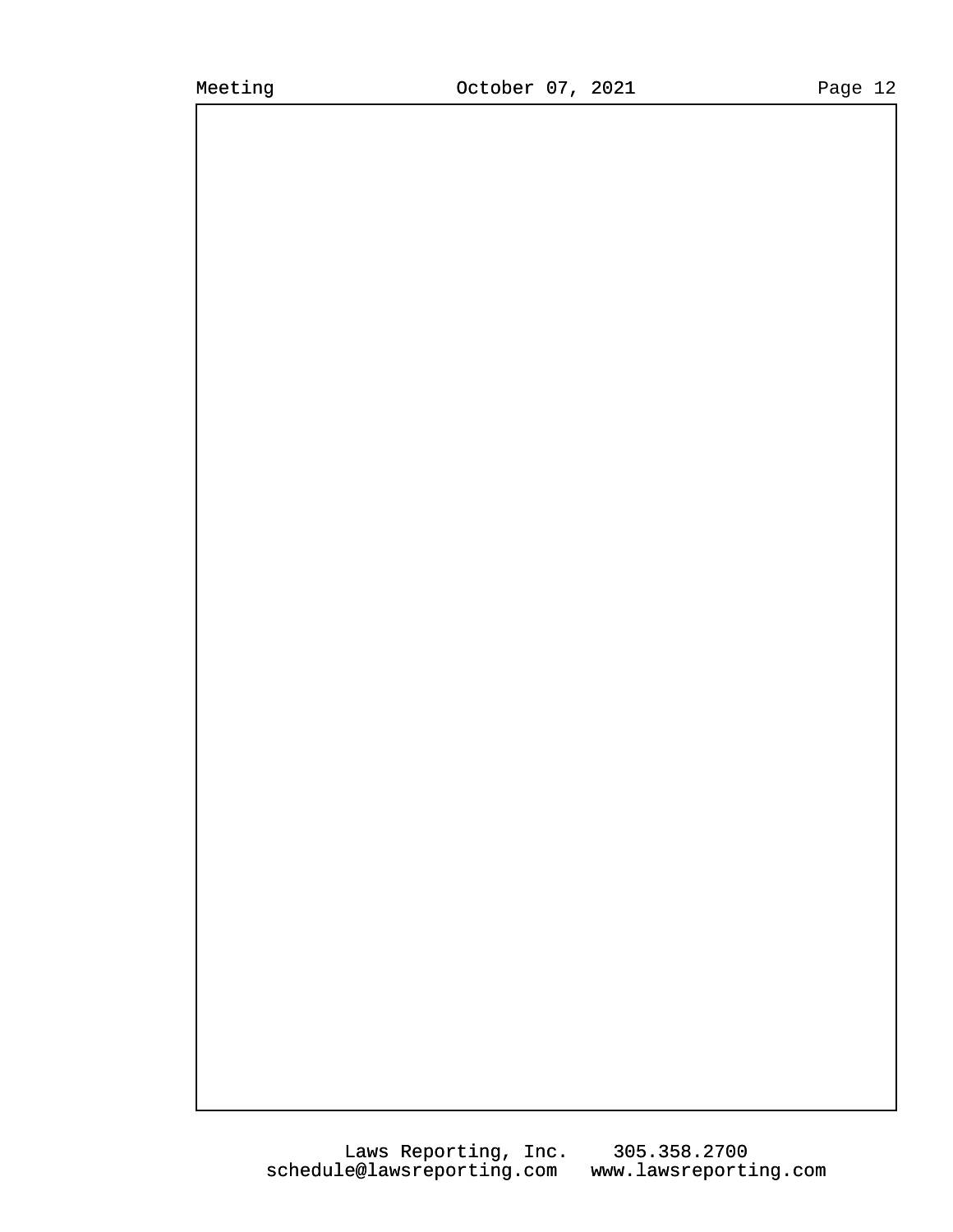|                | Meeting                                           | October 07, 2021                                      | Page 13 |
|----------------|---------------------------------------------------|-------------------------------------------------------|---------|
| $\mathbf{1}$   | to work on and be more inclusive of.              |                                                       |         |
| $\overline{2}$ | MR. DUNN: Madam Chair?                            |                                                       |         |
| 3              | MS. HOLLINGSWORTH: Yes, sir?                      |                                                       |         |
| 4              |                                                   | MR. DUNN: Not as eloquent and as experienced as       |         |
| 5              |                                                   | my namesake, Dr. Tiombe Dunn, but I will say, in my   |         |
| 6              | limited reorientation to students, I'm very happy |                                                       |         |
| $\overline{7}$ |                                                   | about this resolution because it addresses the middle |         |
| 8              | school and high school students. I'm a huge       |                                                       |         |
| $9\,$          |                                                   | proponent of the elementary, but I know there are a   |         |
| 10             |                                                   | plethora of middle school and high school students    |         |
| 11             |                                                   | who tend sometimes to fall through the cracks and --  |         |
| 12             |                                                   | so I'm glad to see that this will be targeted at that |         |
| 13             |                                                   | age group, especially the middle school because       |         |
| 14             | that's -- I'm not an expert, I yield to all the   |                                                       |         |
| 15             |                                                   | educational experts and those of you who deal with    |         |
| 16             | children.                                         |                                                       |         |
| 17             |                                                   | But I will say, my little limited experience has      |         |
| 18             |                                                   | been in that middle school grade, that's where the    |         |
| 19             |                                                   | rubber hits the road, in terms of children dealing    |         |
| 20             |                                                   | with identity, coupled with some disability stuff.    |         |
| 21             |                                                   | And I had to learn the hard way that the majority of  |         |
| 22             |                                                   | students that I deal with are on medication. And lo   |         |
| 23             |                                                   | and behold if they don't get their medications some   |         |
| 24             | days. You're in for a long day. So, I can         |                                                       |         |
| 25             | appreciate this reso.                             |                                                       |         |
|                |                                                   |                                                       |         |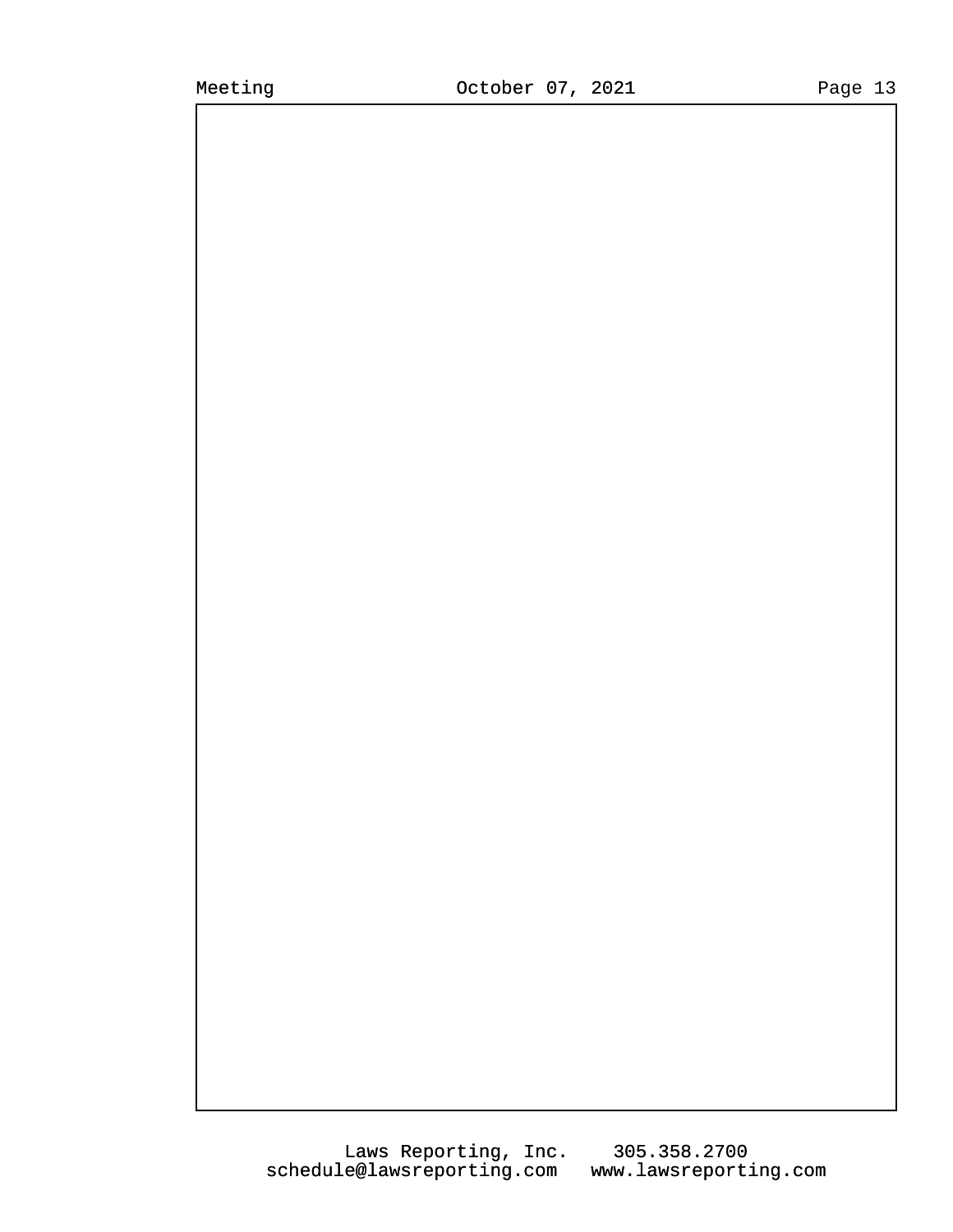|                | Meeting            | October 07, 2021                                     | Page 14 |  |
|----------------|--------------------|------------------------------------------------------|---------|--|
| 1              |                    | MS. HOLLINGSWORTH: Thank you for that, Pastor.       |         |  |
| 2              |                    | MS. BENDROSS-MENDINGALL: Madam Chair?                |         |  |
| 3              |                    | MS. HOLLINGSWORTH: Yes, ma'am?                       |         |  |
| 4              |                    | MS. BENDROSS-MENDINGALL: Thank you very much         |         |  |
| 5              |                    | for allowing me to speak. And I have to agree with   |         |  |
| 6              |                    | all the speakers. To back up their comments,         |         |  |
| $\overline{7}$ |                    | research shows that everything they're saying is     |         |  |
| 8              |                    | absolutely true. We lose so many children when they  |         |  |
| 9              |                    | are in middle school. We really need a one-on-one,   |         |  |
| 10             |                    | as Reverend Dunn has said, for children who are in   |         |  |
| 11             |                    | middle school. For some reason, they have a ton of   |         |  |
| 12             |                    | issues that we can't always address. So I commend    |         |  |
| 13             |                    | them for their remarks and I do agree. Thank you,    |         |  |
| 14             | Madam Chair.       |                                                      |         |  |
| 15             |                    | MS. HOLLINGSWORTH: Thank you, Dr. Bendross-          |         |  |
| 16             | Mindingall.        |                                                      |         |  |
| 17             |                    | MS. GIMENEZ: Madam Chair, I'd just like              |         |  |
| 18             |                    | clarification. Are we on -- which of the resos, B or |         |  |
| 19             | C <sub>2</sub>     |                                                      |         |  |
| 20             |                    | MS. HOLLINGSWORTH: We're on B. It is for             |         |  |
| 21             | elementary school. |                                                      |         |  |
| 22             |                    | MS. GIMENEZ: For elementary, okay. Okay, thank       |         |  |
| 23             | you.               |                                                      |         |  |
| 24             |                    | MS. BENDROSS-MINDINGALL: Madam Chair?                |         |  |
| 25             |                    | MR. DUNN: Madam Chair, my apologies, I was at        |         |  |
|                |                    |                                                      |         |  |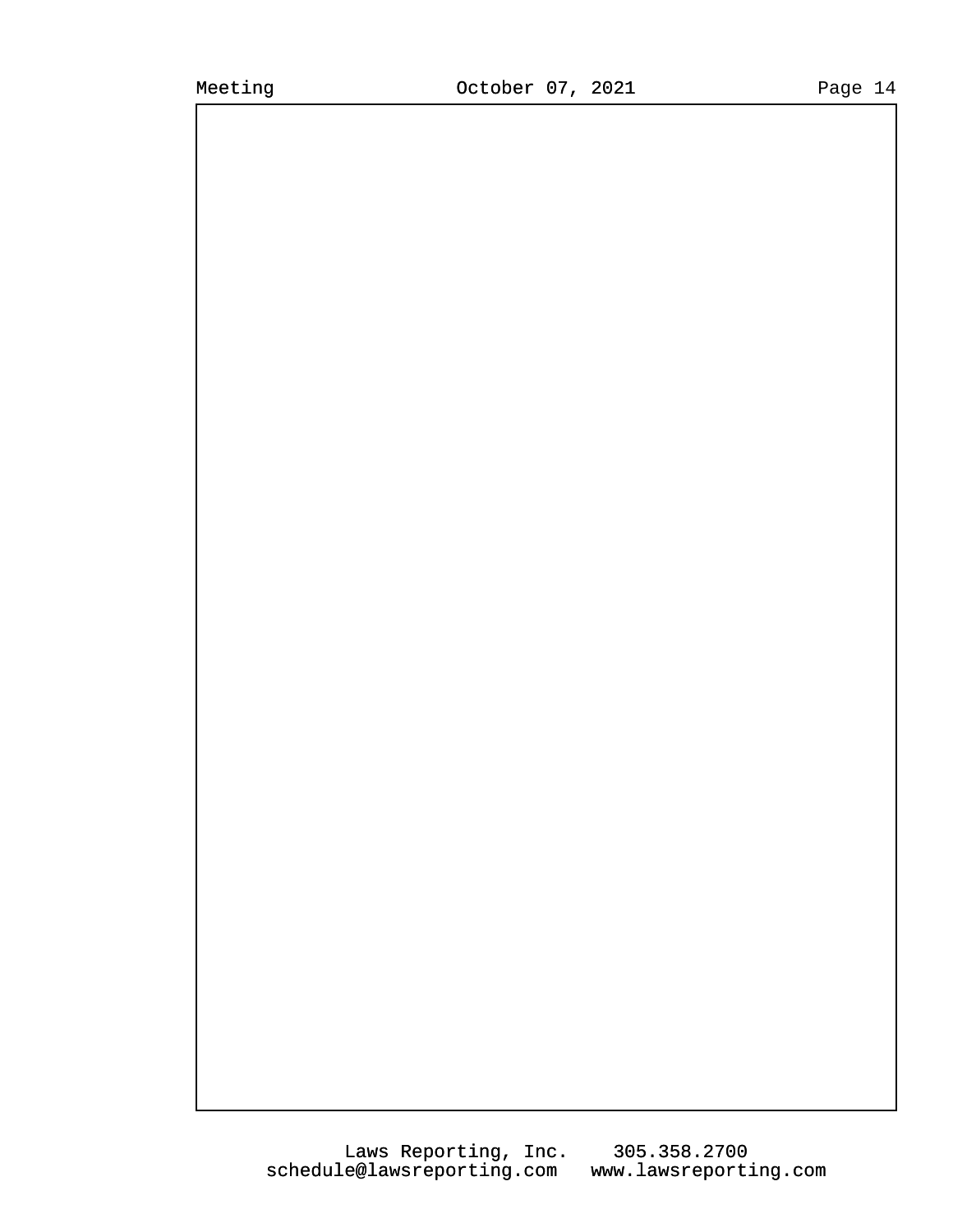|                | Meeting                                              | October 07, 2021                                      | Page 15 |  |
|----------------|------------------------------------------------------|-------------------------------------------------------|---------|--|
| $\mathbf{1}$   | C. Thank you for that point of clarification.        |                                                       |         |  |
| $\overline{2}$ |                                                      | MS. BENDROSS-MINDINGALL: Madam Chair? Did you         |         |  |
| 3              | say elementary?                                      |                                                       |         |  |
| 4              |                                                      | MS. HOLLINGSWORTH: The resolution that we are         |         |  |
| 5              | discussing now is for elementary school children,    |                                                       |         |  |
| 6              | yes.                                                 |                                                       |         |  |
| $\overline{7}$ |                                                      | MS. BENDROSS-MINDINGALL: Yes. Madam Chair? I          |         |  |
| 8              |                                                      | want to say something. Because we lose our children   |         |  |
| 9              |                                                      | in some areas must faster than we would want, we have |         |  |
| 10             | to look at -- they're in the grade, but we also have |                                                       |         |  |
| 11             |                                                      | to look at age. And as Reverend Dunn said again, and  |         |  |
| 12             | Tiombe, the capacity for us to deal with children,   |                                                       |         |  |
| 13             |                                                      | and I know we're now on elementary, but we have to    |         |  |
| 14             | look closely at those children who are labelled as   |                                                       |         |  |
| 15             | elementary, but behave pretty much sometimes as      |                                                       |         |  |
| 16             |                                                      | middle school children do. Thank you, Madam Chair.    |         |  |
| 17             |                                                      | MS. HOLLINGSWORTH: Thank you, Dr. Bendross-           |         |  |
| 18             | Mindingall.                                          |                                                       |         |  |
| 19             |                                                      | DR. BAGNER: Madam Chair, if I may? So I want          |         |  |
| 20             |                                                      | to echo Tiombe's comments as well. You know, it does  |         |  |
| 21             | strike me in comparing the first reso, which I       |                                                       |         |  |
| 22             | couldn't talk about, and this one, 100 percent of    |                                                       |         |  |
| 23             | kids with disabilities from the first one, only 20   |                                                       |         |  |
| 24             | something percent overall in this one. I know this   |                                                       |         |  |
| 25             | is something we've talked about as a committee       |                                                       |         |  |
|                |                                                      |                                                       |         |  |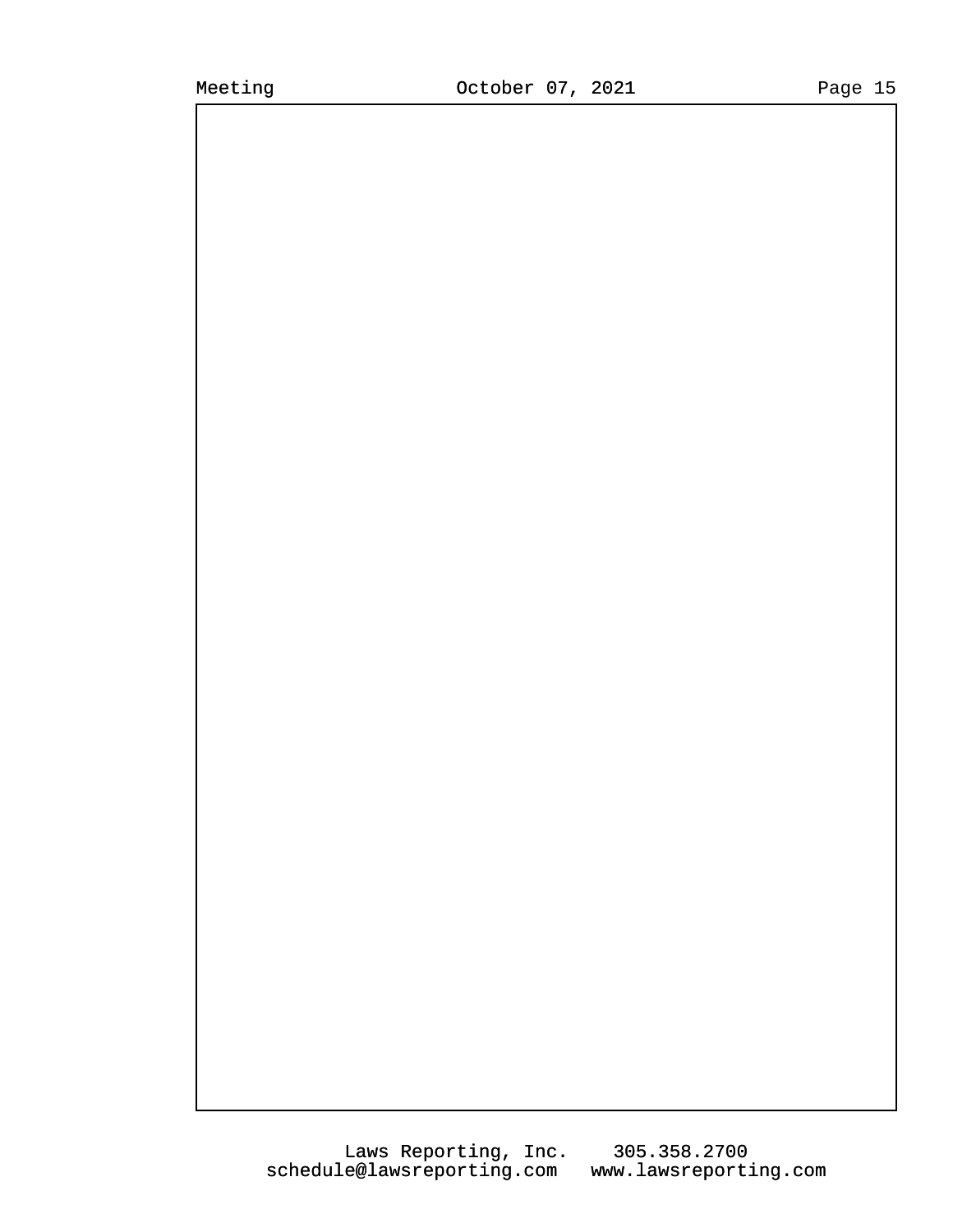|                | Meeting                                     | October 07, 2021                                      | Pag |
|----------------|---------------------------------------------|-------------------------------------------------------|-----|
| $\mathbf 1$    |                                             | several times, like how are we defining disabilities. |     |
| $\overline{2}$ |                                             | I know it could be defined multiple ways. I think     |     |
| 3              |                                             | probably the first reso is because most of the kids   |     |
| 4              |                                             | had behavioral problems and that was considered a     |     |
| 5              | disability.                                 |                                                       |     |
| 6              |                                             | But I know we've also talked about the                |     |
| $\overline{7}$ | importance of maybe of a part intellectual, |                                                       |     |
| 8              |                                             | developmental disabilities from behavioral emotional  |     |
| 9              |                                             | disabilities, maybe reporting all of those things. I  |     |
| 10             |                                             | think that's going to be important. Because I know    |     |
| 11             |                                             | there is rule that programs have to have at least, is |     |
| 12             |                                             | it 20 percent is the cutoff or 10 percent, 10         |     |
| 13             |                                             | percent. And I think we may want to revisit that.     |     |
| 14             |                                             | We may want to revisit how we call a disability. And  |     |
| 15             |                                             | are we just asking parents, does your child have a    |     |
| 16             |                                             | disability? Because I think that is a loaded          |     |
| 17             |                                             | question too. And we could ask maybe, just more       |     |
| 18             |                                             | broadly, about some of the specific areas of          |     |
| 19             | disabilities.                               |                                                       |     |
| 20             |                                             | MS. HOLLINGSWORTH: Thank you, Dr. Bagner.             |     |
| 21             |                                             | Further comments from the committee?                  |     |
| 22             | Hearing none, all those in favor?           |                                                       |     |
| 23             | ALL: Aye.                                   |                                                       |     |
| 24             |                                             | MS. HOLLINGSWORTH: Are there any opposed?             |     |
| 25             | <b>Resolution carries.</b>                  |                                                       |     |
|                |                                             |                                                       |     |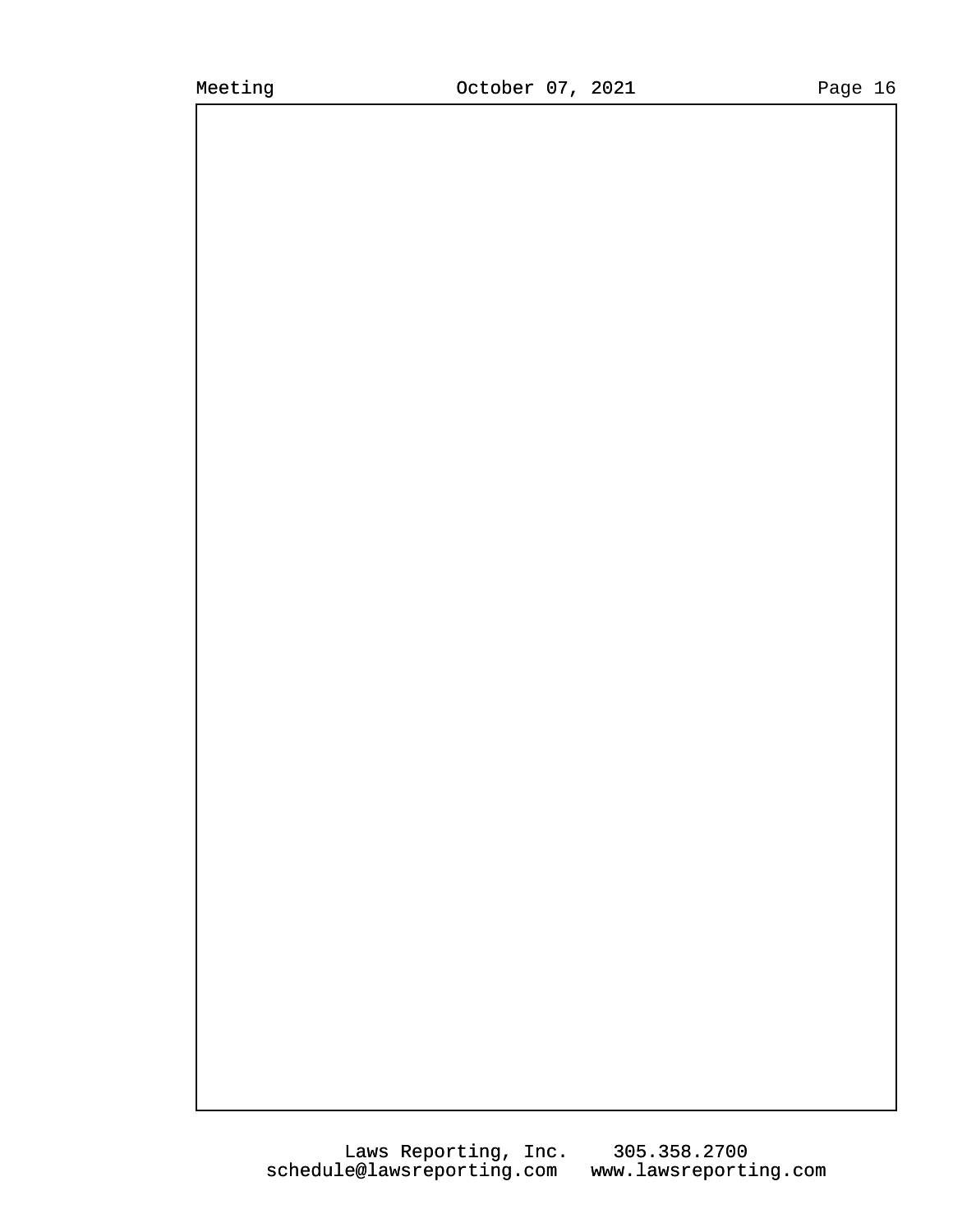|                | Meeting                                         | October 07, 2021                                      | Page 17 |
|----------------|-------------------------------------------------|-------------------------------------------------------|---------|
| 1              |                                                 | Resolution 2022-C: Authorization to negotiate         |         |
| $\overline{2}$ |                                                 | and execute contract renewals with 17 providers,      |         |
| 3              |                                                 | identified herein, to deliver high-quality summer     |         |
| 4              |                                                 | camp services for 1,532 slots for middle and high     |         |
| 5              | school youth, in a total amount not to exceed   |                                                       |         |
| 6              | \$2,597,209.00, each for a term of six months,  |                                                       |         |
| $\overline{7}$ |                                                 | commencing March 1, 2022, and ending August 31, 2022, |         |
| 8              |                                                 | with one remaining renewal, subject to annual funding |         |
| 9              | appropriations.                                 |                                                       |         |
| 10             | May I have a motion, please?                    |                                                       |         |
| 11             | MR. DUNN: So moved, Dunn.                       |                                                       |         |
| 12             |                                                 | MS. HOLLINGSWORTH: Thank you. And a second?           |         |
| 13             |                                                 | MS. KENDRICK-DUNN: Second, Kendrick-Dunn.             |         |
| 14             |                                                 | MS. HOLLINGSWORTH: Thank you. Are there any           |         |
| 15             | recusals?                                       |                                                       |         |
| 16             |                                                 | DR. BAGNER: Can I actually just have a legal          |         |
| 17             | opinion just to verify? I don't think I have to |                                                       |         |
| 18             |                                                 | recuse because it's not in my college, but I just     |         |
| 19             | wanted to confirm that.                         |                                                       |         |
| 20             |                                                 | MS. KOBRINSKI: So the staff seeks Commission on       |         |
| 21             |                                                 | Ethics opinions for all of the resolutions, I'd refer |         |
| 22             |                                                 | to them, but just to remind the board that there is   |         |
| 23             |                                                 | an appearance of impropriety standard for the board   |         |
| 24             |                                                 | members, so even if the Commission on Ethics does not |         |
| 25             |                                                 | require you, if you so feel obligated, you may.       |         |
|                |                                                 |                                                       |         |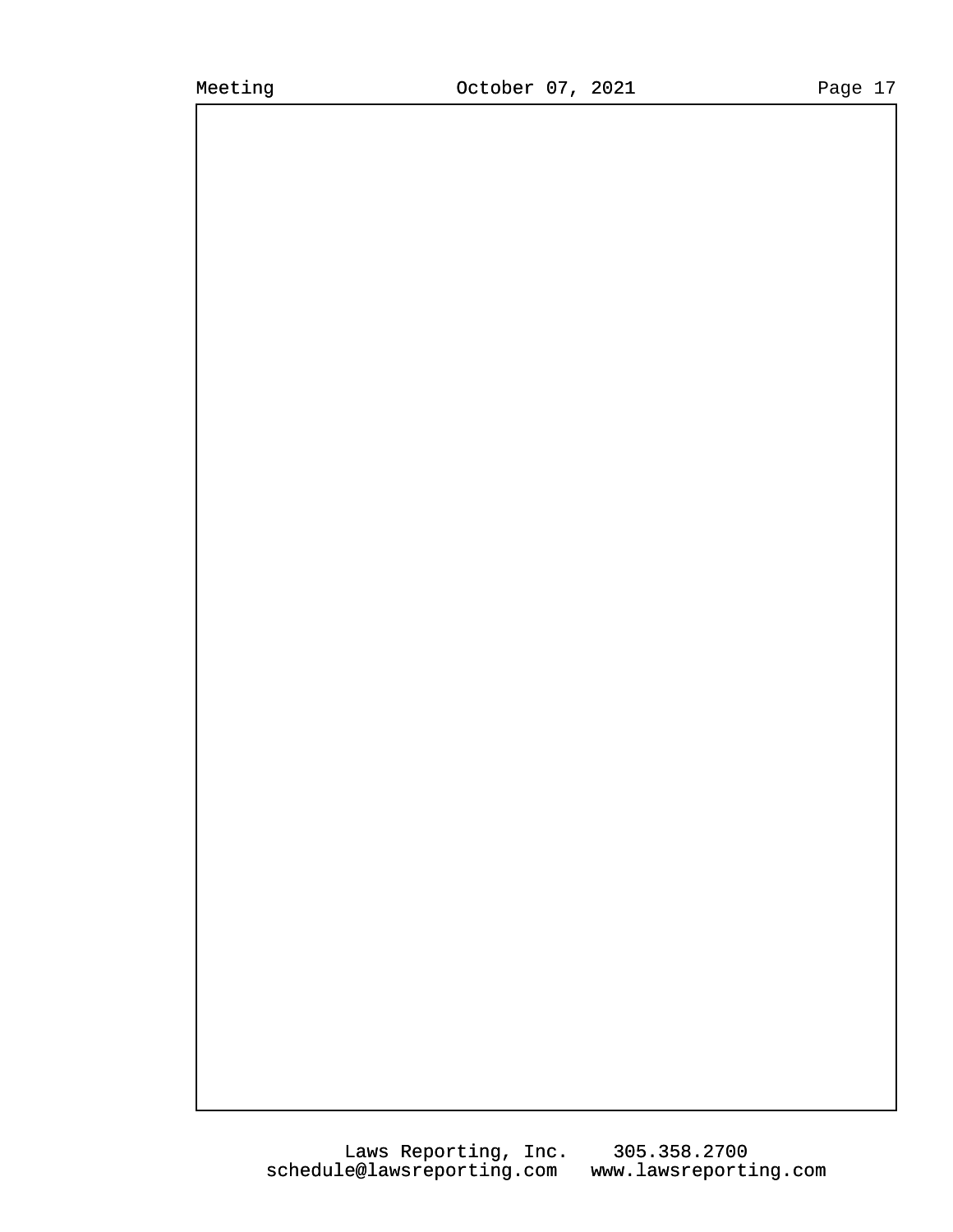|                | Meeting                    | October 07, 2021                                     | Page 18 |
|----------------|----------------------------|------------------------------------------------------|---------|
| $\mathbf 1$    |                            | MR. HAJ: And according to Commission on Ethics,      |         |
| $\overline{2}$ | you do not need to recuse. |                                                      |         |
| 3              |                            | DR. BAGNER: Okay, thank you. I will not recuse.      |         |
| 4              |                            | MS. HOLLINGSWORTH: Okay, thank you. Moving           |         |
| 5              |                            | into -- so there are no recusals. Moving into        |         |
| 6              |                            | discussion. Remember that while some typical summer  |         |
| $\overline{7}$ |                            | programs must operate for at least six weeks with a  |         |
| 8              |                            | minimum of 90 contact hours per youth, some programs |         |
| 9              |                            | here may break up their service periods into cohorts |         |
| 10             |                            | and offer shorter intervals for at least 15 days of  |         |
| 11             |                            | service for youth. Summer Camp for Youth also        |         |
| 12             |                            | follows a structured schedule of activities, as the  |         |
| 13             |                            | others we've talked about just now. 1,218 youth were |         |
| 14             |                            | served with an average of 31 days of service with 18 |         |
| 15             |                            | percent and that's 215 reported living with one or   |         |
| 16             | more disability.           |                                                      |         |
| 17             |                            | The floor is open. Feedback, observation from        |         |
| 18             | the committee members.     |                                                      |         |
| 19             |                            | DR. ABRAHAM: Yeah, I have a question. It's           |         |
| 20             |                            | just clarification. I was looking at the cost per    |         |
| 21             |                            | child for the first three and they're quite          |         |
| 22             |                            | different. I was just wondering, you know, what's    |         |
| 23             |                            | behind that? And I'm sure they're very good reasons, |         |
| 24             |                            | but it looks like more than two-fold differences per |         |
| 25             |                            | child with each of these. And does it reflect the    |         |
|                |                            |                                                      |         |

I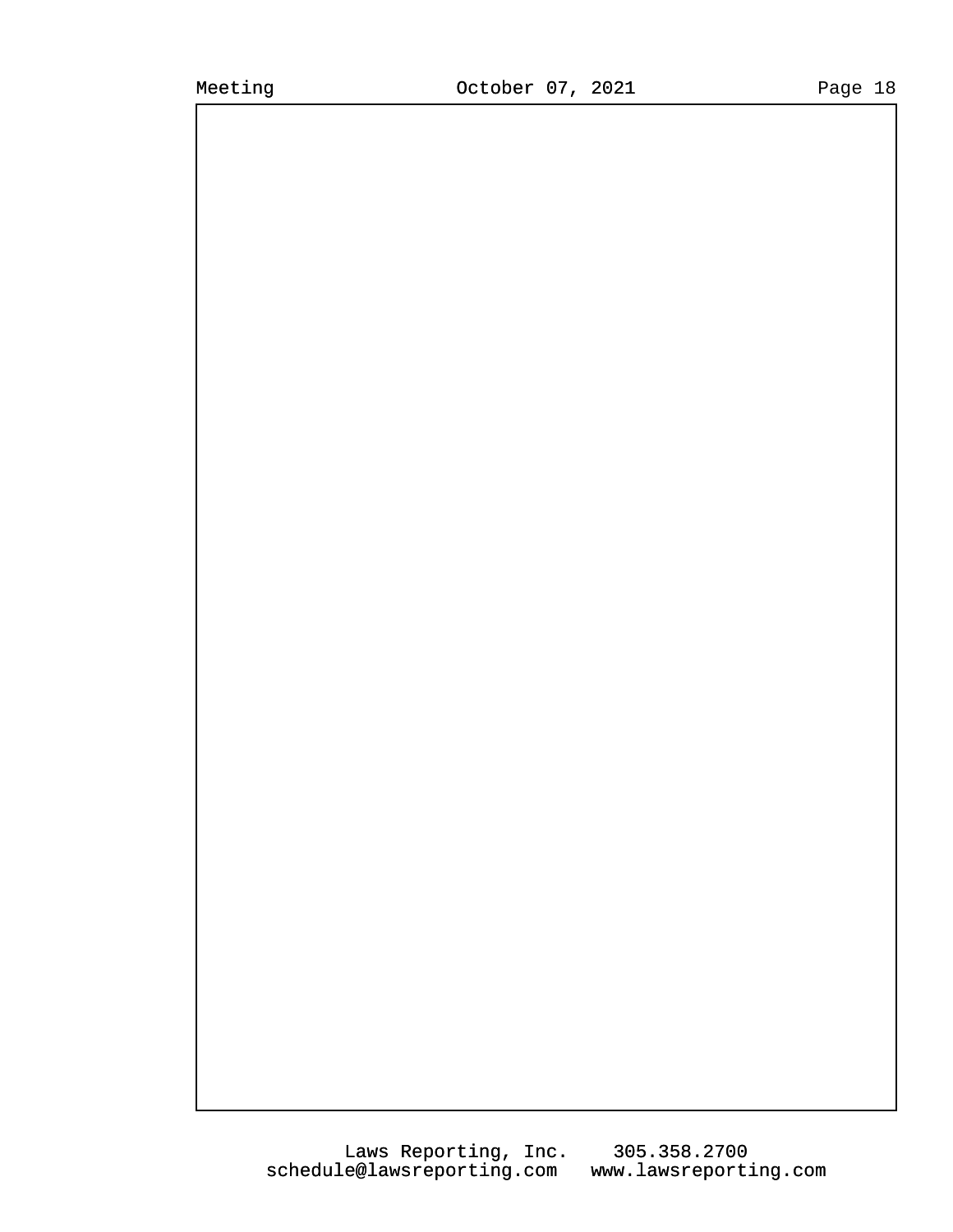|                | Meeting                                            | October 07, 2021                                       | Page 19 |  |
|----------------|----------------------------------------------------|--------------------------------------------------------|---------|--|
| 1              | services that are provided, or does it reflect the |                                                        |         |  |
| $\overline{2}$ |                                                    | contracts that we have, or who we're doing it with?    |         |  |
| 3              |                                                    | MR. HAJ: Great question. I'll ask Bevone to            |         |  |
| 4              | jump in or Juliette to answer more specifically.   |                                                        |         |  |
| 5              |                                                    | MS. FABIEN: Yes. Juliette Fabien with The              |         |  |
| 6              |                                                    | Children's Trust. So what you see, like you cannot     |         |  |
| $\overline{7}$ |                                                    | put cost per child calculation from this reso because  |         |  |
| 8              |                                                    | you don't know the actual, how much money was -- the   |         |  |
| 9              |                                                    | expenditure for the provider, right. Because just      |         |  |
| 10             |                                                    | because you can award a provider \$200,000, but they   |         |  |
| 11             |                                                    | only spent like \$100,000 or \$120,000. So that's when |         |  |
| 12             | you would be able to do the cost per child.        |                                                        |         |  |
| 13             |                                                    | DR. ABRAHAM: I guess, you know, we're saying,          |         |  |
| 14             |                                                    | for example, with the one before, I think there were   |         |  |
| 15             |                                                    | about 1,000 children, here 1,532 slots. So I guess     |         |  |
| 16             |                                                    | part of this would be how many of those slots are      |         |  |
| 17             |                                                    | actually used, then, too. Because it gets to the       |         |  |
| 18             |                                                    | same kind of issue, how much does it cost per child,   |         |  |
| 19             |                                                    | what are the services, how much -- I guess a big       |         |  |
| 20             |                                                    | question is how much are these wonderful programs      |         |  |
| 21             | being used? I assume they're full. I hope.         |                                                        |         |  |
| 22             | MS. FABIEN: So you're talking about                |                                                        |         |  |
| 23             |                                                    | utilization. For this, those are summer 2021. So       |         |  |
| 24             |                                                    | expectation for this summer was at least you need to   |         |  |
| 25             |                                                    | serve 70 percent of your contracted number because we  |         |  |
|                |                                                    |                                                        |         |  |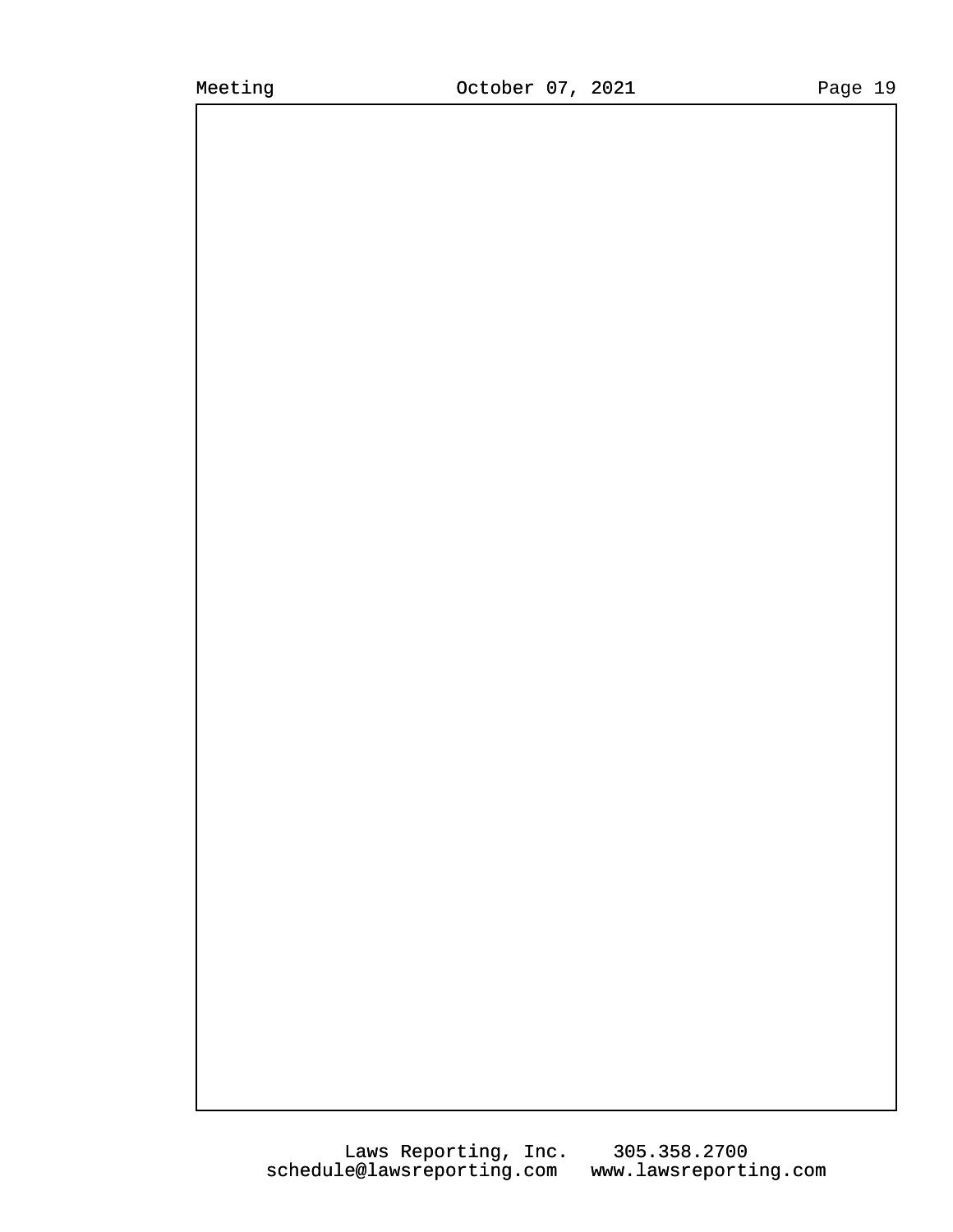|                | Meeting                                               | October 07, 2021                                      | Page 20 |  |
|----------------|-------------------------------------------------------|-------------------------------------------------------|---------|--|
| $\mathbf 1$    | take into consideration what Rachel just explained,   |                                                       |         |  |
| $\overline{2}$ | that we have some at 305 from Miami-Dade County.      |                                                       |         |  |
| 3              | Also, children with disabilities, parents may not     |                                                       |         |  |
| 4              |                                                       | feel comfortable sending them, so the expectation was |         |  |
| 5              | like 70 percent of your contracted amount and most    |                                                       |         |  |
| 6              | providers they exceed that number. So they were       |                                                       |         |  |
| $\overline{7}$ | fully utilized. And then what we do, when we review   |                                                       |         |  |
| 8              | their expenditure, we want to make sure it's in       |                                                       |         |  |
| $9\,$          | alignment with the level of services provided. So if  |                                                       |         |  |
| 10             | you're not serving 100 percent of your kids, you      |                                                       |         |  |
| 11             | cannot spend 100 percent of your contract, right.     |                                                       |         |  |
| 12             |                                                       | DR. ABRAHAM: So, are we looking forward to them       |         |  |
| 13             | being full this summer? you know, we're funding       |                                                       |         |  |
| 14             | them. I hope so. I guess it's also the question if    |                                                       |         |  |
| 15             | they're not filling up, how do we make sure that they |                                                       |         |  |
| 16             | do fill up? Just because they're great programs.      |                                                       |         |  |
| 17             |                                                       | MR. HAJ: Abraham, we are pushing. Last summer         |         |  |
| 18             |                                                       | was kind of unique. People coming back to in-person   |         |  |
| 19             | and all the obstacles that we were facing, we had a   |                                                       |         |  |
| 20             |                                                       | great partnership with Dade County Public Schools to  |         |  |
| 21             |                                                       | really push our programs. You still have parents who  |         |  |
| 22             | are cautious about bringing their kids back for a     |                                                       |         |  |
| 23             | variety of different reasons. I just want Lori to     |                                                       |         |  |
| 24             |                                                       | chime in, I know Lori has her hand up, to answer more |         |  |
| 25             | specifically how do you derive at the costs and what  |                                                       |         |  |
|                |                                                       |                                                       |         |  |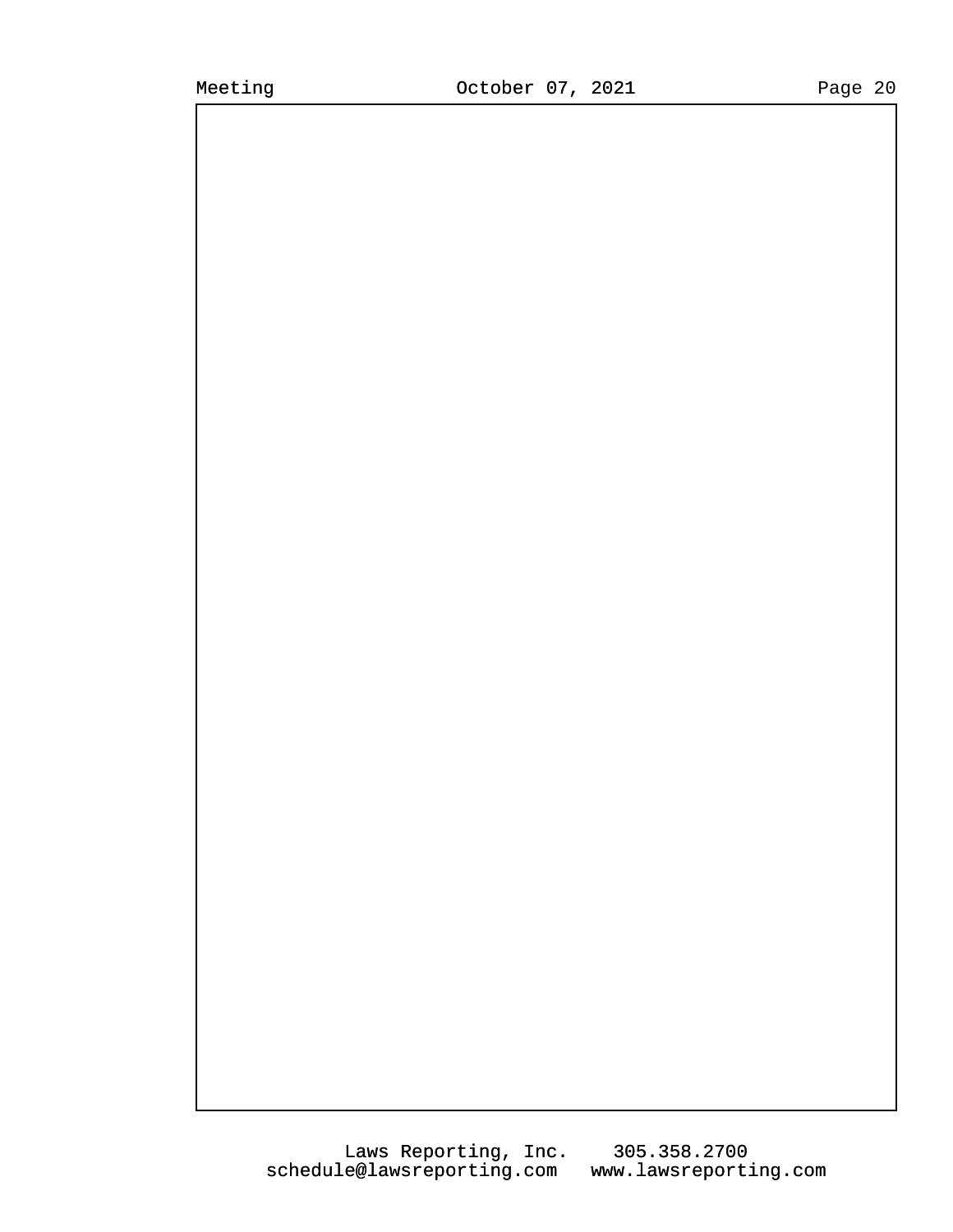|                | October 07, 2021<br>Meeting                           |
|----------------|-------------------------------------------------------|
| $\mathbf{1}$   | services are offered. Lori?                           |
| $\overline{2}$ | MS. HANSON: Yeah, I just think it's an                |
| 3              | important point of clarification that these           |
| 4              | resolutions do not represent the full array of our    |
| 5              | summer camps for elementary, middle and high school   |
| 6              | kids. Many of our programs operate school year        |
| $\overline{7}$ | programs and summer components and you guys have      |
| 8              | approved those earlier this year. They have a full    |
| 9              | year contract term. These come separately because     |
| 10             | they have a six-month contract term. They only        |
| 11             | operate during the summer. So really if you wanted    |
| 12             | to see across our whole initiative, you will need to  |
| 13             | add in those other programs. For example, we          |
| 14             | actually have way more kids in elementary school who  |
| 15             | are in our programs, than we have in middle and high  |
| 16             | school, but it looks the opposite here.               |
| 17             | Also, just to comment back on the question about      |
| 18             | children with disabilities. At our last Ad-Hoc        |
| 19             | Health Committee Meeting, which was a couple years    |
| 20             | back, we did bring an update about how we ask about   |
| 21             | children with disabilities. We brought a data report  |
| 22             | on the breakdown of the types of disabilities kids    |
| 23             | were experiencing and reporting. And we could bring   |
| 24             | another data update to that. The question that we     |
| 25             | ask is -- of parents, is about whether their children |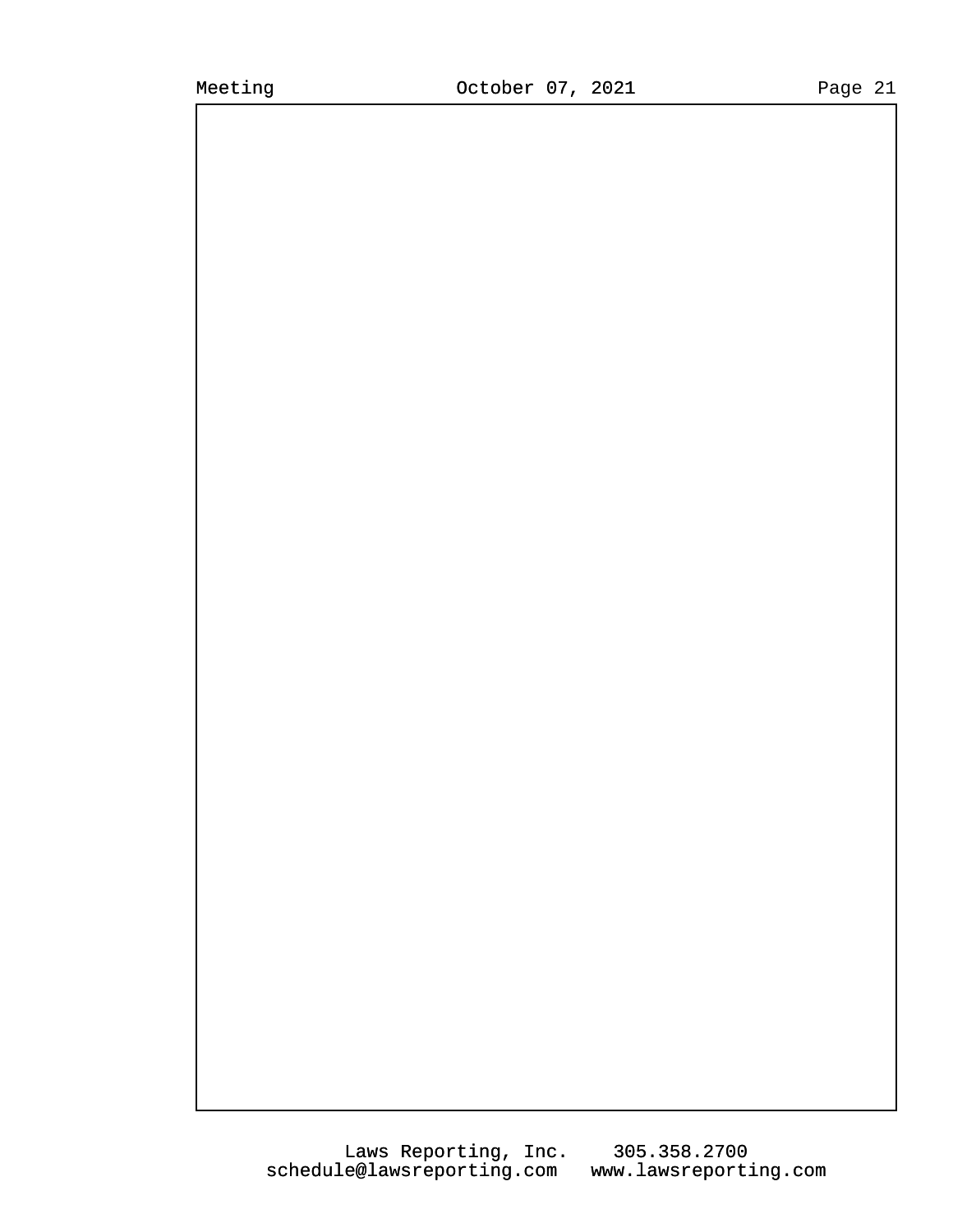|                | Meeting                                               | October 07, 2021                                     | Page 22 |  |
|----------------|-------------------------------------------------------|------------------------------------------------------|---------|--|
| 1              | have any conditions that are expected to last for     |                                                      |         |  |
| 2              | more than a year. And then we have categories that    |                                                      |         |  |
| 3              | we ask them about.                                    |                                                      |         |  |
| 4              |                                                       | And then we also have several questions that try     |         |  |
| 5              | to get at the level of impairment, including asking   |                                                      |         |  |
| 6              | about how the child communicates primarily, what      |                                                      |         |  |
| $\overline{7}$ | types of therapies or services they might be          |                                                      |         |  |
| 8              |                                                       | receiving and what types of accommodations they need |         |  |
| 9              | in the program. So, we have a rich array of data      |                                                      |         |  |
| 10             | that we collect about children with disabilities.     |                                                      |         |  |
| 11             | And then the last point of clarification that I       |                                                      |         |  |
| 12             | just want to offer is that the first reso, as was     |                                                      |         |  |
| 13             | noted, is 100 percent. That's because we don't allow  |                                                      |         |  |
| 14             | any children without disabilities in those programs.  |                                                      |         |  |
| 15             | They are funded as early intervention programs. You   |                                                      |         |  |
| 16             | are required to have a diagnosis to go to one of      |                                                      |         |  |
| 17             |                                                       | those programs. That was funded in that way from the |         |  |
| 18             | beginning to fill the gap of summer time period for   |                                                      |         |  |
| 19             | kids who are in early intervention services, whereas  |                                                      |         |  |
| 20             | the other two, elementary, middle, and high school,   |                                                      |         |  |
| 21             | in B and C, those are general community after-school  |                                                      |         |  |
| 22             | -- I'm sorry, summer programs.                        |                                                      |         |  |
| 23             |                                                       | And so, in those we really are far exceeding the     |         |  |
| 24             | floor of 10 percent with children of disabilities and |                                                      |         |  |
| 25             | really part of the health committees urging, I think  |                                                      |         |  |
|                |                                                       |                                                      |         |  |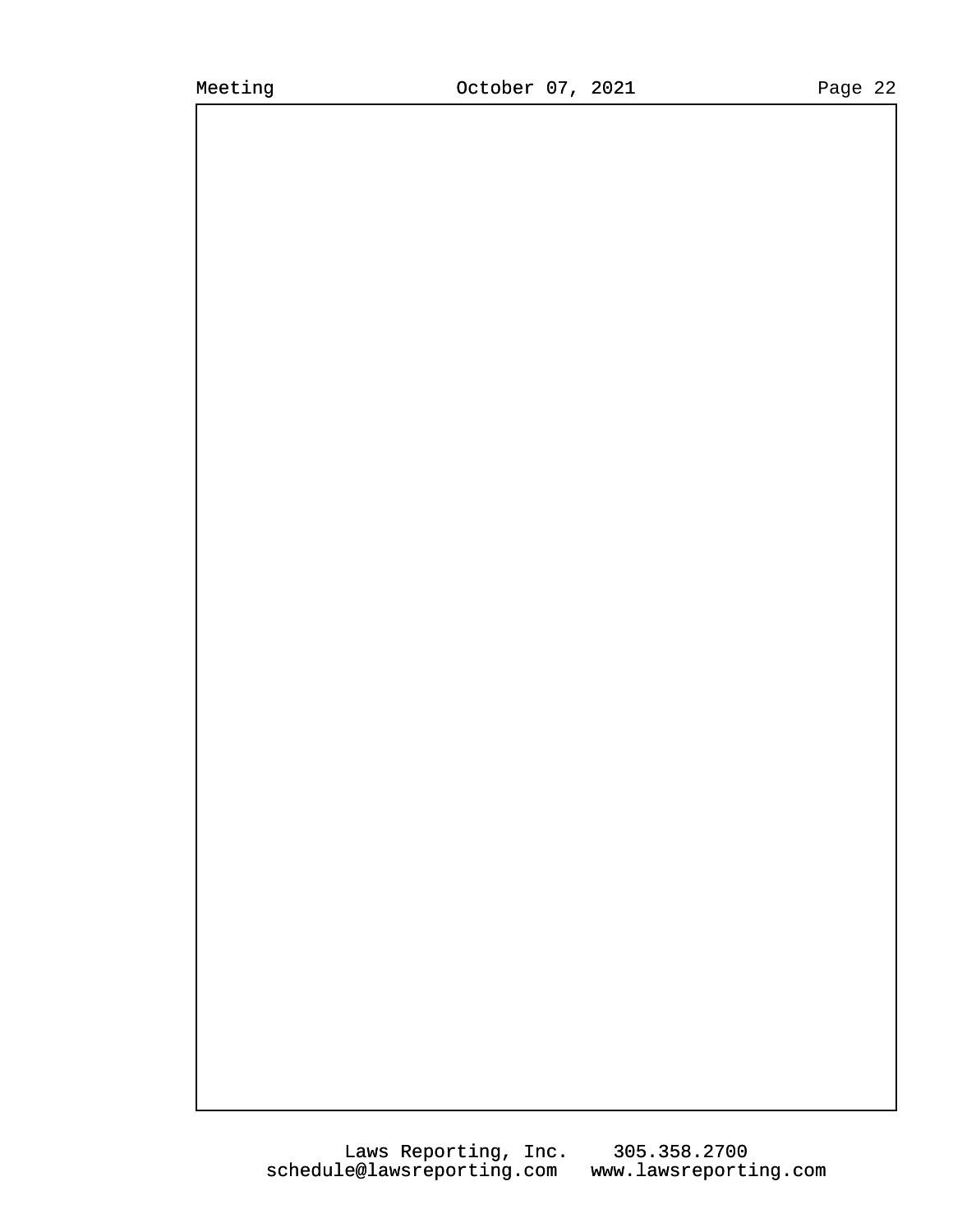|                | Meeting                                               | October 07, 2021 | Page 23 |  |
|----------------|-------------------------------------------------------|------------------|---------|--|
| 1              | after they heard the presentation last time, we       |                  |         |  |
| $\overline{2}$ | actually added additional money for program inclusion |                  |         |  |
| 3              | supports. So I think it would be great to have a      |                  |         |  |
| 4              | follow up report come if we have a future health      |                  |         |  |
| 5              | committee. I think we're thinking about having a      |                  |         |  |
| 6              | future health committee meeting, where we could have  |                  |         |  |
| $\overline{7}$ | a follow up on how that has shifted who is being      |                  |         |  |
| 8              | served from a disabilities perspective.               |                  |         |  |
| $9\,$          | MS. HOLLINGSWORTH: Thank you, Lori.                   |                  |         |  |
| 10             | MR. DUNN: Madam Chair, if I can attempt to            |                  |         |  |
| 11             | speak to Dr. Abraham's question, in terms of if       |                  |         |  |
| 12             | there's a challenge in filling the slots. If it's no  |                  |         |  |
| 13             | conflict, I believe that I perhaps could refer a      |                  |         |  |
| 14             | whole truckload of people that could fill those       |                  |         |  |
| 15             | slots. And I'm not saying that in a derogatory        |                  |         |  |
| 16             | manner, I'm just saying it in a real manner.          |                  |         |  |
| 17             | And then I wanted to, if I'm able to, ask Ms.         |                  |         |  |
| 18             | Tiombe Dunn a question. Does emotional issues         |                  |         |  |
| 19             | constitute disabilities too as well? And I know that  |                  |         |  |
| 20             | question -- we've got a lot of people that deal in    |                  |         |  |
| 21             | that area, so I yield to you, if emotional stuff --   |                  |         |  |
| 22             | because we got many -- I know many children, many     |                  |         |  |
| 23             | middle-aged children, high school children, and even  |                  |         |  |
| 24             | some elementary who dealt with the trauma of gun      |                  |         |  |
| 25             | violence in their families. And that alone, to        |                  |         |  |
|                |                                                       |                  |         |  |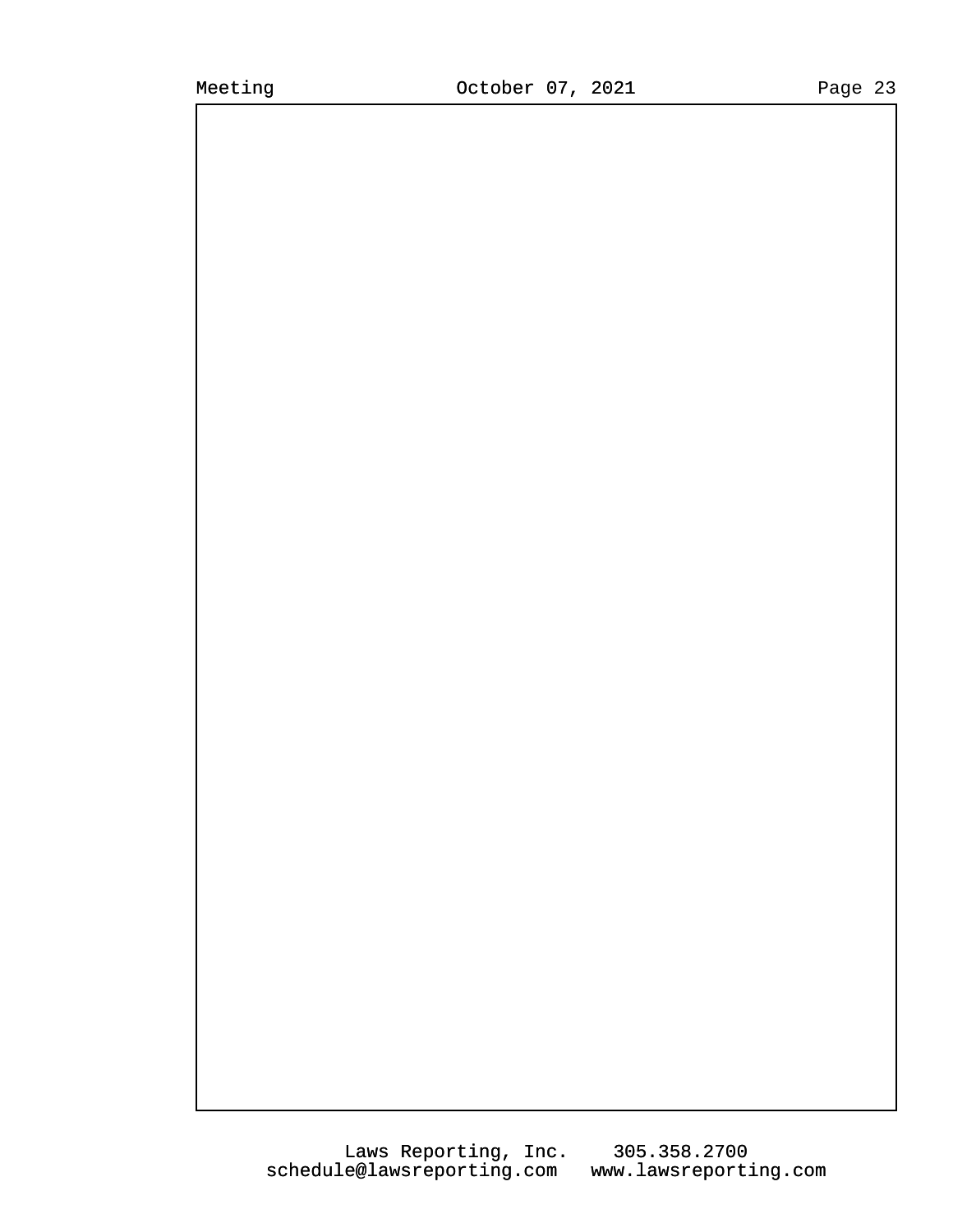|                | Meeting                                             | October 07, 2021                                      | Page 24 |  |
|----------------|-----------------------------------------------------|-------------------------------------------------------|---------|--|
| $\mathbf 1$    | survive some of that, can be life debilitating. And |                                                       |         |  |
| $\overline{2}$ | I've seen it. And they act out because of those     |                                                       |         |  |
| 3              | kinds of things. And I don't know, does that        |                                                       |         |  |
| 4              | constitute? I'm asking all of the psychological     |                                                       |         |  |
| 5              | experts that question. Does emotional stuff,        |                                                       |         |  |
| 6              | emotional trauma, can that have an impact on a      |                                                       |         |  |
| $\overline{7}$ | disability? I don't know.                           |                                                       |         |  |
| 8              |                                                     | MS. KENDRICK-DUNN: I'll just piggy-back. And          |         |  |
| 9              | then you have physicians here, other psychologists. |                                                       |         |  |
| 10             | Because all of us are well-versed in this.          |                                                       |         |  |
| 11             |                                                     | MR. DUNN: Yeah, because I'm just a country            |         |  |
| 12             | preacher.                                           |                                                       |         |  |
| 13             |                                                     | MS. KENDRICK-DUNN: The answer to the question,        |         |  |
| 14             | I mean, clerical staff they counsel too. I          |                                                       |         |  |
| 15             |                                                     | understand there's a whole process. So the answer to  |         |  |
| 16             | the question is, possibly, not always, right. You   |                                                       |         |  |
| 17             | can't put everybody in one basket. So for some      |                                                       |         |  |
| 18             | people -- some people may experience                |                                                       |         |  |
| 19             | emotional/behavioral issues. I'll call it that. In  |                                                       |         |  |
| 20             |                                                     | the school system we don't use the clinical terms in  |         |  |
| 21             | the clinical world, okay, you may say depression,   |                                                       |         |  |
| 22             |                                                     | dysregulation, mood disorder, I don't know. There's   |         |  |
| 23             | a whole bunch of other things.                      |                                                       |         |  |
| 24             | But there is a diagnostic -- there are              |                                                       |         |  |
| 25             |                                                     | diagnostic criterions to meet that and that's to make |         |  |
|                |                                                     |                                                       |         |  |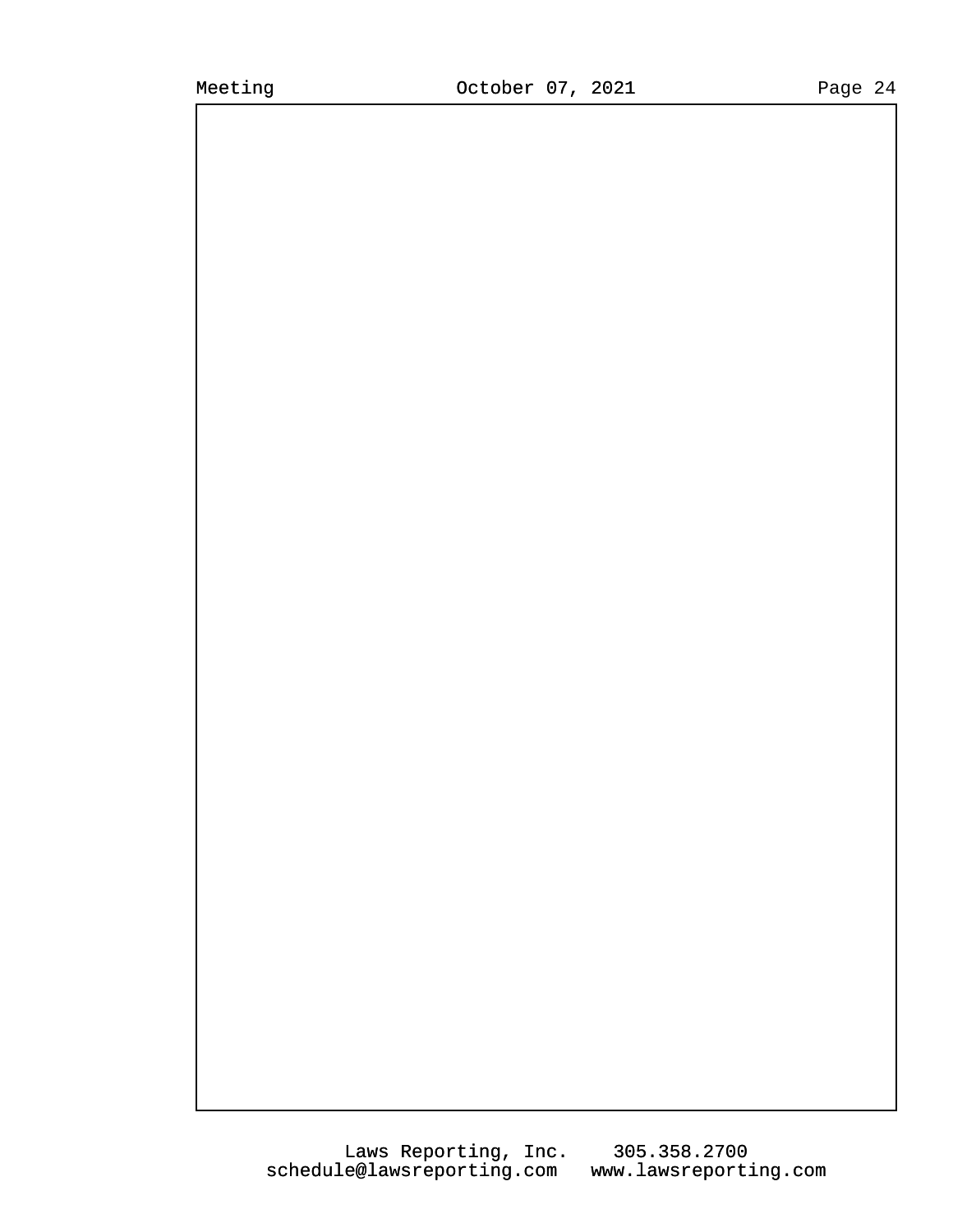|                | Meeting                                               | October 07, 2021                               | Page 25 |  |
|----------------|-------------------------------------------------------|------------------------------------------------|---------|--|
| $\mathbf 1$    | sure that we're safe with the public. Everybody       |                                                |         |  |
| $\overline{2}$ | experiences stress. We don't want to call things      |                                                |         |  |
| 3              | disabilities and disorders without having the proper, |                                                |         |  |
| 4              | meeting the proper criteria. So that, you know, for   |                                                |         |  |
| 5              | children that have, that we know, for example, that   |                                                |         |  |
| 6              | have a history of they're under the care of a         |                                                |         |  |
| $\overline{7}$ | psychiatrist, they're under the care of pediatrician, |                                                |         |  |
| 8              | they're under the care of a neurologist, they're      |                                                |         |  |
| 9              | under the care of a psychologist, they have a history |                                                |         |  |
| 10             | of Baker Acts, they're taking psychotropic            |                                                |         |  |
| 11             | medication. That gives you more -- that means         |                                                |         |  |
| 12             | somewhere -- that would be considered a diagnosis,    |                                                |         |  |
| 13             | you know, a disability, per se, as far as children.   |                                                |         |  |
| 14             |                                                       | MR. DUNN: Okay. Pardon my -- but does ADD fit  |         |  |
| 15             | in that category as well?                             |                                                |         |  |
| 16             |                                                       | MS. KENDRICK-DUNN: We really want to say ADHD. |         |  |
| 17             | AD is more like -- the DSM-5 uses -- I don't know     |                                                |         |  |
| 18             | about the ICD-10 level, but the DSM-5 is ADHD,        |                                                |         |  |
| 19             | Attention deficit/hyperactivity disorder, primarily   |                                                |         |  |
| 20             | inattentive, primarily combined or primarily          |                                                |         |  |
| 21             | hyperactive.                                          |                                                |         |  |
| 22             | MR. DUNN: Yeah, I see it every day.                   |                                                |         |  |
| 23             | DR. BAGNER: I'll just jump in really quickly.         |                                                |         |  |
| 24             | So first of all, it's not -- you're not -- it's not   |                                                |         |  |
| 25             | naïve at all, in fact, you're absolutely right that   |                                                |         |  |
|                |                                                       |                                                |         |  |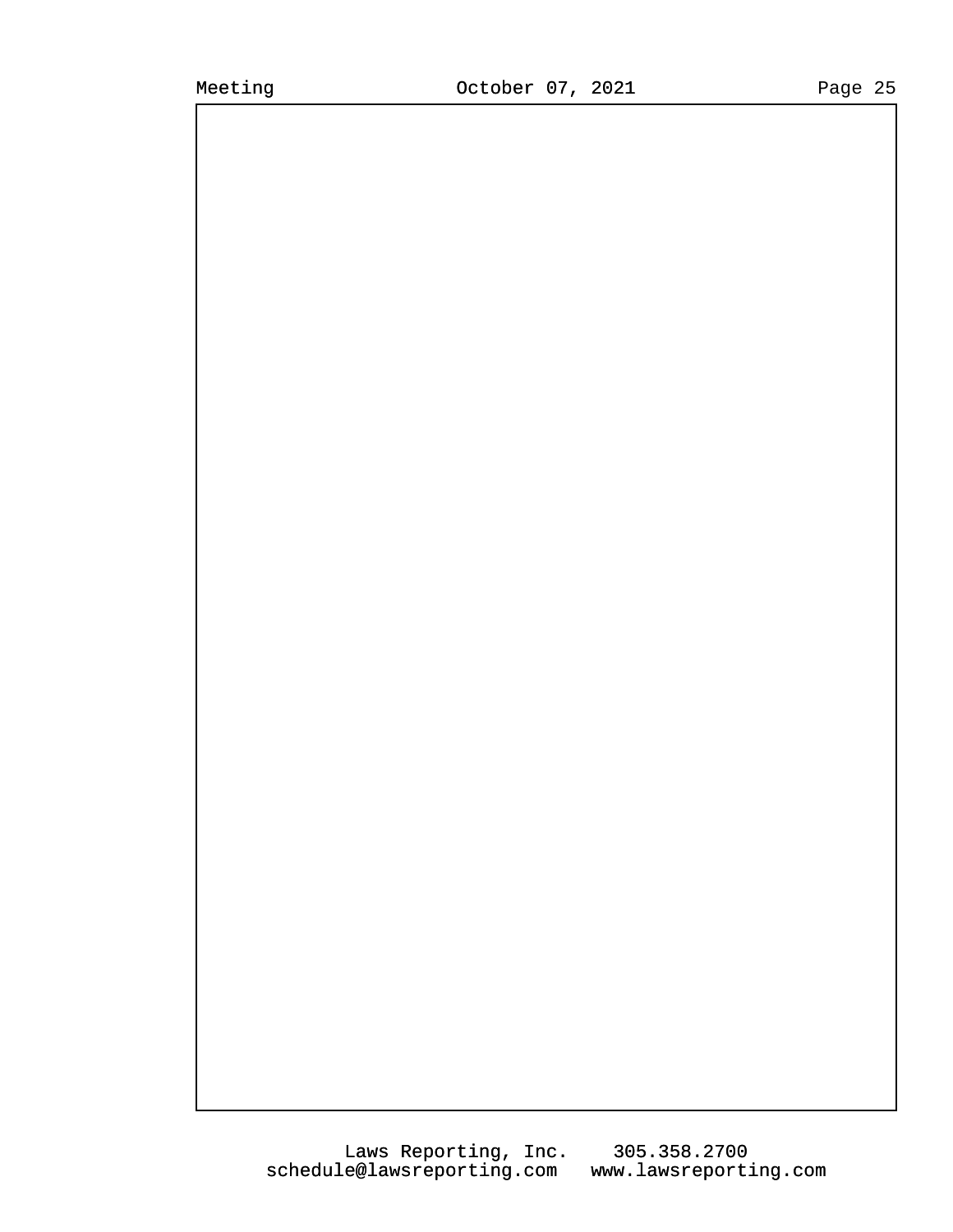|                | Meeting                                               | October 07, 2021                                      | Page 26 |  |
|----------------|-------------------------------------------------------|-------------------------------------------------------|---------|--|
| 1              | these things influence one another, right. So         |                                                       |         |  |
| $\overline{2}$ | behavioral and emotional problems can influence a     |                                                       |         |  |
| 3              | severity of a delay and vice versa. I think what we   |                                                       |         |  |
| 4              | have to think about as a Board, I think when this was |                                                       |         |  |
| 5              | initially implemented, correct me if I'm wrong, I     |                                                       |         |  |
| 6              | think the intention was more toward developmental     |                                                       |         |  |
| 7              | disabilities as intellectual language developmental   |                                                       |         |  |
| 8              | issues.                                               |                                                       |         |  |
| 9              | I think over time it's been broadened. It's not       |                                                       |         |  |
| 10             | necessarily a good or a bad thing, but I think we     |                                                       |         |  |
| 11             | have to -- certainly for the young kids, as Lori was  |                                                       |         |  |
| 12             | saying, its 100 percent for that resolution because   |                                                       |         |  |
| 13             |                                                       | kids needed to have a elevated problems behaviorally  |         |  |
| 14             |                                                       | in order to be in those programs. These programs are  |         |  |
| 15             | more -- for typically developing kids, some of them   |                                                       |         |  |
| 16             | who also have developmental disabilities.             |                                                       |         |  |
| 17             | So I think we have to -- I think it's important       |                                                       |         |  |
| 18             |                                                       | for us as a Committee and a Board to clarify, what do |         |  |
| 19             | we mean by disability? From my perspective, if a      |                                                       |         |  |
| 20             | child has an intellectual disability or developmental |                                                       |         |  |
| 21             | delay, they're also more or likely to have emotional  |                                                       |         |  |
| 22             | and behavioral problems, so we want to think about    |                                                       |         |  |
| 23             | who is the most underserved and at-risk, those are    |                                                       |         |  |
| 24             | the kids, right. The kids that are dealing with both  |                                                       |         |  |
| 25             | challenges developmentally, academically,             |                                                       |         |  |
|                |                                                       |                                                       |         |  |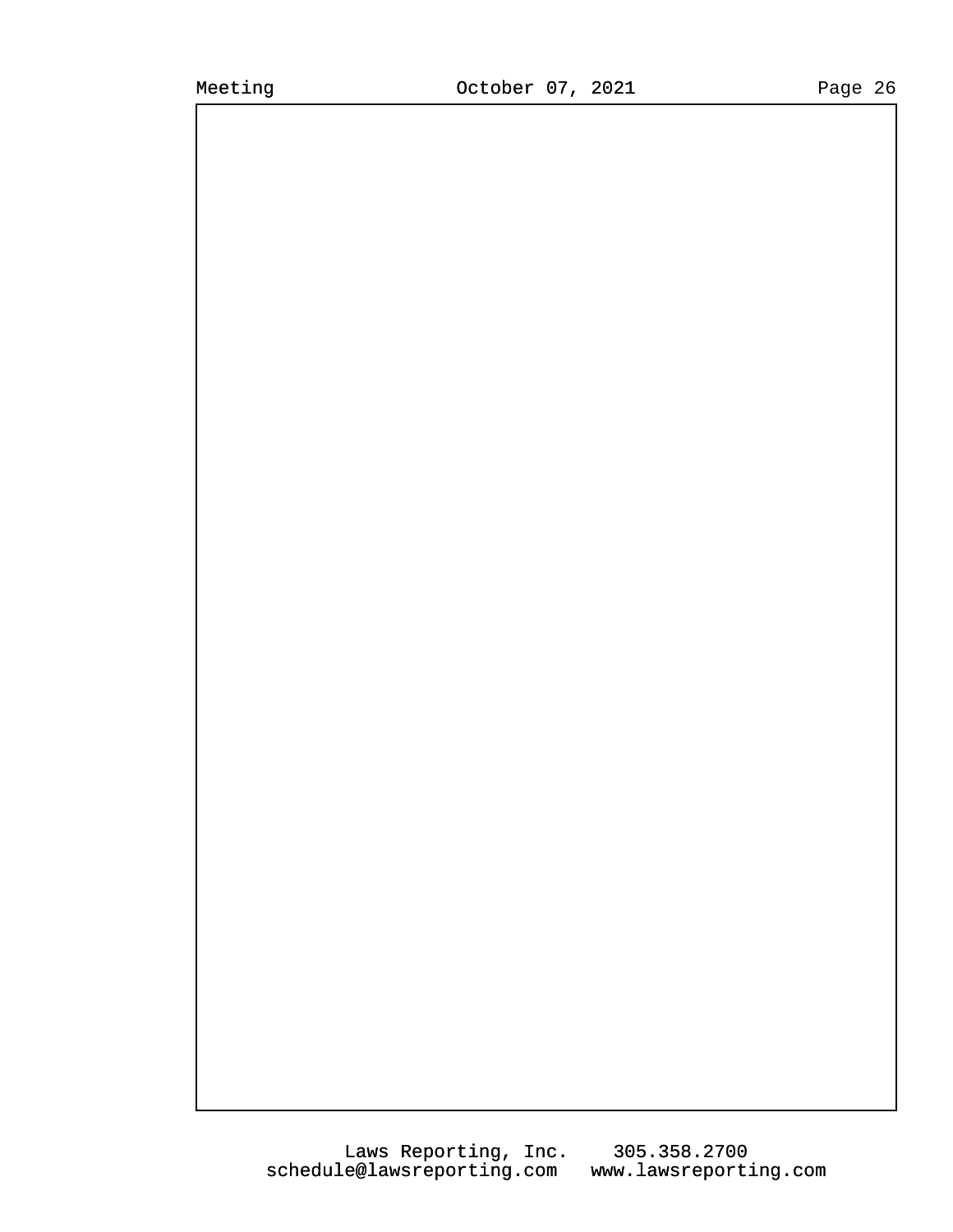|              | Meeting                                             | October 07, 2021                                     | Page 27 |
|--------------|-----------------------------------------------------|------------------------------------------------------|---------|
| $\mathbf{1}$ |                                                     | behaviorally, and of course a lot of these things go |         |
| 2            | together.                                           |                                                      |         |
| 3            |                                                     | But I think we should have a point where we have     |         |
| 4            |                                                     | a discussion as a Board, what does that mean and how |         |
| 5            |                                                     | do we make sure that we're fulfilling all the needs. |         |
| 6            |                                                     | There certainly is a need for more broader support   |         |
| 7            | for all kids, but then we want to have some more    |                                                      |         |
| 8            |                                                     | targeted support where we're really focusing on kids |         |
| 9            | with disabilities and behavioral and emotional      |                                                      |         |
| 10           | challenges.                                         |                                                      |         |
| 11           |                                                     | MS. HOLLINGSWORTH: Thank you, Dan. And as we         |         |
| 12           | move into vote, I'll just point out, Committee      |                                                      |         |
| 13           |                                                     | members, that on your chart, the Nifty program that  |         |
| 14           | is showing zero percent for children with           |                                                      |         |
| 15           | disabilities is actually at eight percent. Just for |                                                      |         |
| 16           |                                                     | your information. Further comments before we move to |         |
| 17           | a vote?                                             |                                                      |         |
| 18           | Hearing none, all those in favor?                   |                                                      |         |
| 19           | ALL: Aye.                                           |                                                      |         |
| 20           |                                                     | MS. HOLLINGSWORTH: Are there any opposed?            |         |
| 21           | <b>Resolution carries.</b>                          |                                                      |         |
| 22           |                                                     | Resolution 2022-D: Authorization to negotiate        |         |
| 23           |                                                     | and execute a match contract with Miami-Dade County  |         |
| 24           |                                                     | for the seventh -- hold on, my picture is blocking.  |         |
| 25           | Hold with me please. Technical difficulties.        |                                                      |         |
|              |                                                     |                                                      |         |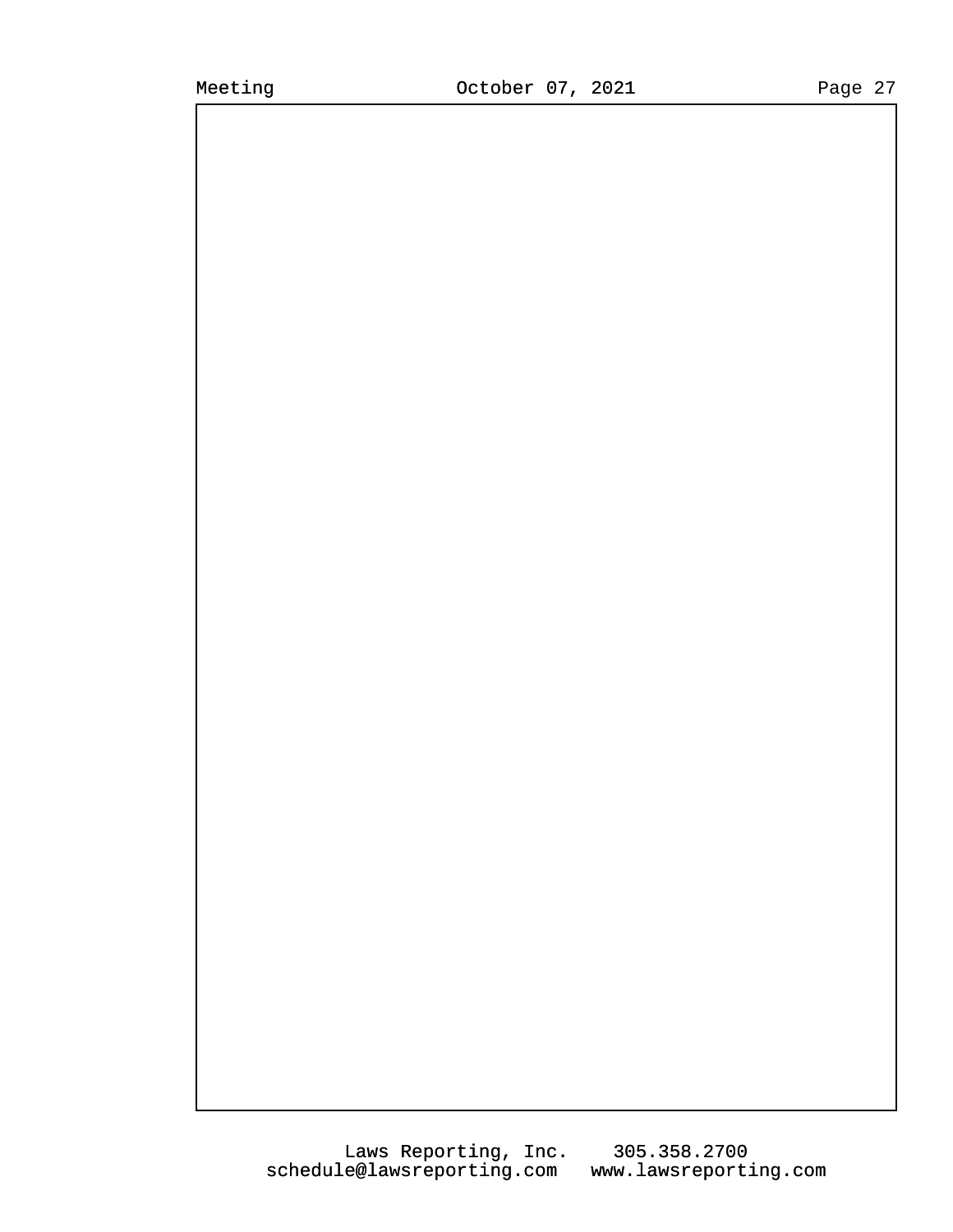|       | Meeting                                                 | October 07, 2021                               | Page 28 |  |
|-------|---------------------------------------------------------|------------------------------------------------|---------|--|
| 1     | With Miami-Dade County for the seventh year of          |                                                |         |  |
| 2     | the Summer Youth Internship Program, in a total         |                                                |         |  |
| 3     | amount not to exceed $$1,500,000.00$ , for a term of 12 |                                                |         |  |
| 4     | months, commencing March 1, 2022, and ending on         |                                                |         |  |
| 5     | February 28, 2023.                                      |                                                |         |  |
| 6     | May I have a motion, please?                            |                                                |         |  |
| 7     |                                                         | MS. BENDROSS-MINDINGALL: Move it, Bendross-    |         |  |
| 8     | Mindingall.                                             |                                                |         |  |
| $9\,$ | MS. HOLLINGSWORTH: Thank you.                           |                                                |         |  |
| 10    | MS. GIMENEZ: Second, Gimenez.                           |                                                |         |  |
| 11    |                                                         | MS. HOLLINGSWORTH: Thank you. Are there any    |         |  |
| 12    | recusals?                                               |                                                |         |  |
| 13    | MR. HAJ: Madam Chair, I'm sorry. Sandra, you            |                                                |         |  |
| 14    | need to recuse from this reso.                          |                                                |         |  |
| 15    | <b>MS. WEST: --</b>                                     |                                                |         |  |
| 16    | MR. HAJ: No, just you for serving on the                |                                                |         |  |
| 17    | <b>Foundation Board.</b>                                |                                                |         |  |
| 18    |                                                         | MS. HOLLINGSWORTH: Okay, thank you. So we have |         |  |
| 19    | one recusal. And then, briefly, as we move into         |                                                |         |  |
| 20    | discussion, the internship program recruits and         |                                                |         |  |
| 21    | subsequently connects rising tenth to rising twelfth    |                                                |         |  |
| 22    | grade students. That includes youth with                |                                                |         |  |
| 23    | disabilities and youth involved in the child welfare    |                                                |         |  |
| 24    | system, who live in Miami-Dade County, with paid        |                                                |         |  |
| 25    | summer internships, with an emphasis on at-risk         |                                                |         |  |
|       |                                                         |                                                |         |  |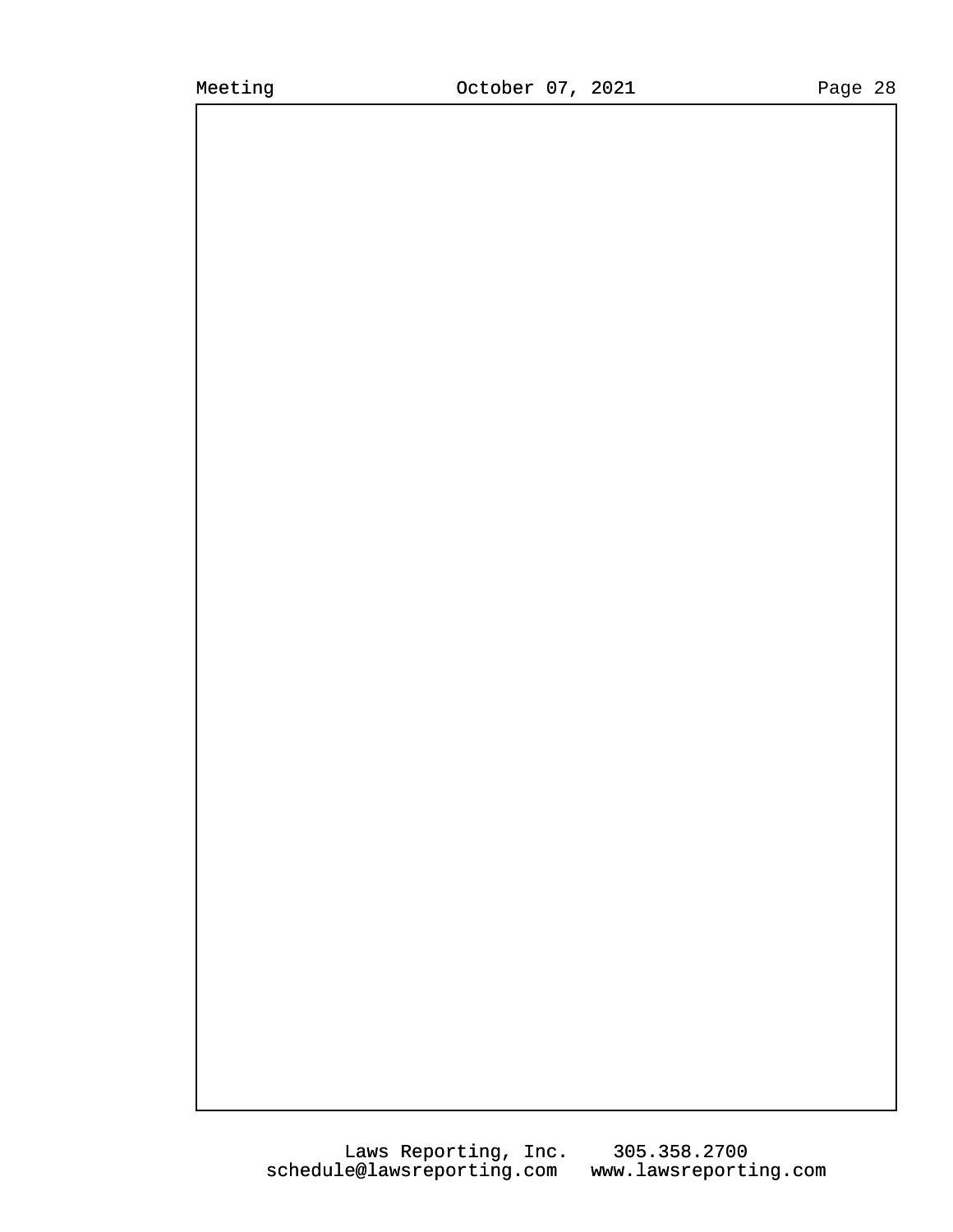|                | Meeting  | October 07, 2021<br>Page 29                           |  |
|----------------|----------|-------------------------------------------------------|--|
| $\mathbf 1$    | youth.   |                                                       |  |
| $\overline{2}$ |          | The program intends to enroll 2,500 interns to        |  |
| 3              |          | work 30 hours weekly for five to six weeks and a      |  |
| 4              |          | stipend of \$1,300. 2,321 youth were placed in 655    |  |
| 5              |          | participating companies with 623 with 26 percent --   |  |
| 6              |          | actually, scratch that 623 and just stay with 26      |  |
| 7              |          | percent with a disability. 99 percent of interns      |  |
| 8              |          | completed the programs, working a total of 369,507    |  |
| 9              |          | hours. Let's see. And for every dollar invested,      |  |
| 10             |          | over \$1.83 was leveraged on behalf of The Children's |  |
| 11             | Trust.   |                                                       |  |
| 12             |          | Committee members, discussion?                        |  |
| 13             |          | MR. DUNN: Madam Chair?                                |  |
| 14             |          | MS. HOLLINGSWORTH: Yes?                               |  |
| 15             |          | MR. DUNN: Question. What is the age threshold         |  |
| 16             |          | for a person qualifying for a youth internship        |  |
| 17             | program? |                                                       |  |
| 18             |          | MR. HAJ: From 10th to 12th.                           |  |
| 19             |          | MR. DUNN: From 10th to 12th, okay. I think I          |  |
| 20             |          | raised this question last year and I -- its because I |  |
| 21             |          | didn't follow up, what efforts, and I guess this      |  |
| 22             |          | question will be addressed to the staff, are being    |  |
| 23             |          | made to perhaps seek out some of the perspective      |  |
| 24             |          | youth from some of our inner city schools? I.E.,      |  |
| 25             |          | Miami Northwestern, Miami Central, Miami Jackson,     |  |
|                |          |                                                       |  |

I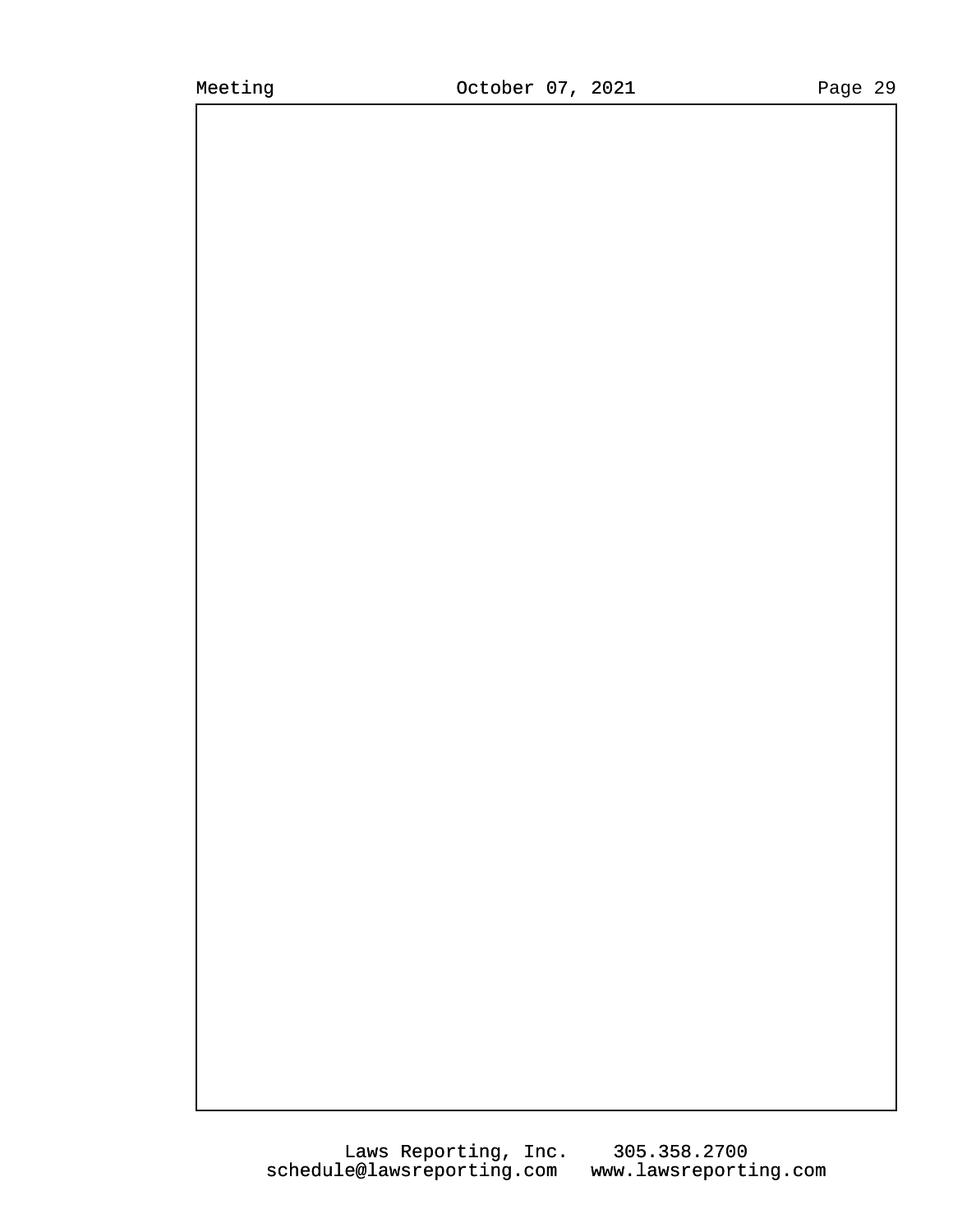|                | Meeting                                               | October 07, 2021 | Page 30 |  |
|----------------|-------------------------------------------------------|------------------|---------|--|
| 1              | Miami Edison. I don't want to leave anybody out.      |                  |         |  |
| 2              | Miami, Carol City, North Miami Central.               |                  |         |  |
| 3              | Because this is a wonderful program and the way       |                  |         |  |
| 4              | I see it, it could be a building block for a future   |                  |         |  |
| 5              | opportunity for kid who goes in and applies           |                  |         |  |
| 6              | themselves, demonstrates good job readiness,          |                  |         |  |
| $\overline{7}$ | qualities, and seriousness. It could open the door    |                  |         |  |
| 8              | further down the road for a profession. So I just --  |                  |         |  |
| $9\,$          | counselors and some of those said schools being       |                  |         |  |
| 10             | sought out to perhaps make this opportunity available |                  |         |  |
| 11             | to some of their students who would qualify for this  |                  |         |  |
| 12             | wonderful internship.                                 |                  |         |  |
| 13             | MR. HAJ: Absolutely, Pastor. We had -- we have        |                  |         |  |
| 14             | a person at every school. We could also send you the  |                  |         |  |
| 15             | breakdown of where the schools are participating and  |                  |         |  |
| 16             | the number of kids in each school. But all those      |                  |         |  |
| 17             | schools that you mentioned, we have an individual     |                  |         |  |
| 18             | inside the school working through -- with these kids. |                  |         |  |
| 19             | Not only recruiting them, but also walking them       |                  |         |  |
| 20             | through the process, hand-holding them, making sure,  |                  |         |  |
| 21             | monitoring throughout the summer to get this done.    |                  |         |  |
| 22             | Because as you pointed out, these kids, one, they're  |                  |         |  |
| 23             | off the streets. They're in jobs. They're learning    |                  |         |  |
| 24             | job skills. And people hire who they know.            |                  |         |  |
| 25             | So usually -- these kids also get picked up.          |                  |         |  |
|                |                                                       |                  |         |  |

I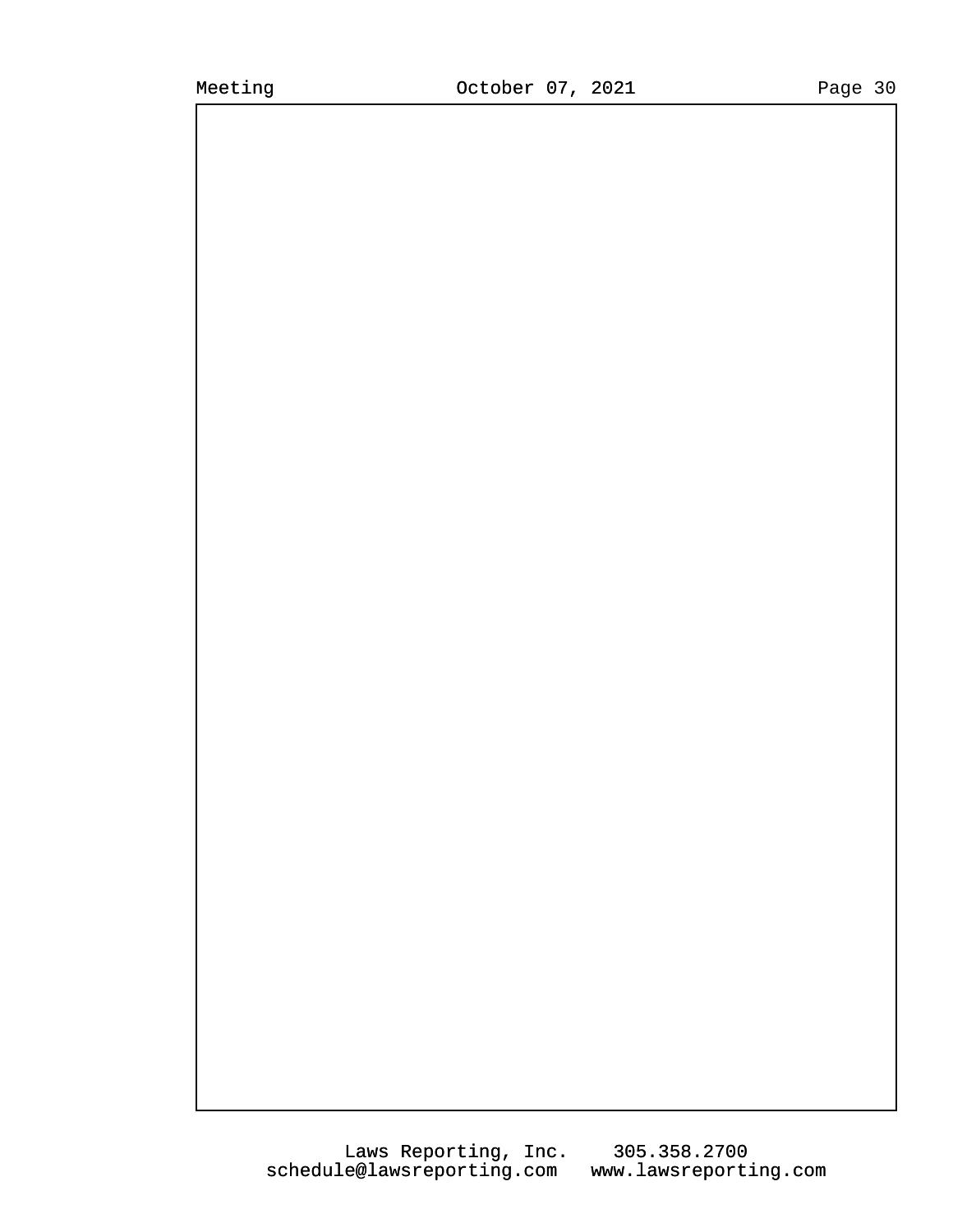|                | Meeting                                              | October 07, 2021                                      | Page 31 |  |
|----------------|------------------------------------------------------|-------------------------------------------------------|---------|--|
| 1              |                                                      | But we'll be happy to send you the chart of where the |         |  |
| $\overline{2}$ |                                                      | kids are coming from, what schools they're at, and we |         |  |
| 3              |                                                      | have a couple of graphs that we can forward to you to |         |  |
| 4              | try to get into the board packet for next year.      |                                                       |         |  |
| 5              | Monday's board meeting.                              |                                                       |         |  |
| 6              | MR. DUNN: Okay, thank you so much.                   |                                                       |         |  |
| $\overline{7}$ | MS. HOLLINGSWORTH: Thank you.                        |                                                       |         |  |
| 8              |                                                      | DR. BENDROSS-MINDINGALL: Madam Chair?                 |         |  |
| $9\,$          |                                                      | MS. HOLLINGSWORTH: Yes, Dr. Bendross-Mindingall       |         |  |
| 10             | and then --                                          |                                                       |         |  |
| 11             |                                                      | DR. BENDROSS-MINDINGALL: I would like to have a       |         |  |
| 12             | copy of that, which I believe it was Jim who was     |                                                       |         |  |
| 13             |                                                      | going to send to Pastor Dunn. And also, I have a      |         |  |
| 14             | question: is it a conflict of interest for children  |                                                       |         |  |
| 15             | to be assigned to members of The Trust?              |                                                       |         |  |
| 16             |                                                      | MR. HAJ: No, we have approximately six interns        |         |  |
| 17             | every year.                                          |                                                       |         |  |
| 18             |                                                      | DR. BENDROSS-MINDINGALL: So if I wanted an            |         |  |
| 19             | intern -- through the Chair -- if I wanted an intern |                                                       |         |  |
| 20             | would that be made available, Jim?                   |                                                       |         |  |
| 21             |                                                      | MR. HAJ: Yeah, I'm sorry, I misunderstood the         |         |  |
| 22             |                                                      | question. So, The Trust, we pick up six interns, but  |         |  |
| 23             | we will send the board the link to the interns. So   |                                                       |         |  |
| 24             | we are always looking for employers. That's the      |                                                       |         |  |
| 25             |                                                      | biggest need right now, especially during COVID, is   |         |  |
|                |                                                      |                                                       |         |  |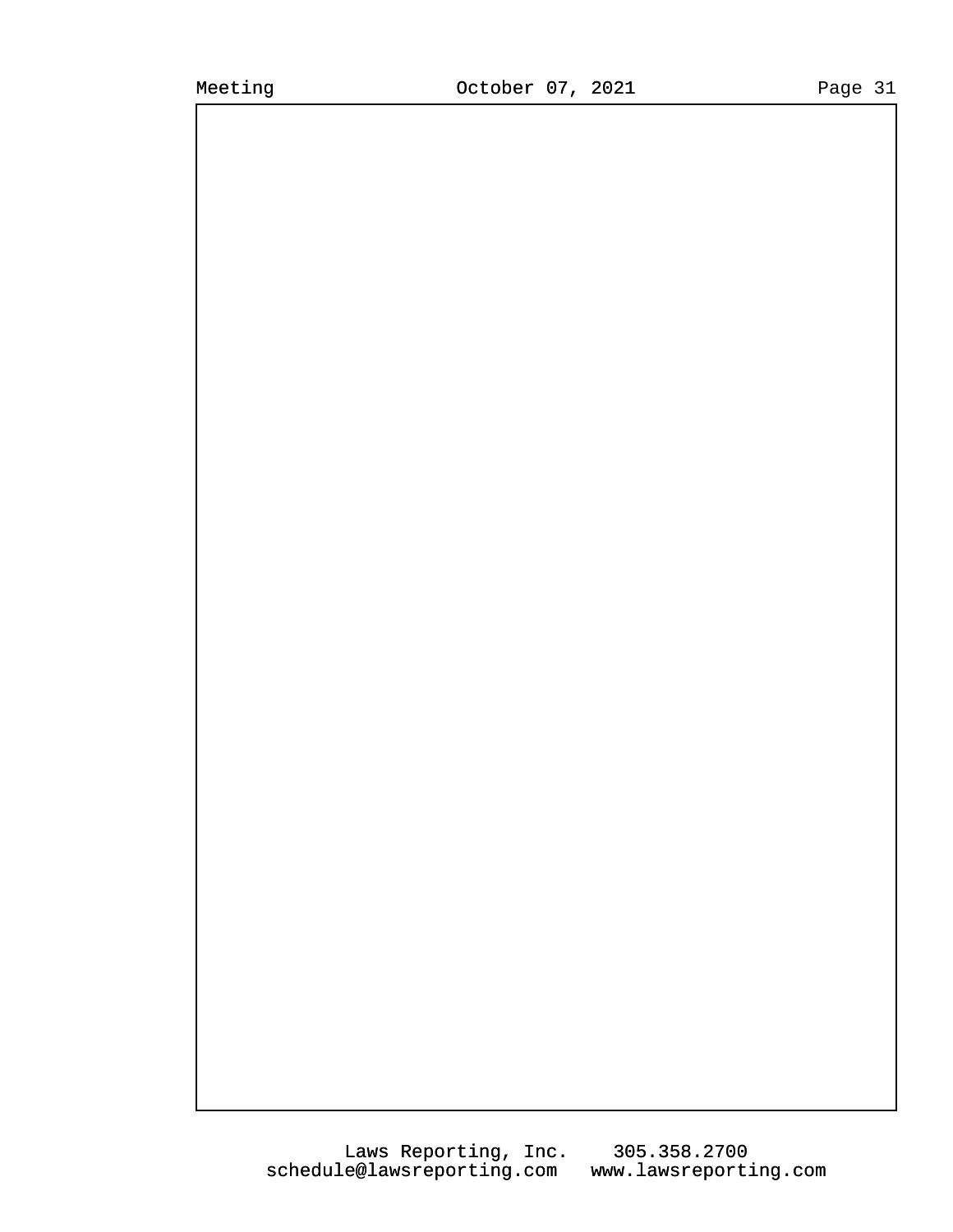|                | Meeting                                               | October 07, 2021                               | Page 32 |  |
|----------------|-------------------------------------------------------|------------------------------------------------|---------|--|
| $\mathbf 1$    | getting employers back on board to hire these youth.  |                                                |         |  |
| $\overline{2}$ | So, Dr. Bendross-Mindingall, we'll send you the link, |                                                |         |  |
| 3              | you can go on there and request an intern, as well as |                                                |         |  |
| 4              | share it to others who may --                         |                                                |         |  |
| 5              | DR. BENDROSS-MINDINGALL: Oh my.                       |                                                |         |  |
| 6              | MR. HAJ: -- want an intern.                           |                                                |         |  |
| 7              | DR. BENDROSS-MINDINGALL: Oh my. Through the           |                                                |         |  |
| 8              | Chair.                                                |                                                |         |  |
| 9              | MS. HOLLINGSWORTH: Thank you.                         |                                                |         |  |
| 10             |                                                       | DR. BENDROSS-MINDINGALL: I'm going to announce |         |  |
| 11             | this, through the -- if that's okay, for me to        |                                                |         |  |
| 12             | announce it to my colleagues. I'm sure they would be  |                                                |         |  |
| 13             | happy to employ some of our wonderful students.       |                                                |         |  |
| 14             | Thank you very much.                                  |                                                |         |  |
| 15             |                                                       | MS. HOLLINGSWORTH: Thank you. Thank you. Mr.   |         |  |
| 16             | Diaz-Herman.                                          |                                                |         |  |
| 17             | MR. DIAZ-HERMAN: Yeah, I'm sorry, perhaps this        |                                                |         |  |
| 18             | was discussed in prior meetings, but I'm curious, if  |                                                |         |  |
| 19             | I'm doing the math correctly, we're compensating      |                                                |         |  |
| 20             | these interns about \$8.66 an hour. Is that legal,    |                                                |         |  |
| 21             | now that minimum wage has increased to ten dollars?   |                                                |         |  |
| 22             | MR. HAJ: Yeah, I'll ask Natalia to go ahead and       |                                                |         |  |
| 23             | answer that.                                          |                                                |         |  |
| 24             | MS. ZEA: Thank you. Actually, the                     |                                                |         |  |
| 25             | collaboration, as this program is operated by Miami-  |                                                |         |  |
|                |                                                       |                                                |         |  |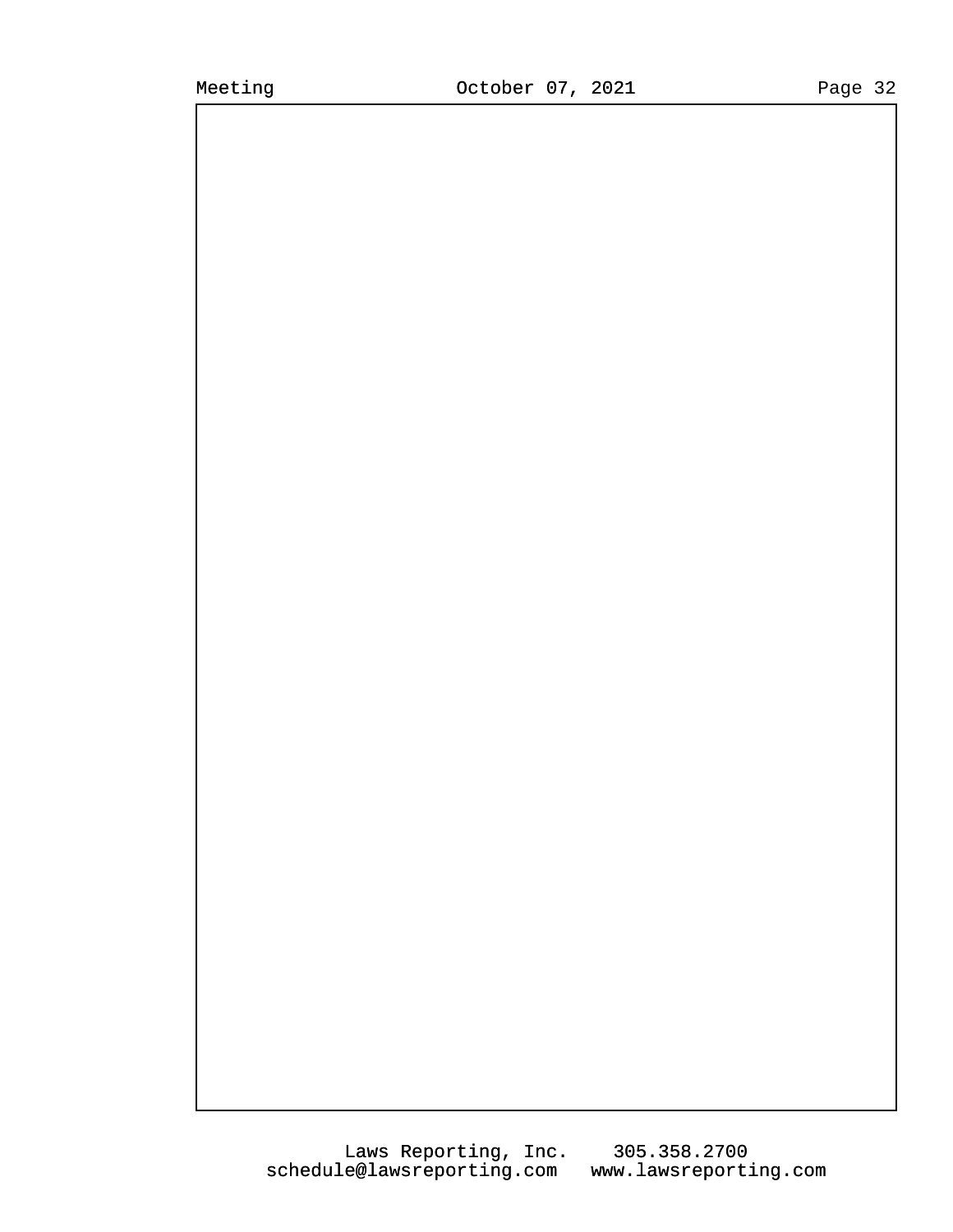|                | Meeting                              | October 07, 2021                                      | Page 33 |  |
|----------------|--------------------------------------|-------------------------------------------------------|---------|--|
| 1              |                                      | Dade County Public Schools, we've been in discussions |         |  |
| $\overline{2}$ |                                      | on that very point and the stipend is being looked at |         |  |
| 3              | for the upcoming year.               |                                                       |         |  |
| 4              |                                      | MS. HOLLINGSWORTH: Thank you.                         |         |  |
| 5              | MS. GIMENEZ: Madam Chair?            |                                                       |         |  |
| 6              | MS. HOLLINGSWORTH: Yes.              |                                                       |         |  |
| 7              |                                      | MS. GIMENEZ: I have -- piggy-backing on Pastor        |         |  |
| 8              |                                      | Dunn's question regarding is there someone at the     |         |  |
| 9              |                                      | school sites helping the children. And I know that    |         |  |
| 10             |                                      | our president responded and they help them through    |         |  |
| 11             |                                      | the process, et cetera. Do they also do any type of   |         |  |
| 12             |                                      | training, these students, before they actually enter  |         |  |
| 13             | into that summer internship program? |                                                       |         |  |
| 14             |                                      | MR. HAJ: Absolutely. You have the training and        |         |  |
| 15             |                                      | you also have probably the most critical piece of     |         |  |
| 16             |                                      | this, too, well aside from the exposure, is also      |         |  |
| 17             |                                      | training on financial literacy for these youth.       |         |  |
| 18             | MS. GIMENEZ: Oh yes.                 |                                                       |         |  |
| 19             |                                      | MR. HAJ: Natalia, do you want to touch on the         |         |  |
| 20             | training portion?                    |                                                       |         |  |
| 21             |                                      | MS. ZEA: Sure. As part of the program, there          |         |  |
| 22             |                                      | are prerequisites. Including -- it's a course called  |         |  |
| 23             |                                      | Odysseyware and it prepares these student interns so  |         |  |
| 24             |                                      | that when they enter the environment, they're ready   |         |  |
| 25             |                                      | to go and they feel fully prepared on soft skills,    |         |  |
|                |                                      |                                                       |         |  |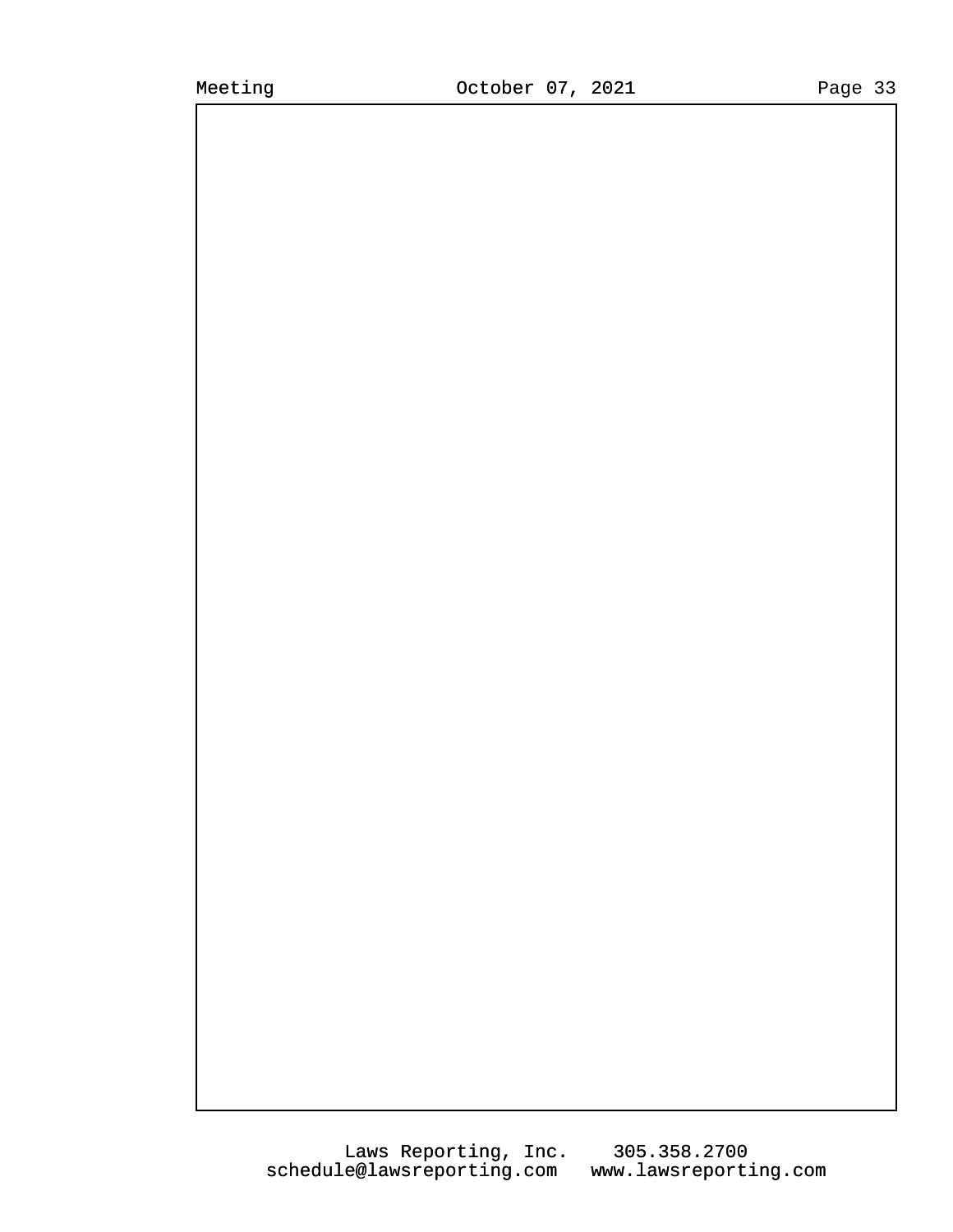|                | Meeting                                               | October 07, 2021                               | Page 34 |  |
|----------------|-------------------------------------------------------|------------------------------------------------|---------|--|
| $\mathbf 1$    | which is included in that course.                     |                                                |         |  |
| 2              | MS. GIMENEZ: So, this training that you have is       |                                                |         |  |
| 3              | offered exactly the same way or given to all the      |                                                |         |  |
| 4              | schools so that they all have the same training at    |                                                |         |  |
| 5              | all the school sites?                                 |                                                |         |  |
| 6              | MS. ZEA: Yes, ma'am.                                  |                                                |         |  |
| $\overline{7}$ | MS. GIMENEZ: Perfect. Thank you.                      |                                                |         |  |
| 8              |                                                       | MS. HOLLINGSWORTH: Thank you. Tiombe, you were |         |  |
| 9              | leaning in, do you have a question?                   |                                                |         |  |
| 10             |                                                       | MS. KENDRICK-DUNN: Yes. Going back to Pastor   |         |  |
| 11             | Dunn's question. So, I'm going to take it a little    |                                                |         |  |
| 12             | bit further. Besides asking about the schools that    |                                                |         |  |
| 13             | are maybe in the urban core, I think is how he        |                                                |         |  |
| 14             | usually phrases it, are we pulling children from some |                                                |         |  |
| 15             | of our alternative sites? So, I'm thinking about      |                                                |         |  |
| 16             | schools like our Hope Center, Jan Mann, Mac Arthur,   |                                                |         |  |
| 17             | I'm just -- I'll leave EJJ out because that's a       |                                                |         |  |
| 18             | little different, but for these other alternative     |                                                |         |  |
| 19             | schools that house some of the students at this age,  |                                                |         |  |
| 20             | are we making sure that these children are also being |                                                |         |  |
| 21             | -- that this opportunity is open to them.             |                                                |         |  |
| 22             | I think it's important to remember that besides       |                                                |         |  |
| 23             | your traditional schools we do have a number of       |                                                |         |  |
| 24             | alternative schools and, you know, sometimes some of  |                                                |         |  |
| 25             | the students that are at these schools can -- may be  |                                                |         |  |
|                |                                                       |                                                |         |  |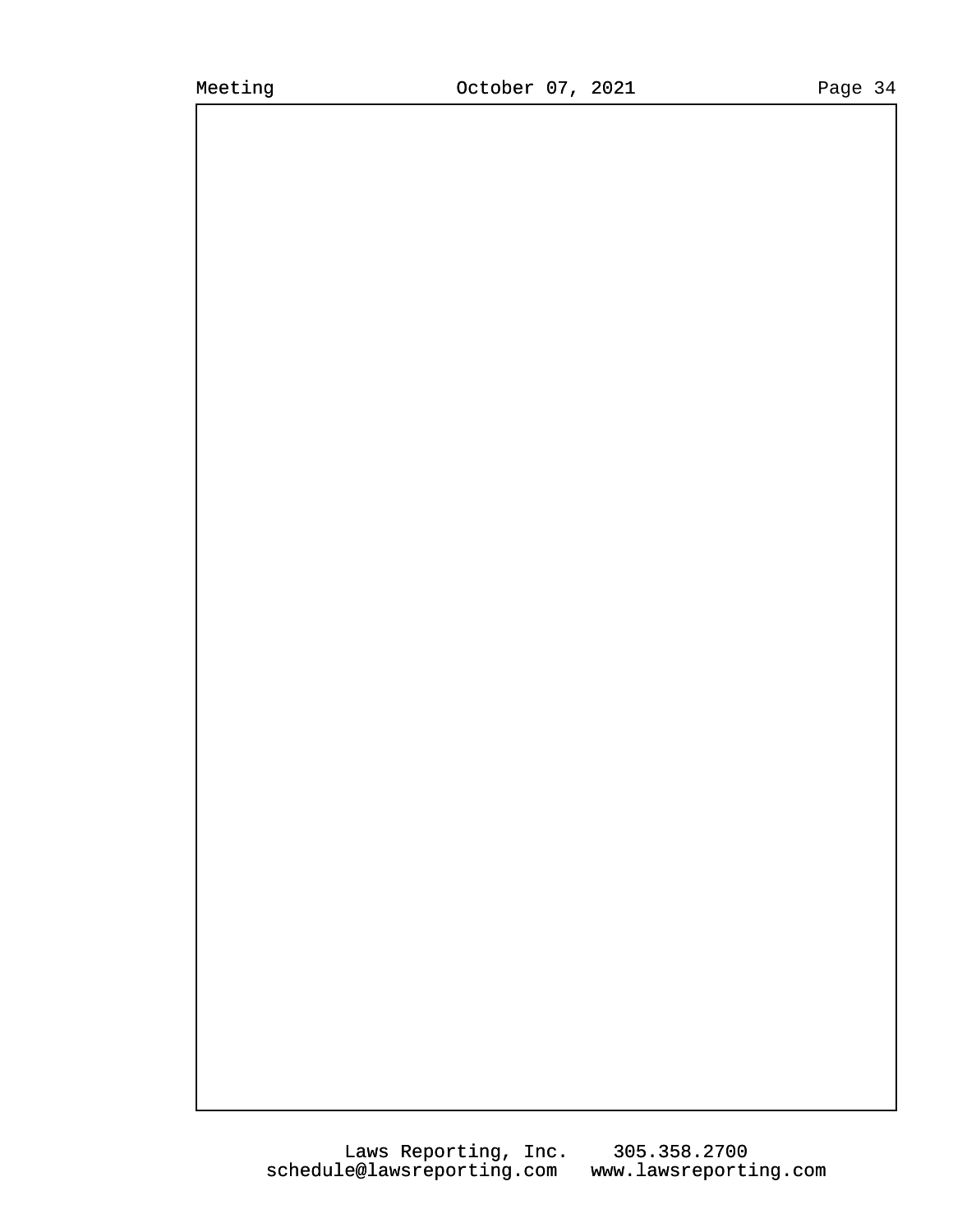|                | Meeting                                       | October 07, 2021                                      | Page 35 |
|----------------|-----------------------------------------------|-------------------------------------------------------|---------|
| 1              |                                               | more challenging, but nonetheless, their lives are    |         |
| $\overline{2}$ |                                               | just as worthy as our children at traditional schools |         |
| 3              |                                               | and opportunities should be open to these children.   |         |
| 4              |                                               | These are a lot of times, more often than not,        |         |
| 5              |                                               | statistically where you may see more of the students  |         |
| 6              |                                               | that, you know, might drop out. They don't always,    |         |
| $\overline{7}$ |                                               | but I'm saying, might. You know, they're definitely   |         |
| 8              |                                               | at higher risk of dropping out, substance abuse, and  |         |
| 9              | other issues.                                 |                                                       |         |
| 10             |                                               | So, I wanted to ask that and then I think the         |         |
| 11             |                                               | terminology in this reso, at-risk is used, and so I   |         |
| 12             |                                               | want to understand, when we say "at-risk", what does  |         |
| 13             |                                               | that mean? Are we talking about children that         |         |
| 14             |                                               | experience economic modulization, housing and         |         |
| 15             |                                               | security, you know, immigrant status, languages,      |         |
| 16             |                                               | English not their first language, children who are in |         |
| 17             |                                               | alternative schools. So like what is the definition?  |         |
| 18             |                                               | Being a mother at a young age, right. Like our Hope   |         |
| 19             | Centers. So, I'm just wanting to know that.   |                                                       |         |
| 20             |                                               | And then the last one, disabilities. For this         |         |
| 21             |                                               | reso, I know that we have students represented with   |         |
| 22             | disabilities. I'm interested in knowing which |                                                       |         |
| 23             |                                               | disabilities are represented so we could have a       |         |
| 24             | better understanding which ones are not.      |                                                       |         |
| 25             |                                               | MR. HAJ: Yeah, I'm going to have -- Natalia,          |         |
|                |                                               |                                                       |         |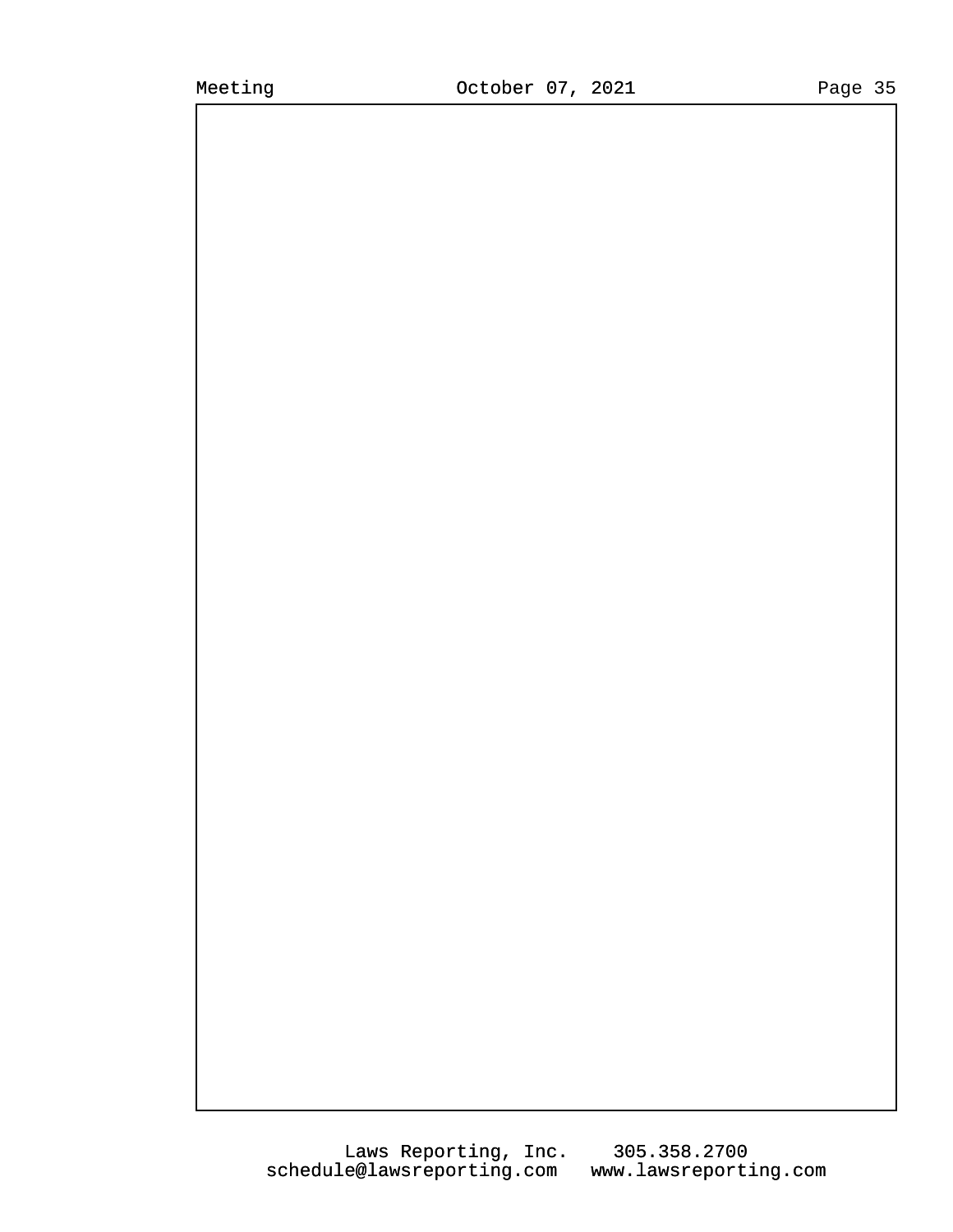|                | Meeting                                               | October 07, 2021                                | Page 36 |  |
|----------------|-------------------------------------------------------|-------------------------------------------------|---------|--|
| 1              | you're going to have to help me out with a couple of  |                                                 |         |  |
| $\overline{2}$ | these questions. So, the Board, a couple of years     |                                                 |         |  |
| 3              | ago, we had talked about reaching out to our at-risk  |                                                 |         |  |
| 4              | groups considering the schools you mentioned, as well |                                                 |         |  |
| 5              | as foster care youth, there was a big portion about   |                                                 |         |  |
| 6              | foster care youth and making sure we assist that      |                                                 |         |  |
| $\overline{7}$ | transition. So we've been working with Citrus and     |                                                 |         |  |
| 8              | doing an outreach effort for foster care with         |                                                 |         |  |
| 9              | students with disabilities.                           |                                                 |         |  |
| 10             | And I want to answer, yes, about the success          |                                                 |         |  |
| 11             | centers and at-risk centers, specify centers you      |                                                 |         |  |
| 12             | mentioned, but I'm not sure if Natalia knows the      |                                                 |         |  |
| 13             | answer or we could get back to you on that to see if  |                                                 |         |  |
| 14             | we have somebody there.                               |                                                 |         |  |
| 15             |                                                       | MS. ZEA: We actually have Robert Quinn, who has |         |  |
| 16             | raised his hand on the line, and he oversees directly |                                                 |         |  |
| 17             | the program, including the recruitment efforts and    |                                                 |         |  |
| 18             | the way that that data is tracked by the school       |                                                 |         |  |
| 19             | system. It's probably best that he answer that        |                                                 |         |  |
| 20             | directly.                                             |                                                 |         |  |
| 21             | MS. KENDRICK-DUNN: Thank you.                         |                                                 |         |  |
| 22             |                                                       | MS. HOLLINGSWORTH: Is someone's hand up? Okay,  |         |  |
| 23             | further questions, observations?                      |                                                 |         |  |
| 24             | MR. QUINN: Can --                                     |                                                 |         |  |
| 25             |                                                       | MS. HOLLINGSWORTH: Robert, okay, we're waiting  |         |  |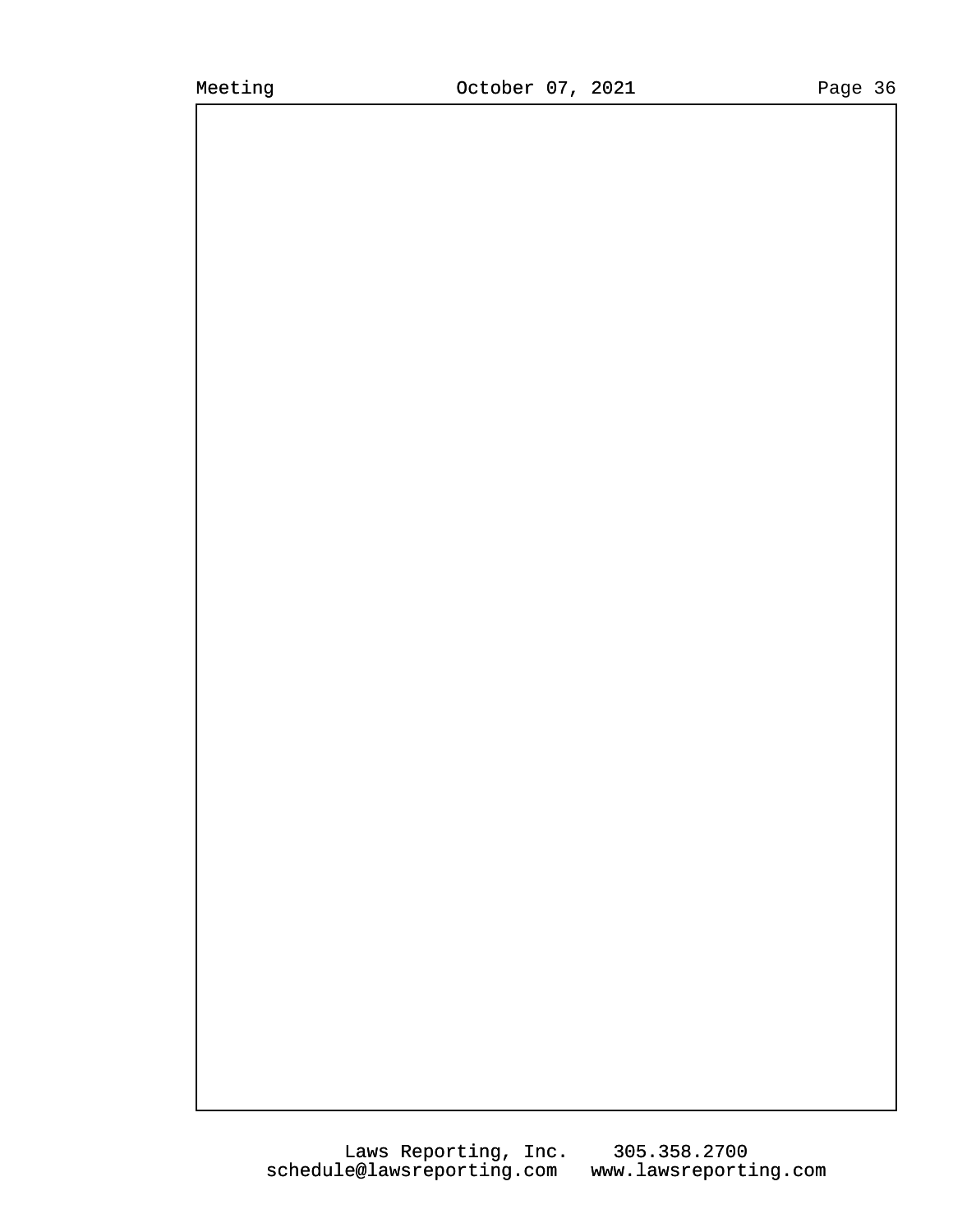|                | Meeting                                               | October 07, 2021 | Page 37 |  |
|----------------|-------------------------------------------------------|------------------|---------|--|
| $\mathbf 1$    | on $-$                                                |                  |         |  |
| $\overline{2}$ | MR. QUINN: Can I speak on that item?                  |                  |         |  |
| 3              | MS. HOLLINGSWORTH: Yes, please.                       |                  |         |  |
| 4              | MR. QUINN: It is offered to all schools in            |                  |         |  |
| 5              | Miami-Dade Public Schools, even the alternative       |                  |         |  |
| 6              | schools. It's harder to get the alternative students  |                  |         |  |
| $\overline{7}$ | to apply and go into the program. But it is offered.  |                  |         |  |
| 8              | The Odysseyware -- as Ms. Zea said, the Odysseyware   |                  |         |  |
| $9\,$          | teaches them pre-employment skills so that they're    |                  |         |  |
| 10             | ready once they get to their job location. They --    |                  |         |  |
| 11             | the students with disabilities that would be -- they  |                  |         |  |
| 12             | would be signified as an ESC student in Dade County   |                  |         |  |
| 13             | Public Schools. If you want to get a breakdown, we    |                  |         |  |
| 14             | could try to find, try to get you a breakdown of what |                  |         |  |
| 15             | disabilities each of them had of the 26 percent that  |                  |         |  |
| 16             | we had this past year.                                |                  |         |  |
| 17             | What was the other questions? I'm sorry.              |                  |         |  |
| 18             | MS. KENDRICK-DUNN: Thank you for that                 |                  |         |  |
| 19             | information. I think that mostly answered the         |                  |         |  |
| 20             | question. So I do -- I would like the breakdown of    |                  |         |  |
| 21             | the disabilities represented. But also, you           |                  |         |  |
| 22             | mentioned, and thank you for mentioning this, that    |                  |         |  |
| 23             | all schools, so for the alternative sites in Miami-   |                  |         |  |
| 24             | Dade County, I would like to know the number of       |                  |         |  |
| 25             | students represented at those sites. Hope Centers,    |                  |         |  |
|                |                                                       |                  |         |  |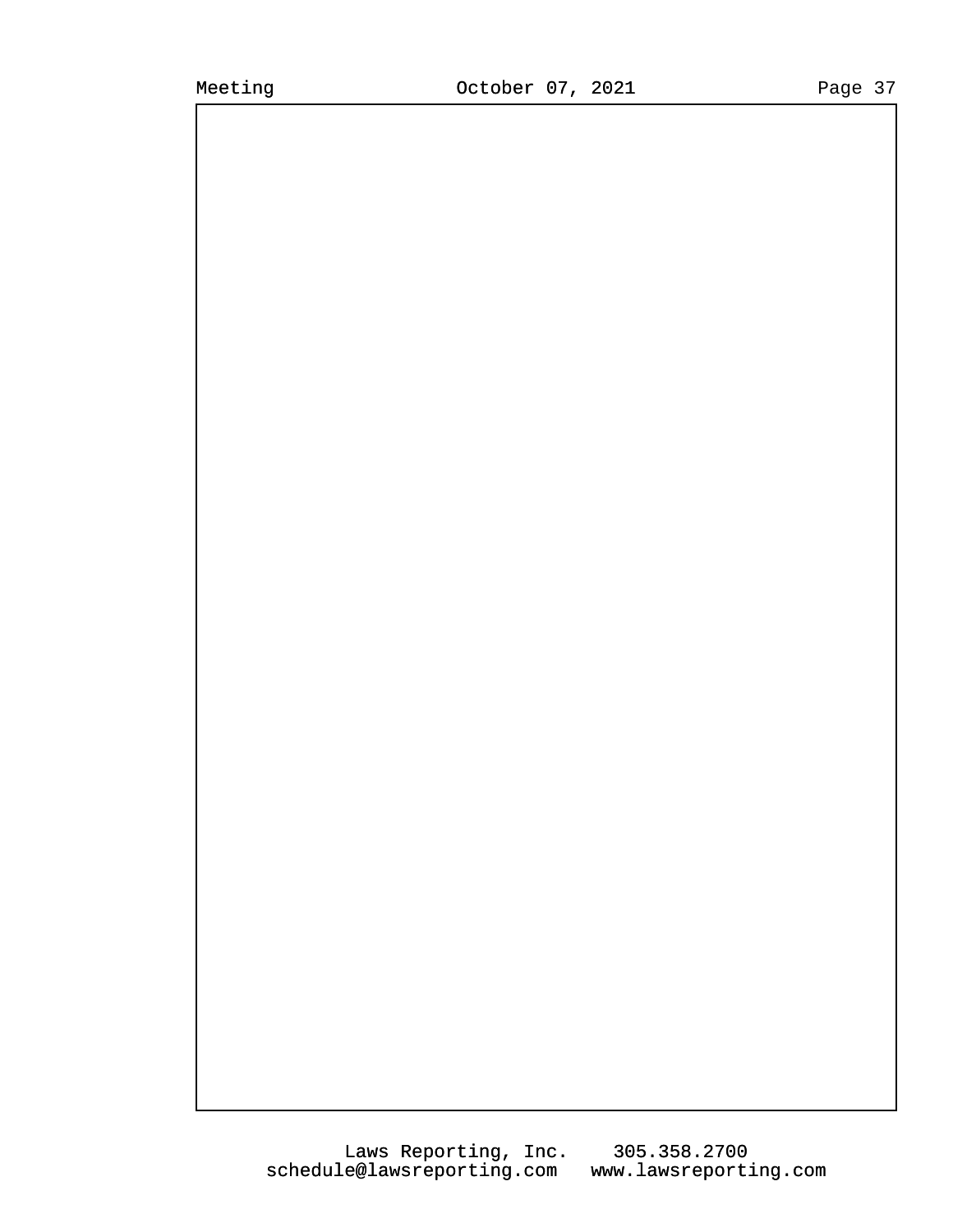|                | Meeting                                               | October 07, 2021 | Page 38 |  |
|----------------|-------------------------------------------------------|------------------|---------|--|
| $\mathbf{1}$   | the Jan Mann's, the sites where, you know, the stand  |                  |         |  |
| $\overline{2}$ | alone sites like Creuse, Robert Renick, because I     |                  |         |  |
| 3              | think that -- I just want to make sure that we're     |                  |         |  |
| 4              | not, you know, we're not -- unintentionally excluding |                  |         |  |
| 5              | any students at that -- you know, and these kids, I   |                  |         |  |
| 6              | know, you're right, it can be more difficult to get   |                  |         |  |
| 7              | them to apply. But if that's the sole -- if that's    |                  |         |  |
| 8              | the case, then maybe we have to, maybe, spend some    |                  |         |  |
| 9              | time with those students and maybe communities and    |                  |         |  |
| 10             | asking why. Because there definitely is a reason      |                  |         |  |
| 11             | why. And maybe we can figure that out.                |                  |         |  |
| 12             | But, you know, those children, they're                |                  |         |  |
| 13             | definitely -- when you talk about high-risk, the fact |                  |         |  |
| 14             | that they're over at alternative sites, let you know  |                  |         |  |
| 15             | that they're high-risk. That's why they're there.     |                  |         |  |
| 16             | MR. DUNN: Amen.                                       |                  |         |  |
| 17             | MS. HOLLINGSWORTH: Yes.                               |                  |         |  |
| 18             | MR. DUNN: Madam Chair, just very quickly.             |                  |         |  |
| 19             | MS. HOLLINGSWORTH: Yes, Reverend.                     |                  |         |  |
| 20             | MR. DUNN: And I want to thank Robert. And I           |                  |         |  |
| 21             | have to say this, and I know sometimes sound mushy,   |                  |         |  |
| 22             | but it's from the heart. I really appreciate being a  |                  |         |  |
| 23             | part of this board because it's such a well           |                  |         |  |
| 24             | roundedness that you see and it's several, multiple   |                  |         |  |
| 25             | perspectives. Which helps you to grow into develop    |                  |         |  |
|                |                                                       |                  |         |  |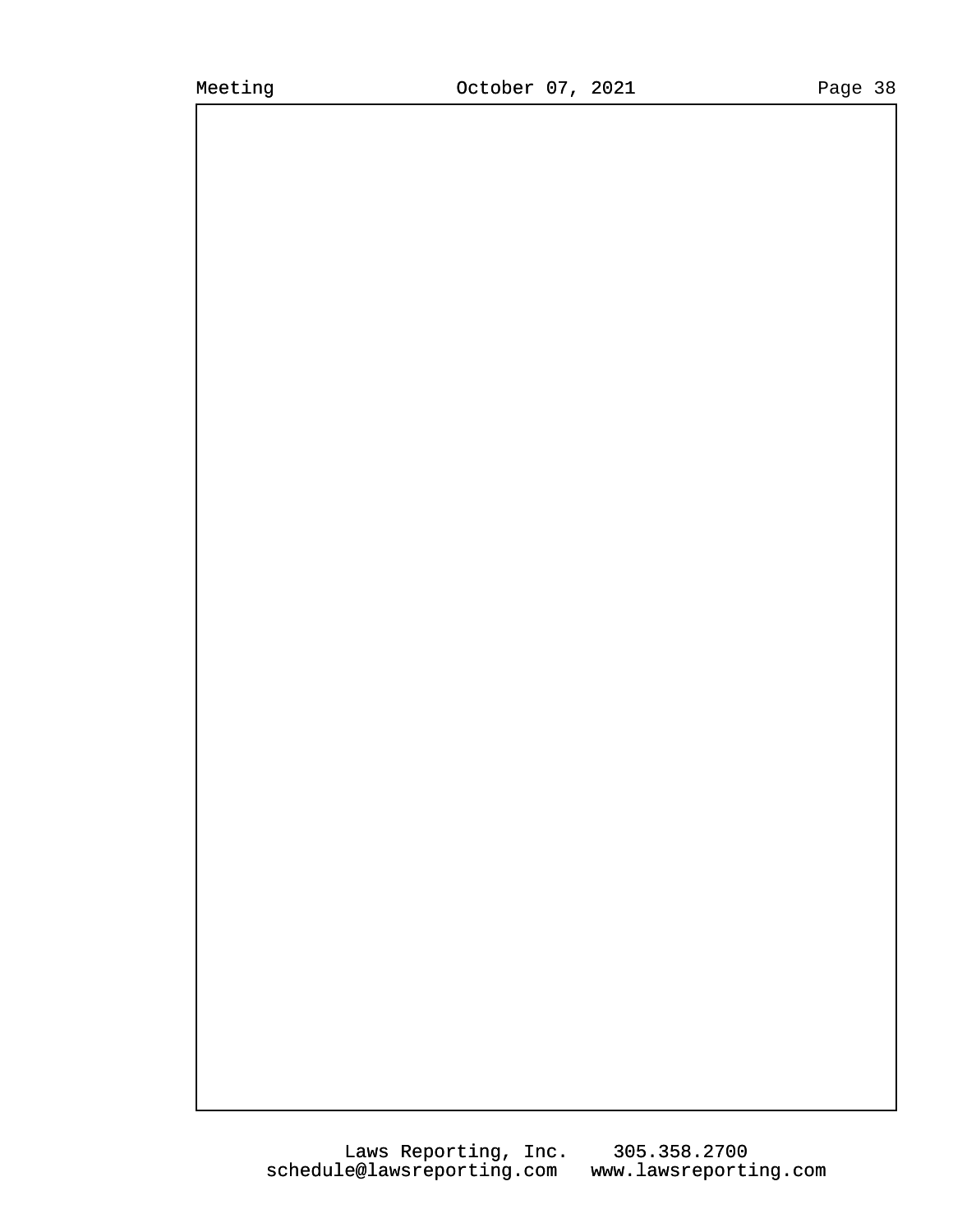|                | Meeting                                             | October 07, 2021                              | Page 39 |  |
|----------------|-----------------------------------------------------|-----------------------------------------------|---------|--|
| 1              | and expand. When I was in seminary, years ago, for  |                                               |         |  |
| $\overline{2}$ | the first time, the seminary that I intended was    |                                               |         |  |
| 3              | called the Interdenominational Theological Seminary |                                               |         |  |
| 4              | in Atlanta. Centered in Atlanta. And one of our     |                                               |         |  |
| 5              | mottos was diversity is our strength. And that's    |                                               |         |  |
| 6              | what I see, if I may, I'm not trying to sound mushy |                                               |         |  |
| $\overline{7}$ | or preachy, but I can really appreciate the round   |                                               |         |  |
| 8              | roundedness and the different perspectives. The     |                                               |         |  |
| 9              | different angles. The different cultures. But yet,  |                                               |         |  |
| 10             | maintain the same level of respectability. And at   |                                               |         |  |
| 11             | every meeting, almost, that I attend I learn        |                                               |         |  |
| 12             | something new.                                      |                                               |         |  |
| 13             | But once again, I'm going to say this, if there     |                                               |         |  |
| 14             | is a lack of interest and you don't have enough     |                                               |         |  |
| 15             | participants, if it's not a conflict of interest. I |                                               |         |  |
| 16             | can provide for you a truck load of individuals to  |                                               |         |  |
| 17             | fill those slots.                                   |                                               |         |  |
| 18             |                                                     | MS. HOLLINGSWORTH: No doubt. Thank you. Thank |         |  |
| 19             | you, Reverend.                                      |                                               |         |  |
| 20             | Further discussion before vote, Committee           |                                               |         |  |
| 21             | members? Hearing none, all those in favor?          |                                               |         |  |
| 22             | ALL: Aye.                                           |                                               |         |  |
| 23             |                                                     | MS. HOLLINGSWORTH: Are there any opposed? The |         |  |
| 24             | resolution carries.                                 |                                               |         |  |
| 25             | Resolution 2022-E: Authorization to negotiate       |                                               |         |  |
|                |                                                     |                                               |         |  |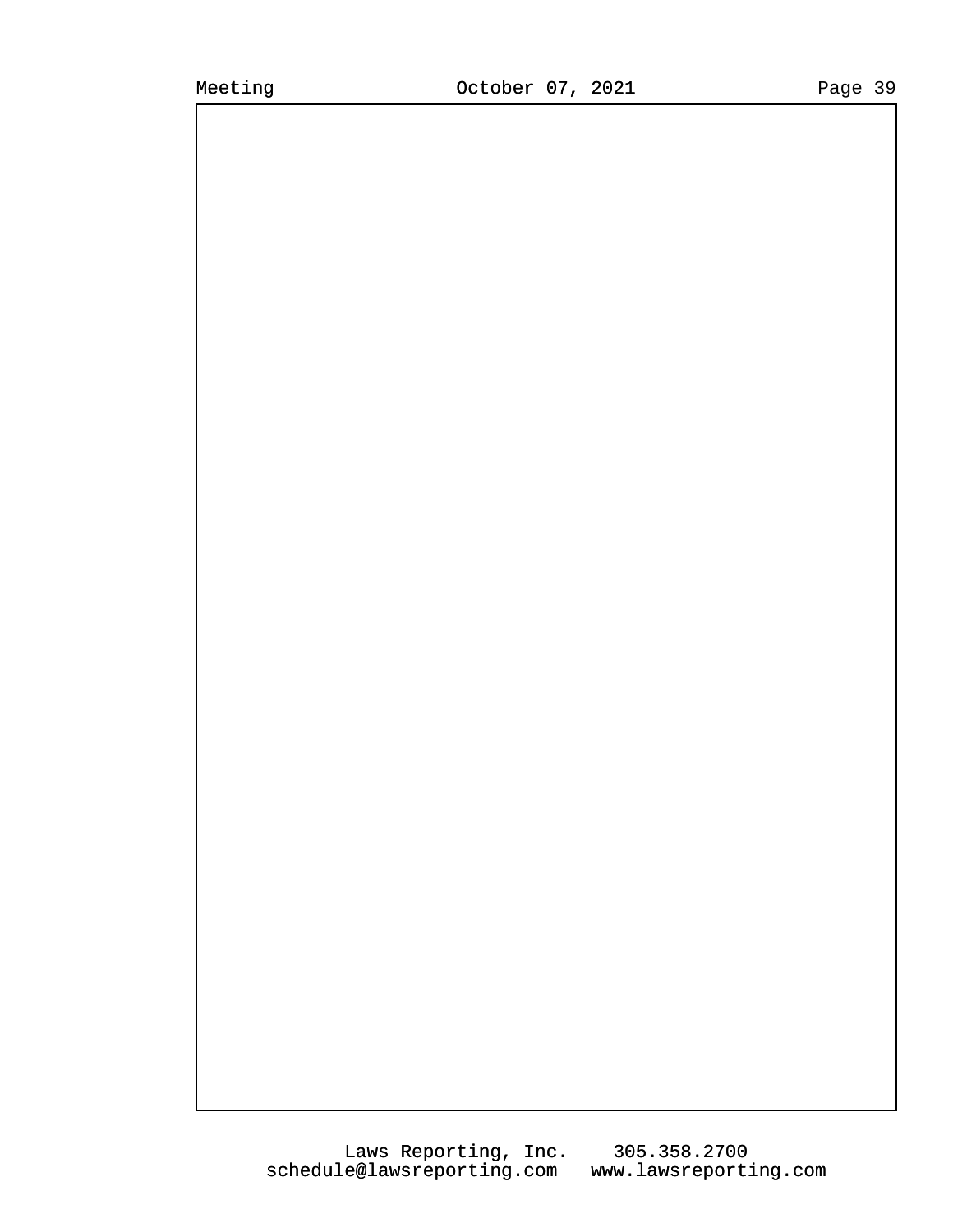|              | Meeting                                               | October 07, 2021                                      | Page 40 |  |
|--------------|-------------------------------------------------------|-------------------------------------------------------|---------|--|
| $\mathbf{1}$ | and execute a contract with Miami-Dade County for the |                                                       |         |  |
| 2            | HERO truancy prevention program, a component of the   |                                                       |         |  |
| 3            | Case Management Referral Program, in a total amount   |                                                       |         |  |
| 4            | not to exceed \$880,000.00, for a term of 12 months,  |                                                       |         |  |
| 5            | commencing August 1, 2022, and ending July 31, 2023.  |                                                       |         |  |
| 6            | May I have a motion, please?                          |                                                       |         |  |
| 7            | DR. ABRAHAM: So moved.                                |                                                       |         |  |
| 8            |                                                       | MS. HOLLINGSWORTH: Thank you. And a second?           |         |  |
| $9\,$        |                                                       | DR. BENDROSS-MINDINGALL: Second, Bendross-            |         |  |
| 10           | Mindigall.                                            |                                                       |         |  |
| 11           |                                                       | MS. HOLLINGSWORTH: Thank you. Are there any           |         |  |
| 12           | recusals? Hearing none, we'll move into discussion.   |                                                       |         |  |
| 13           | And I'll point out that services provided for         |                                                       |         |  |
| 14           | truancy services with this funding will support more  |                                                       |         |  |
| 15           | than 14,500 elementary school children with chronic,  |                                                       |         |  |
| 16           |                                                       | unexcused absences across 39 Miami-Dade County Public |         |  |
| 17           | Schools. And during the last school year, 54 percent  |                                                       |         |  |
| 18           | of students showed increase attendance percentage     |                                                       |         |  |
| 19           | when comparing their pre-post. 1,356 families         |                                                       |         |  |
| 20           | participated in truancy child study team meetings     |                                                       |         |  |
| 21           | with 169 were no shows. And also, an array of follow  |                                                       |         |  |
| 22           | up services were performed. Including, parent         |                                                       |         |  |
| 23           | conferences, home visits, coordinating of services,   |                                                       |         |  |
| 24           | as well as letters. And there were no court           |                                                       |         |  |
| 25           | appearances.                                          |                                                       |         |  |
|              |                                                       |                                                       |         |  |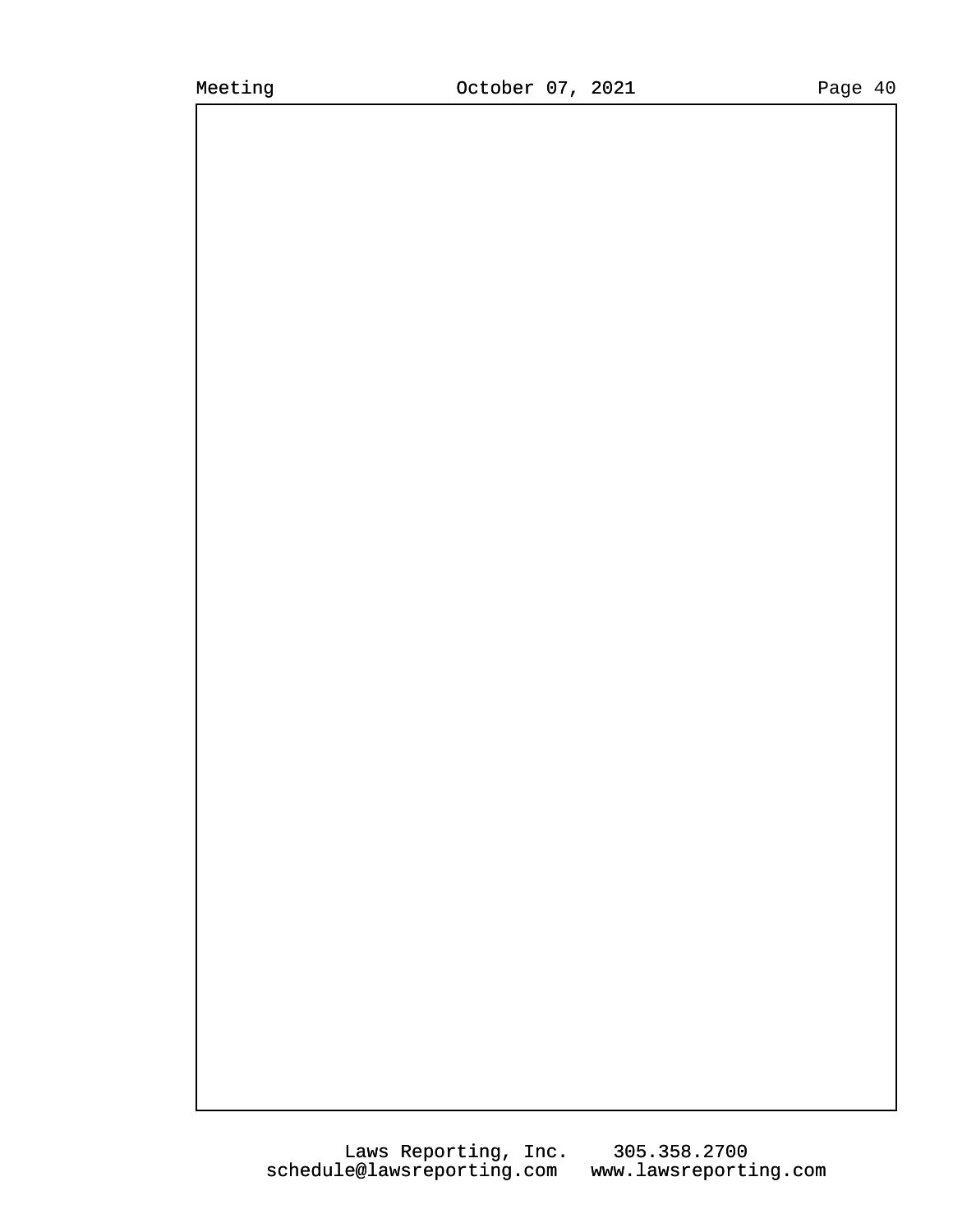|    | Meeting                                        | October 07, 2021                                     | Page 41 |
|----|------------------------------------------------|------------------------------------------------------|---------|
| 1  |                                                | Questions, observations, Committee members?          |         |
| 2  | Hearing none. All those in favor?              |                                                      |         |
| 3  | ALL: Aye.                                      |                                                      |         |
| 4  |                                                | MS. HOLLINGSWORTH: Are there any opposed? The        |         |
| 5  | resolution carries.                            |                                                      |         |
| 6  |                                                | And our final resolution for this afternoon.         |         |
| 7  |                                                | Resolution 2022-F: Authorization to renew a          |         |
| 8  | funder collaboration contract with The Miami   |                                                      |         |
| 9  |                                                | Foundation, as the fiscal agent for Miami Connected, |         |
| 10 |                                                | in a total amount not to exceed \$150,000.00 for a   |         |
| 11 |                                                | term of 12 months, commencing retroactively on       |         |
| 12 |                                                | October 1, 2021, and ending September 30, 2022.      |         |
| 13 | May I have a motion, please?                   |                                                      |         |
| 14 | MS. KENDRICK-DUNN: So moved.                   |                                                      |         |
| 15 |                                                | MS. HOLLINGSWORTH: And a second?                     |         |
| 16 | DR. BAGNER: Second, Bagner.                    |                                                      |         |
| 17 |                                                | MS. HOLLINGSWORTH: Are there any recusals?           |         |
| 18 | Okay, no recusals.                             |                                                      |         |
| 19 |                                                | Let's move into discussion. As you know, Miami       |         |
| 20 |                                                | Connected offers no-cost broadband internet to the   |         |
| 21 |                                                | families of eligible students. And those students    |         |
| 22 |                                                | are eligible if they attend a Title I school and/or  |         |
| 23 |                                                | qualify for free or reduced price lunch, which is a  |         |
| 24 | designation that applies to public charter and |                                                      |         |
| 25 |                                                | nonprivate school -- and non-profit private schools. |         |
|    |                                                |                                                      |         |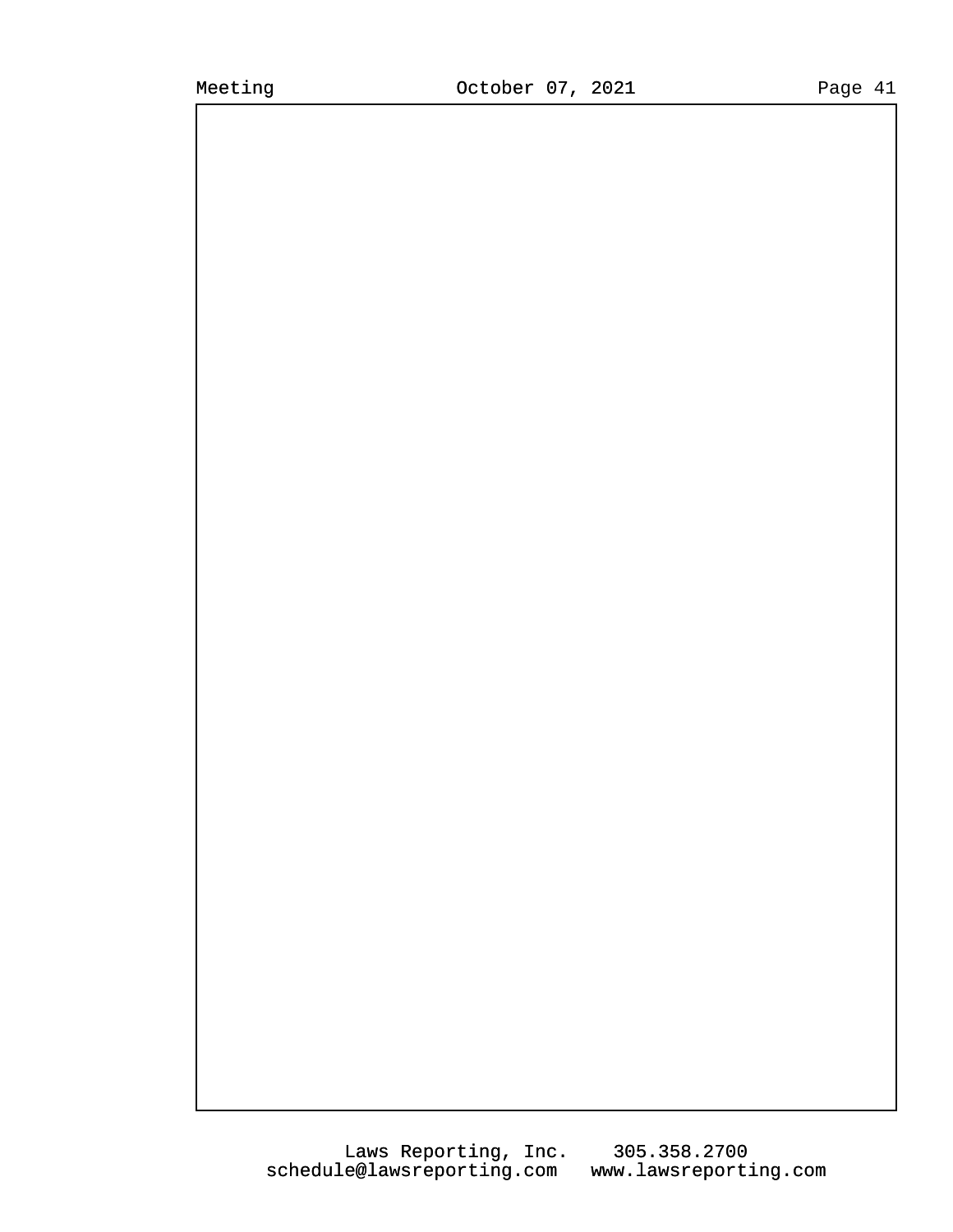|                | Meeting   | October 07, 2021                                      | Page 42 |  |
|----------------|-----------|-------------------------------------------------------|---------|--|
| 1              |           | Miami Connected endeavors to collectively ensure      |         |  |
| $\overline{2}$ |           | that all children in Miami-Dade have online access to |         |  |
| 3              |           | support a strong fulfilling education. Thus far,      |         |  |
| 4              |           | 11.3 million has been raised with 13 funding partners |         |  |
| 5              |           | and 11 implementation partners. 11,000 students have  |         |  |
| 6              |           | been reached with 670 signed up for the program.      |         |  |
| $\overline{7}$ |           | And you'll see a table in your packet that was        |         |  |
| 8              |           | the funders were involved and the remaining funds are |         |  |
| 9              |           | expected to be raised from additional funding         |         |  |
| 10             | partners. |                                                       |         |  |
| 11             |           | Questions? Comments about this resolution?            |         |  |
| 12             |           | DR. BAGNER: Madam Chair, if I may?                    |         |  |
| 13             |           | MS. HOLLINGSWORTH: Yes.                               |         |  |
| 14             |           | DR. BAGNER: I think this is a great initiative.       |         |  |
| 15             |           | I think the partnering to get the funds, to get       |         |  |
| 16             |           | broadband connectivity to underserved communities I   |         |  |
| 17             |           | incredibly important. One thing I did talk with Lori  |         |  |
| 18             |           | about and I wanted to bring up with the Committee.    |         |  |
| 19             |           | It does talk in the resolution about increasing --    |         |  |
| 20             |           | not just increasing access, but also teaching         |         |  |
| 21             |           | literacy skills around using the internet, which I    |         |  |
| 22             |           | think is incredibly important. But what also is       |         |  |
| 23             |           | important is providing information and knowledge      |         |  |
| 24             |           | about parents to use the internet safely and          |         |  |
| 25             |           | appropriately with their kids. So I strongly          |         |  |
|                |           |                                                       |         |  |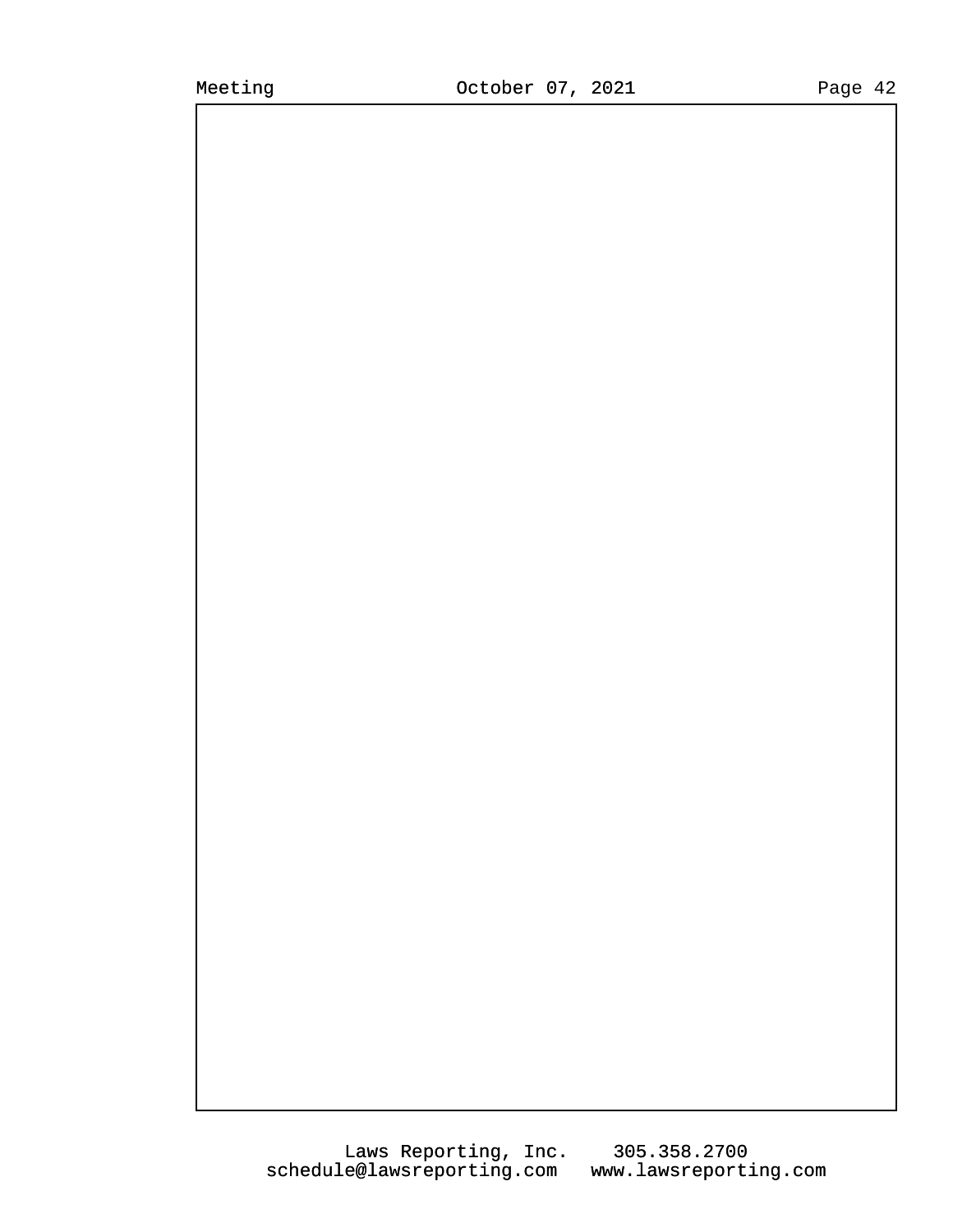|                | Meeting                                               | October 07, 2021                                 | Page 43 |  |
|----------------|-------------------------------------------------------|--------------------------------------------------|---------|--|
| 1              | encourage that we implement some strategies around    |                                                  |         |  |
| $\overline{2}$ | screen time, around appropriate screen time and those |                                                  |         |  |
| 3              | sorts of things.                                      |                                                  |         |  |
| 4              | MS. HOLLINGSWORTH: Thank you, Dan.                    |                                                  |         |  |
| 5              |                                                       | MS. KENDRICK-DUNN: And I just want to comment.   |         |  |
| 6              | I agree 100 percent, 150 percent with Dr. Bagner.     |                                                  |         |  |
| $\overline{7}$ | This is a phenomenal resolution. I mean, definitely   |                                                  |         |  |
| 8              | technology is how things work today and the children, |                                                  |         |  |
| 9              | I guess, I think in the literature they're called     |                                                  |         |  |
| 10             | digital natives because the children born today,      |                                                  |         |  |
| 11             | that's exactly who they are compared to us. But we    |                                                  |         |  |
| 12             | do need to make sure that safety is at the forefront  |                                                  |         |  |
| 13             | because there are a lot of predators out here that    |                                                  |         |  |
| 14             | use the internet every single day and our children    |                                                  |         |  |
| 15             | are being impacted by this every single day.          |                                                  |         |  |
| 16             |                                                       | And we do need to make sure parents are educated |         |  |
| 17             | as well, because we know how smart children are and   |                                                  |         |  |
| 18             | just being a child, part of being a child, we all did |                                                  |         |  |
| 19             | it with our parents. We tried to outsmart them. But   |                                                  |         |  |
| 20             | when we were kids, we did not have this additional    |                                                  |         |  |
| 21             | danger, potential danger, so I think we need to make  |                                                  |         |  |
| 22             | sure that safety is at the forefront. This is         |                                                  |         |  |
| 23             | incredible.                                           |                                                  |         |  |
| 24             | Screen time is definitely important because we        |                                                  |         |  |
| 25             | don't want to see addiction. I think in the           |                                                  |         |  |
|                |                                                       |                                                  |         |  |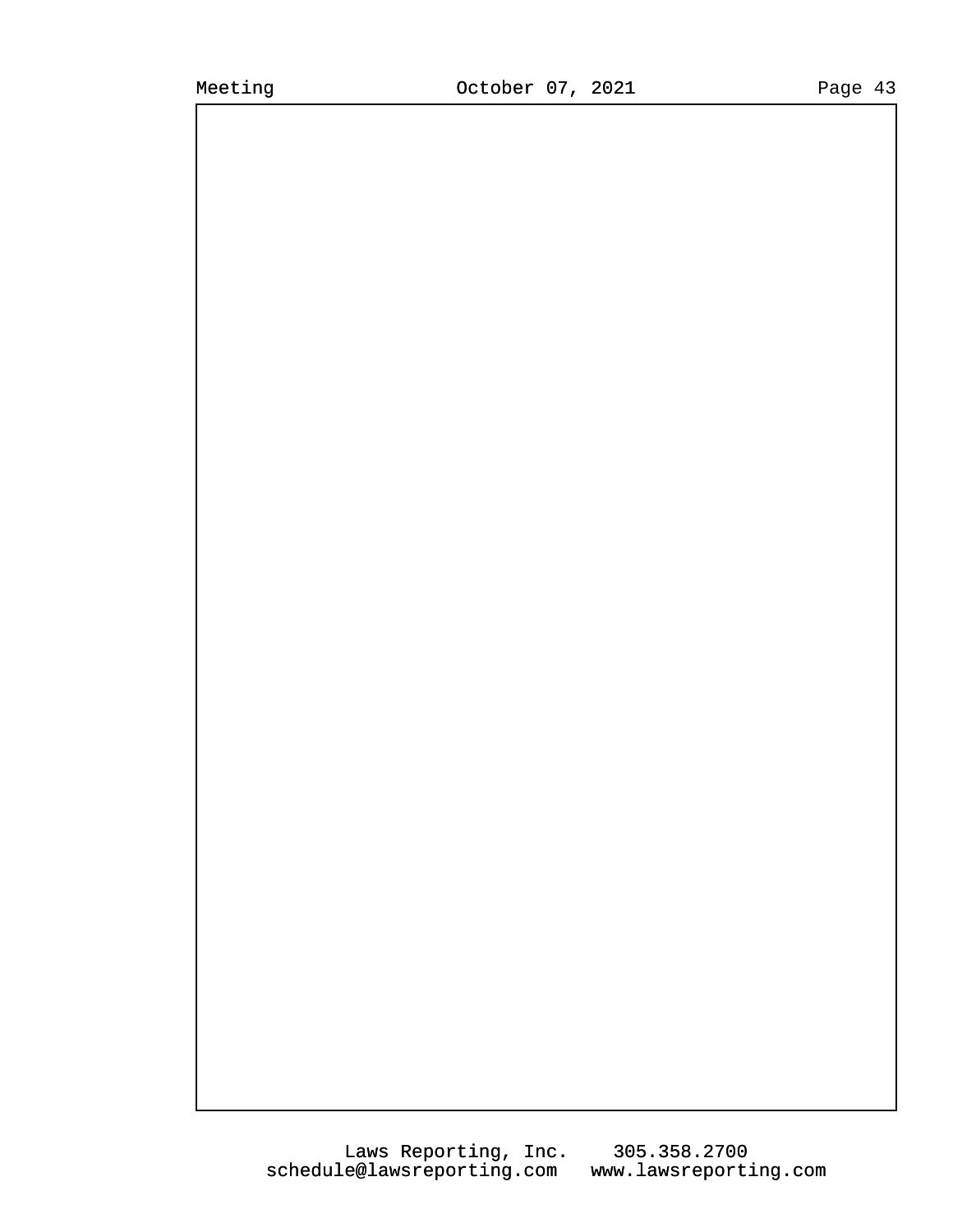|             | October 07, 2021<br>Meeting                           |
|-------------|-------------------------------------------------------|
| $\mathbf 1$ | literature you're starting to see people are getting  |
| 2           | addicted to technology, being on the games, the       |
| 3           | phones, computers. A child's brain is very young.     |
| 4           | We need to keep that in mind about development of     |
| 5           | children. And this internet and technology is a       |
| 6           | great tool, but with anything that has great          |
| 7           | potential, like water and fire, the same thing can    |
| 8           | happen like water and fire, too much of it will kill  |
| 9           | you. And not taking care of making sure that this is  |
| 10          | safe and there are structures and parameters around   |
| 11          | this with children, then it may be also harmful and   |
| 12          | that's not what we're trying to do.                   |
| 13          | MS. HOLLINGSWORTH: Thank you, Tiombe.                 |
| 14          | MR. DIAZ-HERMAN: I have a question. So I              |
| 15          | noticed that this is the only instance where we have  |
| 16          | other entities that are contributing to this project. |
| 17          | Is that because there's a certain number that needs   |
| 18          | to be raised in order to provide the service          |
| 19          | effectively? And if so, is this number an amount or   |
| 20          | is there still fundraising that's happening for it?   |
| 21          | MR. HAJ: Our general rule for the funder              |
| 22          | collaboration is at least one to two, but we look for |
| 23          | one to four match. Specifically related to this is    |
| 24          | the question? Okay. Natalia, can you assist with      |
| 25          | specifically related to this, if there are additional |
|             |                                                       |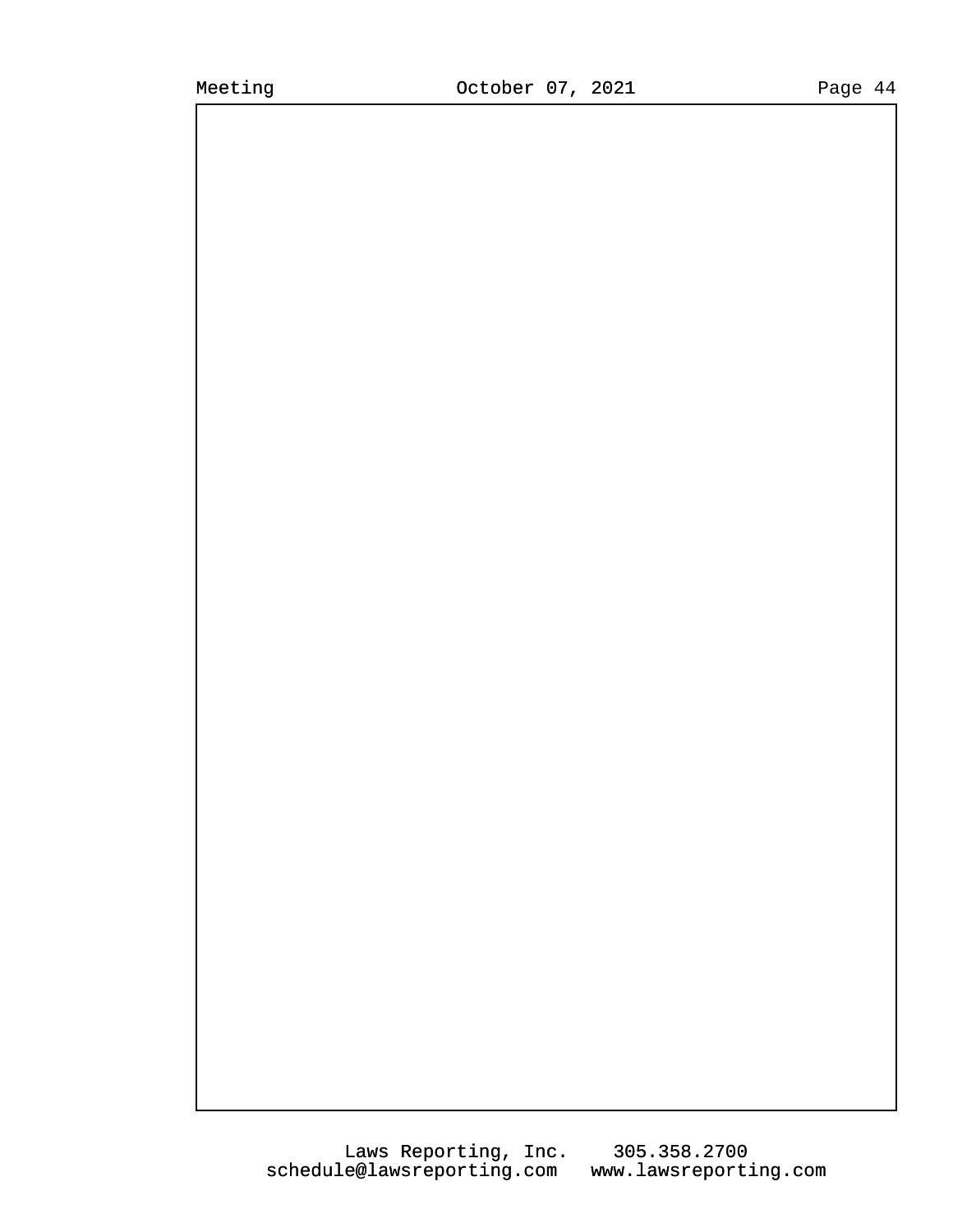|                | October 07, 2021<br>Meeting                          |
|----------------|------------------------------------------------------|
| 1              | funders coming down the pipe?                        |
| $\overline{2}$ | MS. ZEA: This is still a relatively new project      |
| 3              | and I know that the executive director of Miami      |
| 4              | Connected has been very much focused on additional   |
| 5              | fundraising efforts. And that's definitely a         |
| 6              | priority as we move forward.                         |
| 7              | MR. HAJ: Let me just give you a little bit of        |
| 8              | hindsight. This came out in the midst of the         |
| 9              | pandemic when we started seeing where the gap was.   |
| 10             | There was also a discussion with the Board, we're in |
| 11             | the middle of our social equity discussions, and     |
| 12             | being accessed to broadband was one of the things    |
| 13             | indicated was a priority of this Board. So we were   |
| 14             | the first ones to jump on it. Kind of took the work  |
| 15             | of the team to get other funders. You see some       |
| 16             | partners here, we're still looking at how do we fill |
| 17             | that gap, and how do we meet the need. We are        |
| 18             | working regularly to figure out where the gap is and |
| 19             | how to do that and how to do that effectively and    |
| 20             | efficiently, but there is a commitment to fill this  |
| 21             | gap and do this long-term.                           |
| 22             | MR. DIAZ-HERMAN: So, thank you. Thank you for        |
| 23             | that answer. So the reason why I ask is, number one, |
| 24             | I think this is an amazing program, but this number  |
| 25             | of \$6,000,000.00 just seems so low. And so has a    |
|                |                                                      |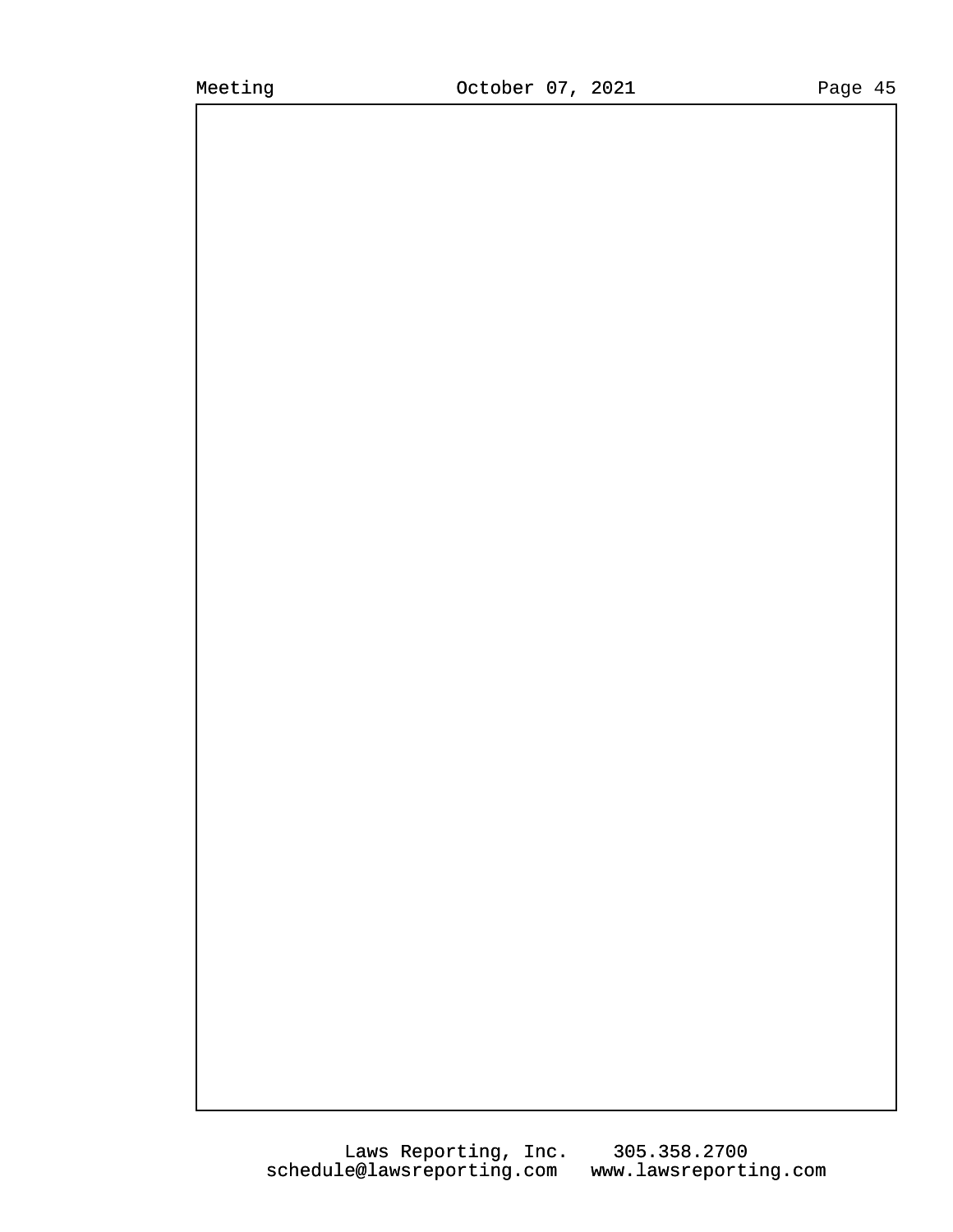|             | Meeting                                 | October 07, 2021                                     | Page 46 |  |
|-------------|-----------------------------------------|------------------------------------------------------|---------|--|
| $\mathbf 1$ |                                         | number been identified to be able to accurately      |         |  |
| 2           |                                         | provide this type of service to everyone in need?    |         |  |
| 3           |                                         | MR. HAJ: I need to get back to you. I don't          |         |  |
| 4           |                                         | have the answer for that right now. Natalia, I'm not |         |  |
| 5           |                                         | sure if you do. But when we started having this      |         |  |
| 6           |                                         | discussion, knowing that we don't know the exact     |         |  |
| 7           |                                         | number. I mean, it's kind of the environment where   |         |  |
| 8           |                                         | you will find out because you had all the online     |         |  |
| $9\,$       |                                         | schooling, so if you're going to find the gaps, it's |         |  |
| 10          |                                         | going to be working with a school system, we're      |         |  |
| 11          |                                         | finding out who has the needs and how do we provide  |         |  |
| 12          |                                         | it. But Natalia can give us specific information,    |         |  |
| 13          | where we're at and where we're going.   |                                                      |         |  |
| 14          |                                         | MS. ZEA: The projected cost based upon the           |         |  |
| 15          |                                         | initial discussion and the game plan as it moves now |         |  |
| 16          | is around 14.4 million total.           |                                                      |         |  |
| 17          | MS. HOLLINGSWORTH: Thank you.           |                                                      |         |  |
| 18          |                                         | DR. BAGNER: If I may, Madam Chair? I just            |         |  |
| 19          |                                         | wanted to -- a follow up question briefly. Is there  |         |  |
| 20          |                                         | -- it seems like the funding is primarily for the    |         |  |
| 21          |                                         | actual broadband hotspots. Is there funding for      |         |  |
| 22          |                                         | devices for families that don't have devices to use  |         |  |
| 23          |                                         | the internet and if not, is that part of the long-   |         |  |
| 24          | term goal, if that's seen as a barrier? |                                                      |         |  |
| 25          | MR. HAJ: Natalia?                       |                                                      |         |  |
|             |                                         |                                                      |         |  |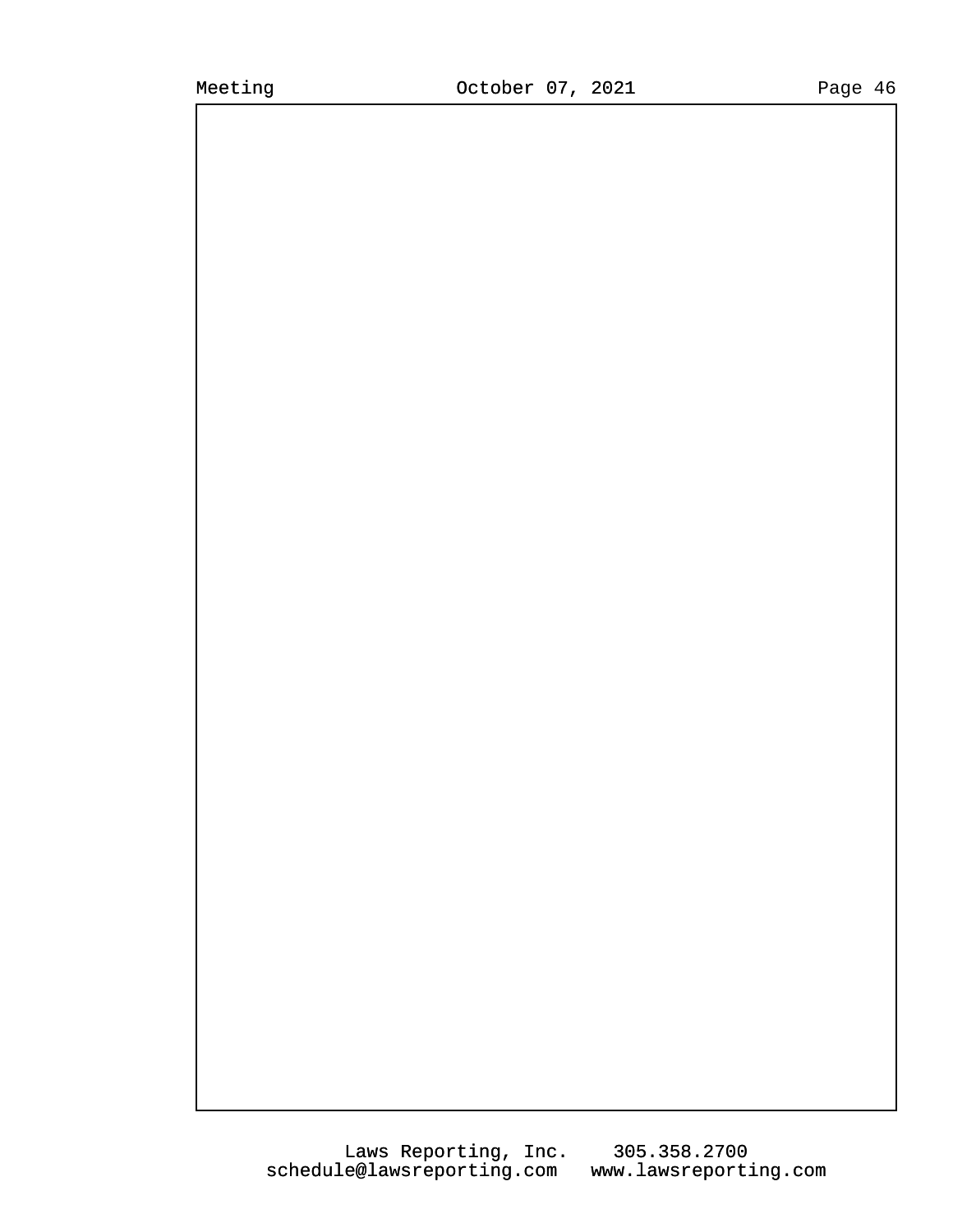|                | October 07, 2021<br>Meeting                           | Page 47 |
|----------------|-------------------------------------------------------|---------|
| $\mathbf 1$    | MS. ZEA: My understanding when this project was       |         |
| 2              | started is Miami-Dade County was one of the entities  |         |
| 3              | that was interested in providing support that they    |         |
| 4              | could. My understanding was that Miami-Dade County    |         |
| 5              | specifically, directly with the school system,        |         |
| 6              | assisted in the area of devices and allocating. I     |         |
| $\overline{7}$ | could find out more information on those specifics if |         |
| 8              | you'd like.                                           |         |
| 9              | DR. BAGNER: Yeah, that would be helpful. I            |         |
| 10             | mean, I think the school's provided computers to      |         |
| 11             | students during the pandemic, but the question is,    |         |
| 12             | like, other devices for them to use, you know.        |         |
| 13             | MS. HOLLINGSWORTH: Thank you. All those in            |         |
| 14             | favor?                                                |         |
| 15             | ALL: Aye.                                             |         |
| 16             | MS. HOLLINGSWORTH: Are there any opposed? The         |         |
| 17             | resolution carries. And with that, that concludes     |         |
| 18             | our resolutions for the day. I'll punt back to you,   |         |
| 19             | Jim, for the CEO report.                              |         |
| 20             | MS. BENDROSS-MINDINGALL: Madam Chair, before we       |         |
| 21             | move on, I just want to share this with Jim. I would  |         |
| 22             | be happy to share, I think its reso D, in looking for |         |
| 23             | employees for our children. I would be happy to do    |         |
| 24             | that, Jim.                                            |         |
| 25             | MR. HAJ: Dr. Bendross-Mindingall, thank you.          |         |
|                |                                                       |         |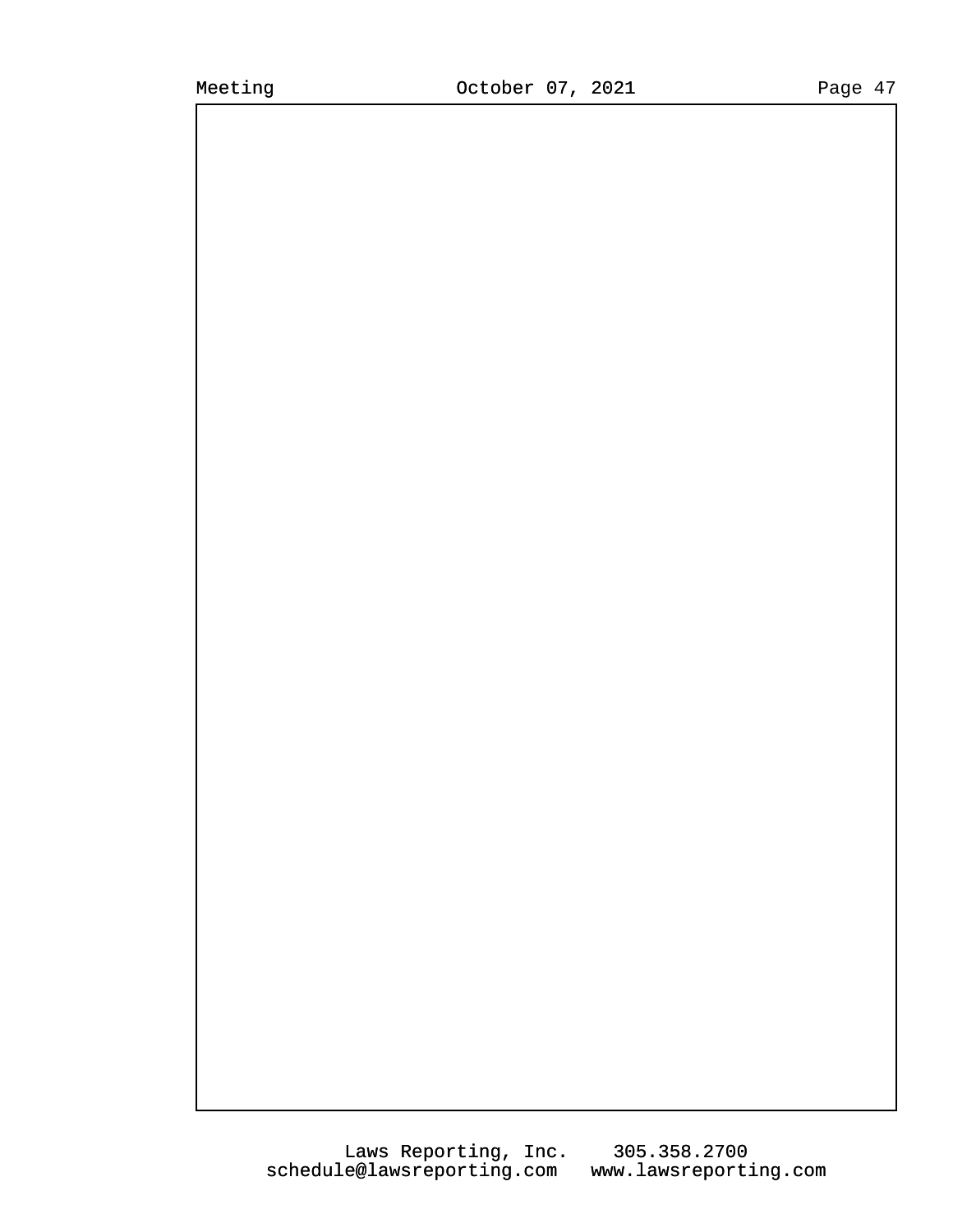|                | Meeting                          | October 07, 2021                                      | Page 48 |
|----------------|----------------------------------|-------------------------------------------------------|---------|
| $\mathbf 1$    |                                  | We're reaching out to your office. When this thing    |         |
| $\overline{2}$ |                                  | goes live, we're also going to send the link to all   |         |
| 3              | our Board members --             |                                                       |         |
| 4              |                                  | MS. BENDROSS-MINDINGALL: Wonderful.                   |         |
| 5              |                                  | MR. HAJ: -- and to the chambers and to                |         |
| 6              |                                  | everybody else to really spread the word. Again, the  |         |
| 7              |                                  | students are not -- really the hardest part right now |         |
| 8              |                                  | in this environment is getting the employers. We're   |         |
| 9              | going to really need a big push. |                                                       |         |
| 10             |                                  | MS. BENDROSS-MINDINGALL: I'd be happy to help,        |         |
| 11             | Jim.                             |                                                       |         |
| 12             |                                  | MS. HAJ: Thank you. Spooky Symphony, it's at          |         |
| 13             |                                  | Dade County auditorium October 24, in two weeks. If   |         |
| 14             |                                  | you and your families would like to attend, please    |         |
| 15             |                                  | let us know so we can make the reservations. Mark     |         |
| 16             |                                  | Trowbridge is our MC and if you haven't seen an       |         |
| 17             |                                  | amazing MC, its Mark and his outfit changes and him   |         |
| 18             |                                  | coming out in costumes. So that is a great event.     |         |
| 19             |                                  | We have our scheduled Board meetings for the          |         |
| 20             |                                  | rest of this fiscal year, the rest of this calendar   |         |
| 21             |                                  | year. We have three work groups coming up. The        |         |
| 22             |                                  | Early Childhood Community Research Results Summit is  |         |
| 23             |                                  | coming up on November 4. We've had great interests    |         |
| 24             |                                  | in the years for our Board members coming and         |         |
| 25             |                                  | listening to all our providers sharing back their     |         |
|                |                                  |                                                       |         |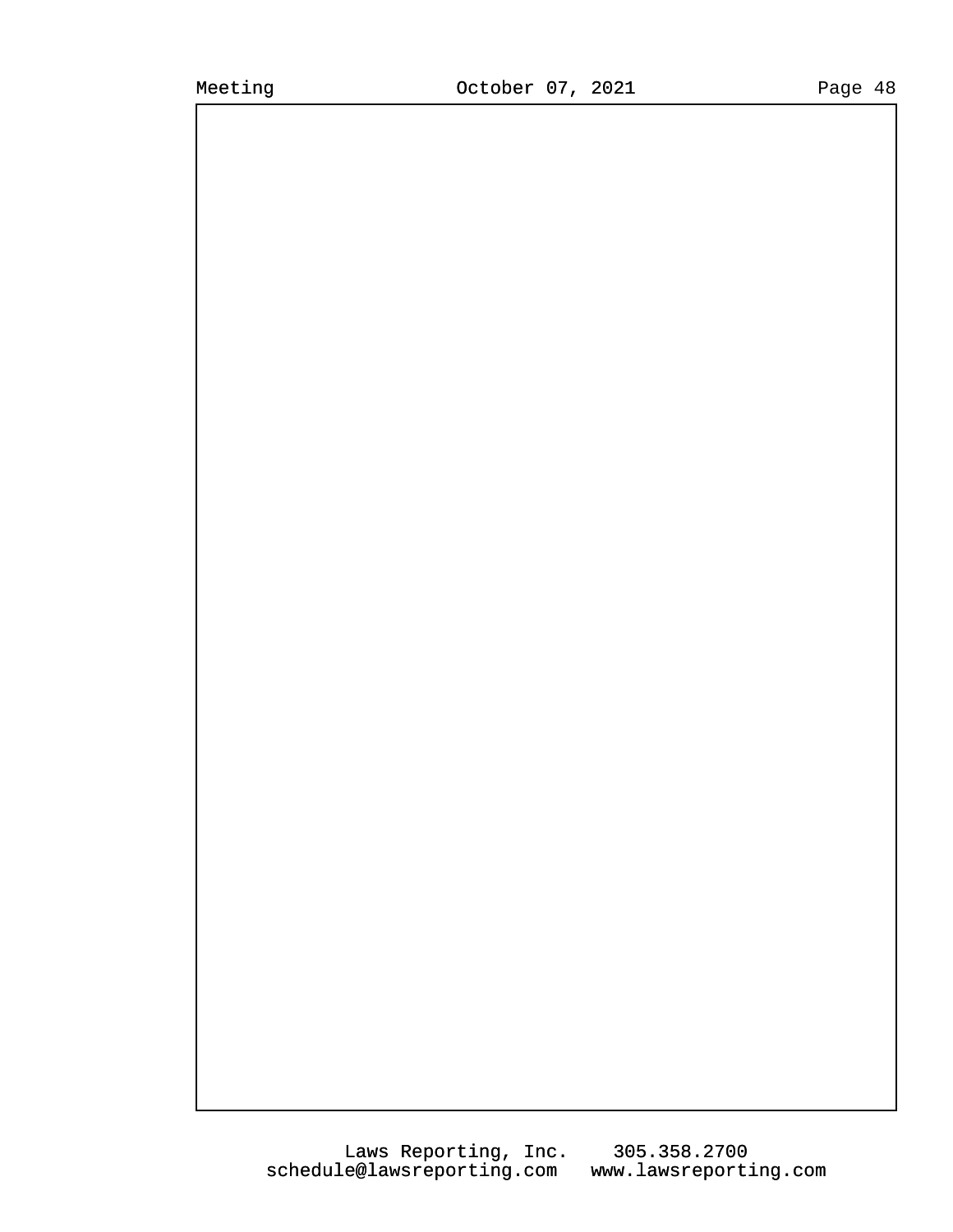|                | October 07, 2021<br>Meeting                          | Page 49 |
|----------------|------------------------------------------------------|---------|
| $\mathbf{1}$   | data.                                                |         |
| 2              | The Ad Hoc Early Childhood Committee Meeting is      |         |
| 3              | November 9th from 9:00 to 12:00. Its open -- we're   |         |
| 4              | going to send an invite to our Ad Hoc Committee      |         |
| 5              | members, but it is, as always, its open to all the   |         |
| 6              | Board members. I think it's going to be a great      |         |
| $\overline{7}$ | meeting. With individuals from the national level,   |         |
| 8              | the state level, the community level, our partners,  |         |
| 9              | and from the Florida Business Lens about child --    |         |
| 10             | importance of childcare in Florida. The Racial       |         |
| 11             | Equity and Social Justice Committee will be December |         |
| 12             | 2nd from 3:30 to 5:30. And again, these will all be  |         |
| 13             | on your calendars.                                   |         |
| 14             | Thank you, Madam chair.                              |         |
| 15             | MS. HOLLINGSWORTH: Thank you, Jim. And with          |         |
| 16             | that, committee members, staff, guests, we are       |         |
| 17             | adjourned. Thank you.                                |         |
| 18             | (Whereupon, at 5:59 p.m., the meeting was            |         |
| 19             | adjourned.)                                          |         |
| 20             |                                                      |         |
| 21             |                                                      |         |
| 22             |                                                      |         |
| 23             |                                                      |         |
| 24             |                                                      |         |
| 25             |                                                      |         |
|                |                                                      |         |